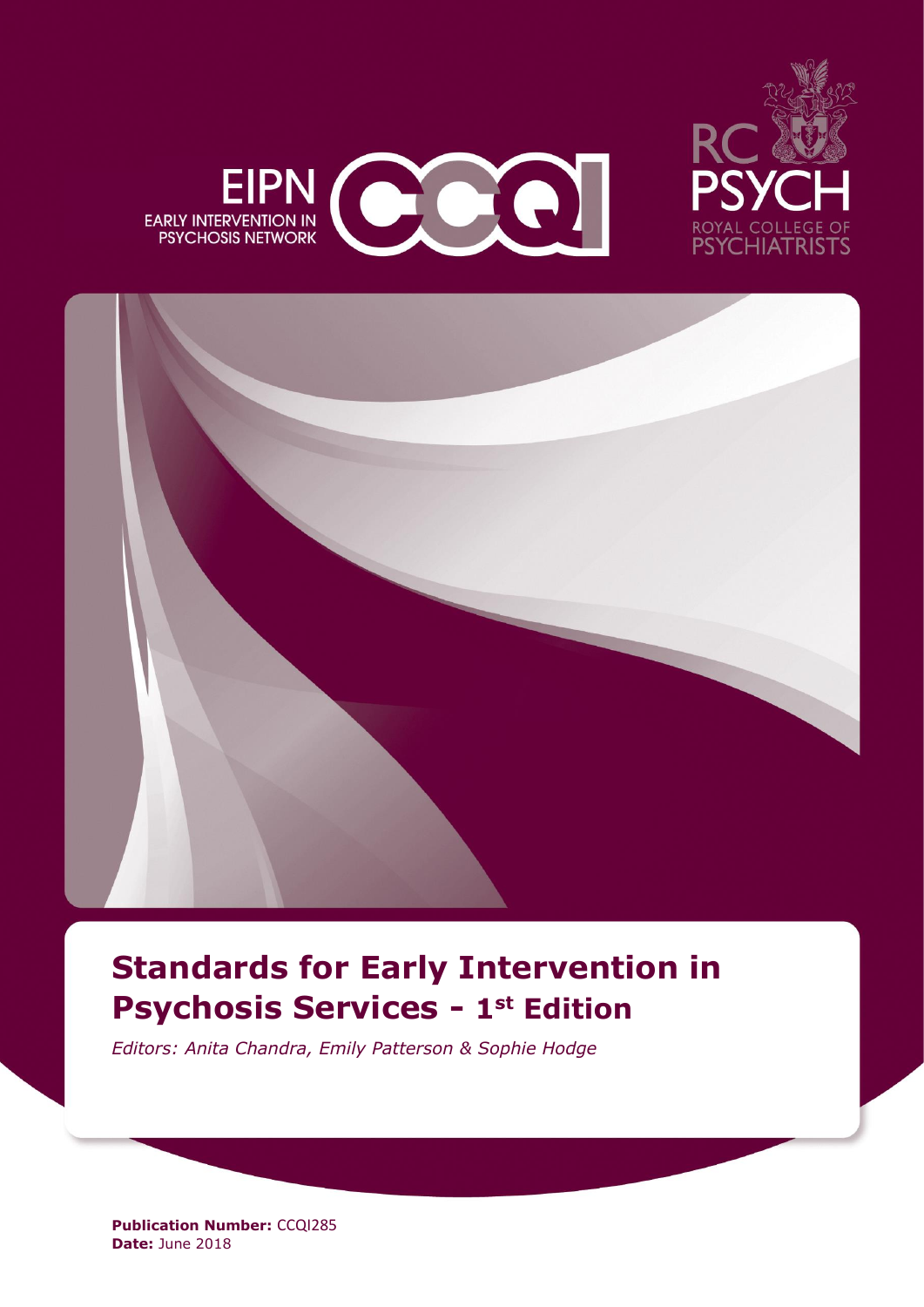**Review Date:** May 2019 **Publication Number: CCQI285**

#### **Correspondence:**

Anita Chandra or Emily Patterson Early Intervention in Psychosis Network Royal College of Psychiatrists' Centre for Quality Improvement 21 Prescot Street London E1 8BB

**Tel:** 0203 701 2725 **Email:** eipn@rcpsych.ac.uk **Web**: www.rcpsych.ac.uk/eipn

This document can be downloaded from our website.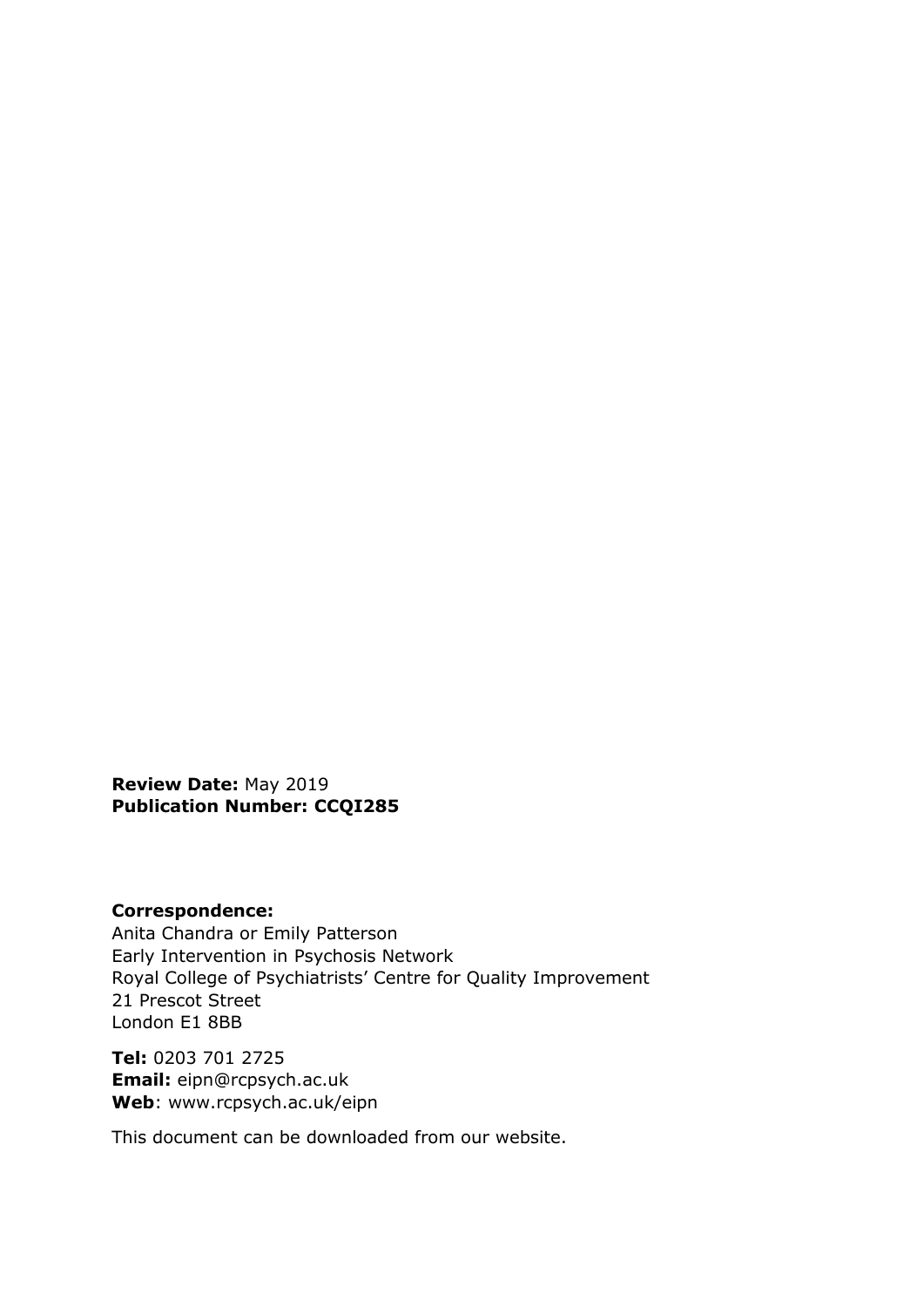# **Contents**

| Following up service users who don't attend appointments  16                 |  |
|------------------------------------------------------------------------------|--|
|                                                                              |  |
|                                                                              |  |
|                                                                              |  |
|                                                                              |  |
|                                                                              |  |
|                                                                              |  |
|                                                                              |  |
|                                                                              |  |
|                                                                              |  |
| Treating service users with compassion, dignity and respect 31               |  |
| Provision of information to service users and family, friends and carers  32 |  |
|                                                                              |  |
|                                                                              |  |
|                                                                              |  |
|                                                                              |  |
|                                                                              |  |
|                                                                              |  |
|                                                                              |  |
|                                                                              |  |
|                                                                              |  |
|                                                                              |  |
|                                                                              |  |
|                                                                              |  |
|                                                                              |  |
|                                                                              |  |
|                                                                              |  |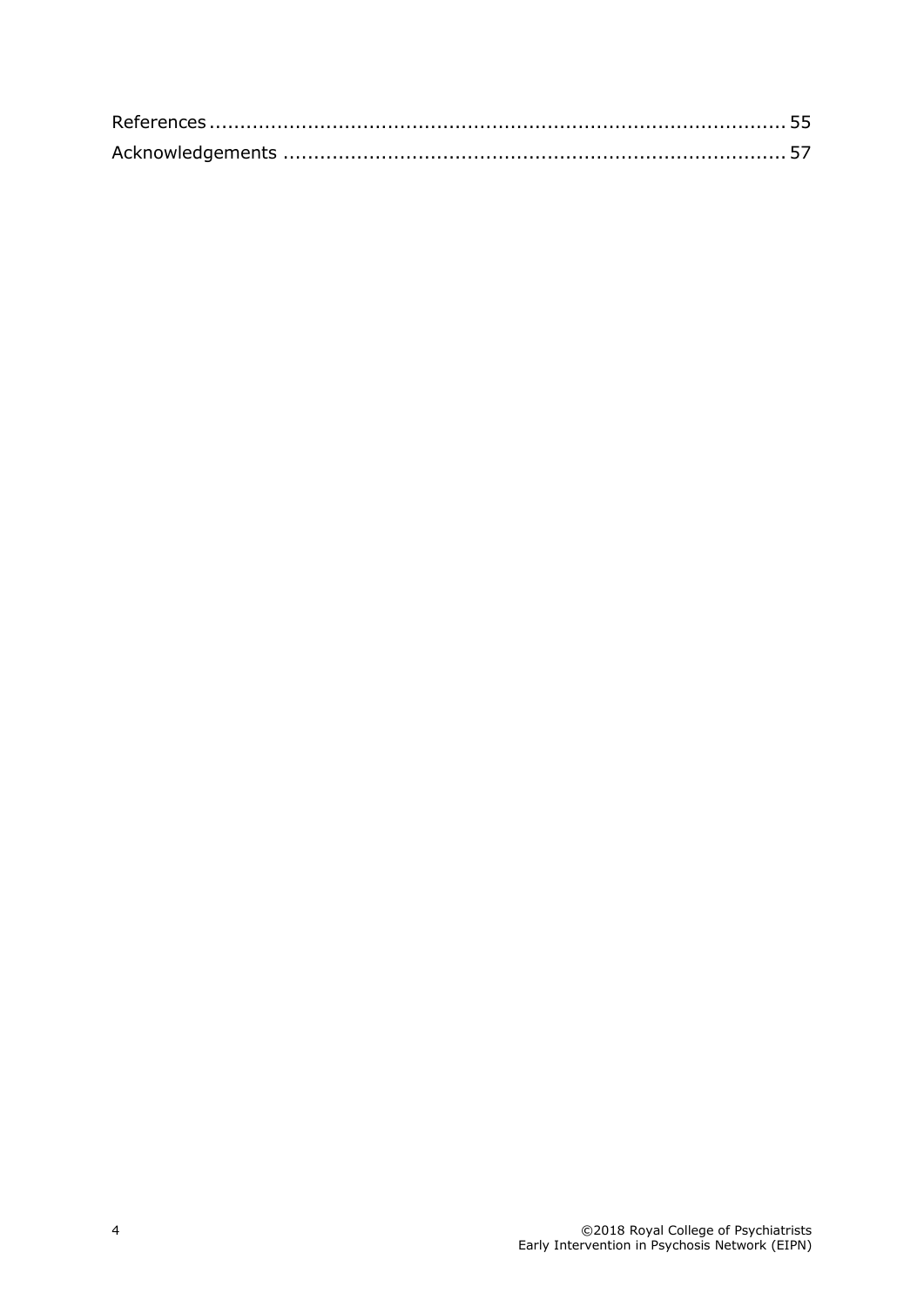## <span id="page-4-0"></span>**Foreword**

Guidance to support the implementation of the new Early Intervention in Psychosis (EIP) access and waiting time standard was published in 2016. Co-produced by a wide range of experts, including people with lived experience of services, policymakers, clinicians, managers and leaders from the health and social care field, the guideline is the first formal review of this specialism since the National Service Framework Policy Implementation Guide over fifteen years ago.

From this guidance, as well as a range of other available literature, the Royal College of Psychiatrists' College Centre for Quality Improvement (CCQI) has developed a comprehensive set of standards for Early Intervention in Psychosis teams, incorporating key standards on access, waiting times and NICErecommended treatment. It aims to support commissioners and providers of mental health services to develop Early Intervention services to the standard necessary for full effectiveness. With the publication of this framework, service providers and commissioners have the means to ensure that they provide high quality care to people experiencing their first episode of psychosis. This framework sets out clearly how progress will be measured and provides the important detail by which EIP services will be evaluated.

Psychosis impacts people in many ways and, consequently, the interventions required to successfully treat the condition are manifold. The latest NICE guidelines have provided a foundation of proven psychiatric and psychological interventions on which to build these new standards. Support programmes for carers and new vocational interventions now have NICE endorsement, and screening and intervening to prevent the physical health risks associated with psychosis and its treatment are now a requirement. And, for the first time we are required to help people with at-risk mental states at the first signs of psychosis.

This framework has sought to incorporate both the function and ethos of Early Intervention. As well as the clinical interventions endorsed in the latest NICE guidelines, it includes standards for some vital service design elements, such as team configuration, and contains some harder to quantify, but nonetheless essential service components such as engagement styles and team culture.

The publication of this framework marks the culmination of years of work to redefine the national standard for Early Intervention in Psychosis. It represents a synthesis of the latest NICE guidelines and the accumulated wisdom of more than a decade of service delivery experience in this country. It has been a long, sometimes difficult, but hugely worthwhile process. Early Intervention is still a new specialism; psychosis and its causes continue to be hotly debated and some of the recommended therapies remain contentious. Achieving the consensus required for the guideline and this framework of standards is, therefore, a remarkable accomplishment, which ultimately demonstrates the shared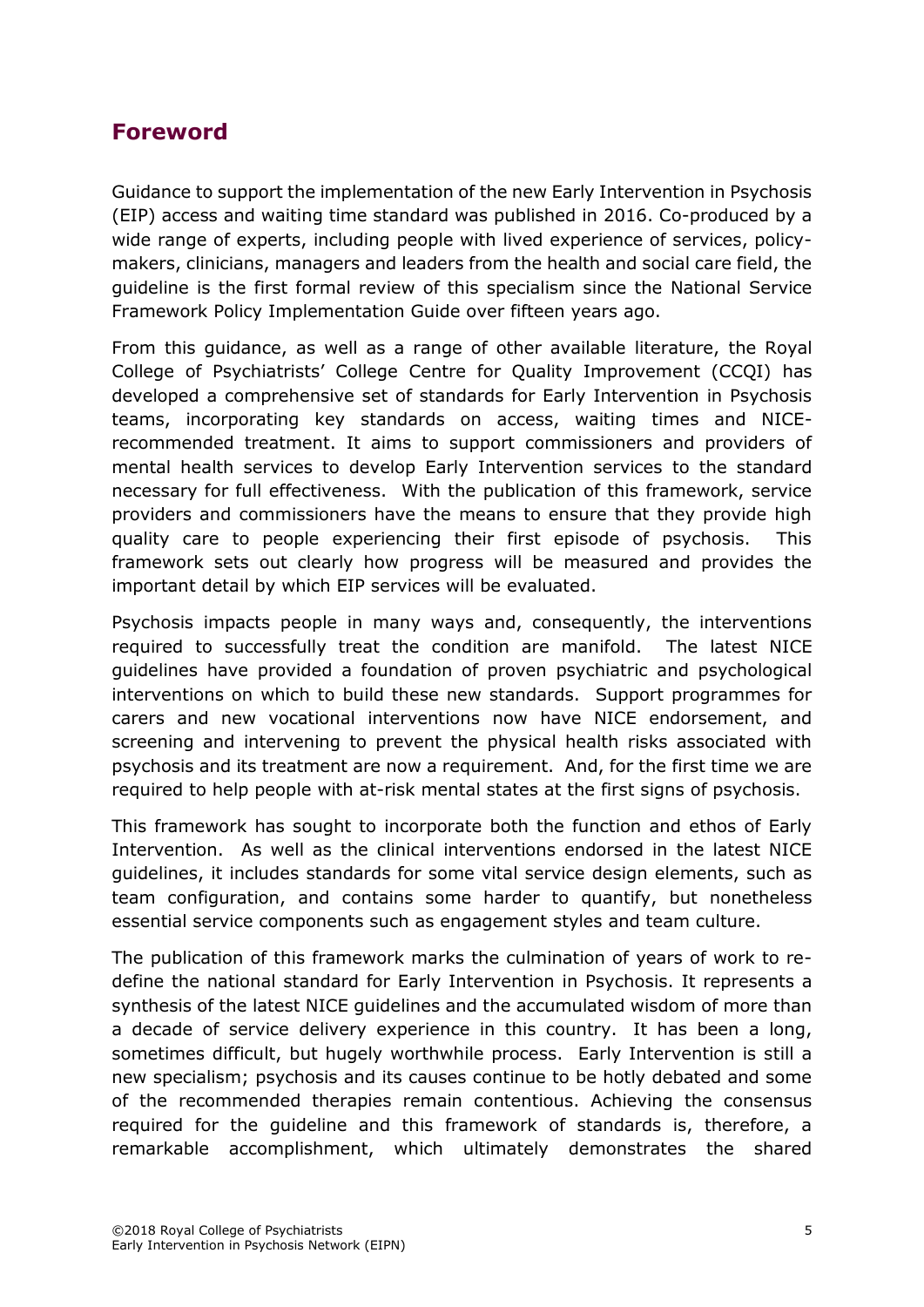commitment of everyone involved to ensure the highest quality of care and the best possible outcomes for people with first episode psychosis.

With the right care and treatment people can and do make good recoveries from a first episode of psychosis. These standards embody the very best of our knowledge to date. They are comprehensive, clear and practical. As such, this framework represents one of the most useful resources in our toolkit for mental health reform.

*Stephen McGowan, National Lead for the IRIS Early Intervention in Psychosis Network*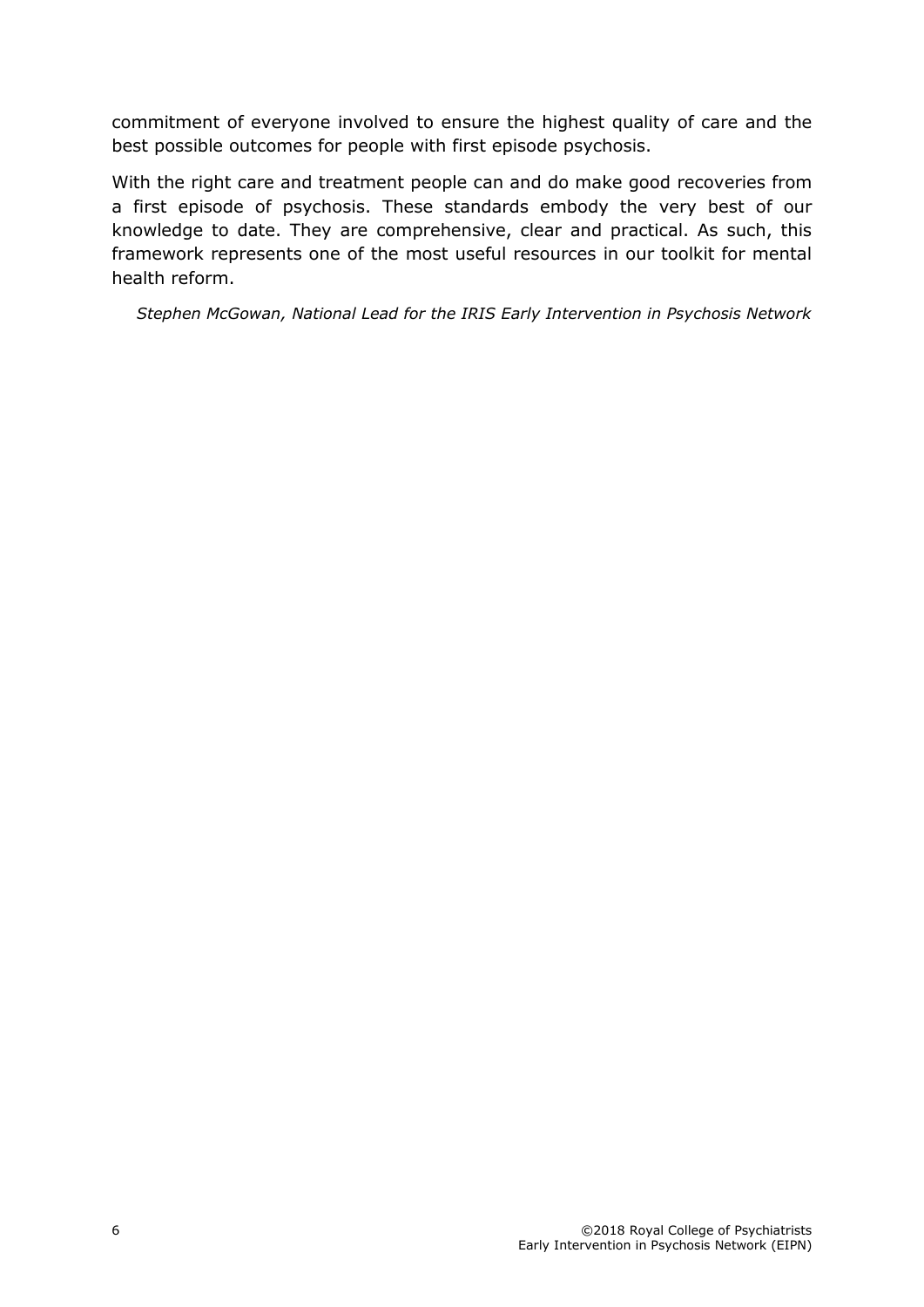# <span id="page-6-0"></span>**Introduction**

These standards have been developed from recommendations in key literature, research and in consultation with a range of stakeholders. Care has been taken to ensure that the development of these standards has taken into consideration a wide range of sources, along with the perspectives of researchers, policy makers, professionals working in early intervention in psychosis services, people who receive care from services and their loved ones.

These standards have been developed for the purpose of review as part of the Early Intervention in Psychosis Network (EIPN), however they can also be used as a guide for new or developing services. Please refer to the EIPN Review Process document for further information about the process of review and accreditation.

#### **Who are these standards for?**

These standards are for service providers and commissioners of mental health services to help them ensure they provide high quality care to people experiencing their first episode of psychosis and their loved ones. The standards detailed here focus on the function and ethos of early intervention in psychosis services, and are applicable to all early intervention in psychosis services.

#### **Categorisation of standards**

Each standard has been categorised as follows:

**Type 1:** failure to meet these standards would result in a significant threat to service user safety, rights or dignity and/or would breach the law. These standards also include the fundamentals of care, including the provision of evidence based care and treatment;

**Type 2:** standards that a service would be expected to meet;

**Type 3:** standards that are desirable for a service to meet, or standards that are not the direct responsibility of the service.

The full set of standards is aspirational and it is unlikely that any service would meet them all. To achieve accreditation, a service must meet 100% of type 1 standards, at least 80% of type 2 standards and 60% of type 3 standards. The Network facilitates quality improvement and will support teams to achieve accreditation.

#### **Terms**

In this document, early intervention in psychosis teams are referred to as *'the service'* or *'the early intervention in psychosis service'.* People who are cared for by the early intervention service are referred to as *'service users'*, and their loved ones are referred to as their *'family, friends or carers'* and include parents, carers, siblings, partners and friends who live with or are in close contact with a person experiencing a first episode of psychosis.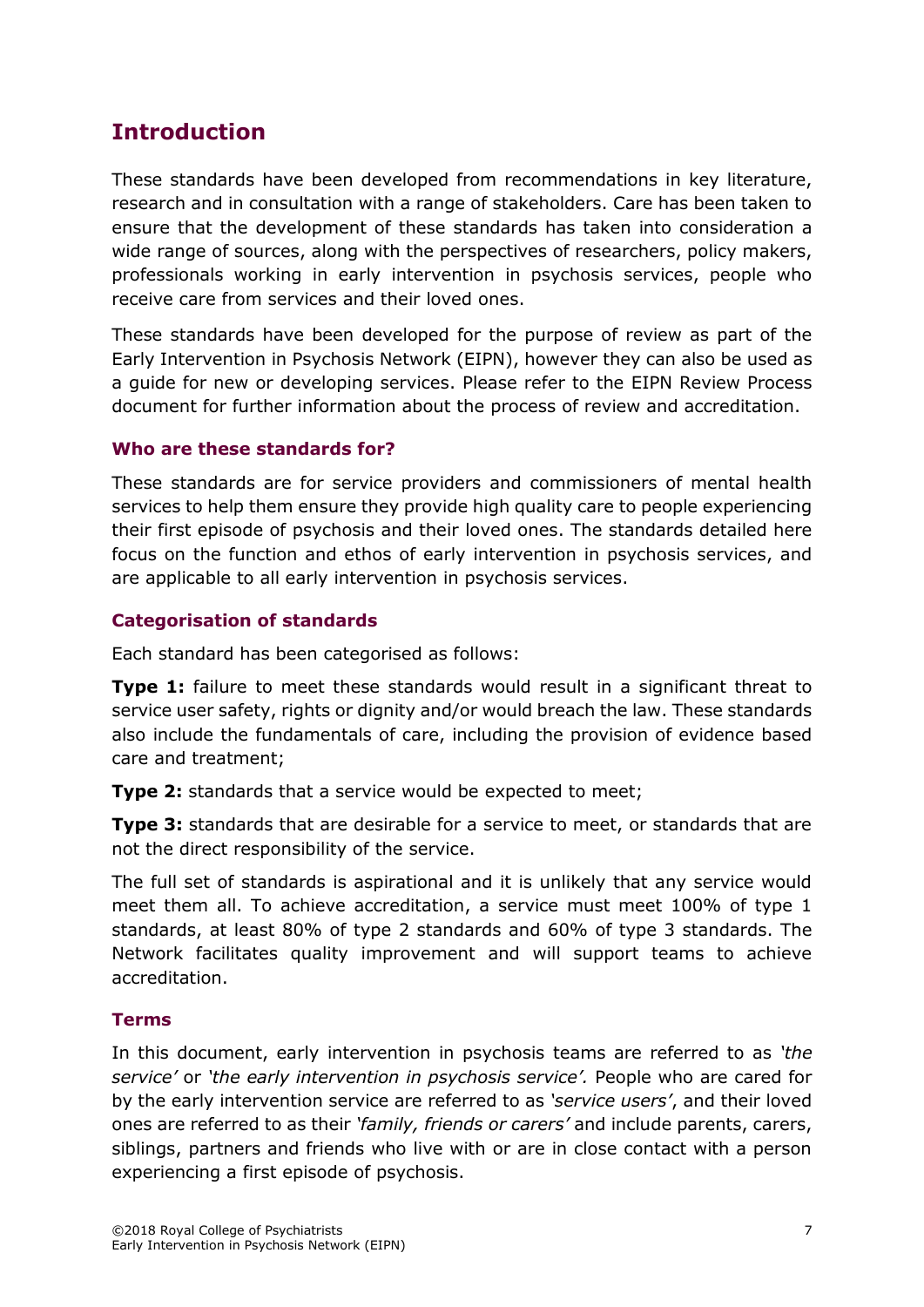#### **References**

A full list of the references relating to these standards can be found on page [55.](#page-54-0) References are indicated by number throughout this document.

#### **Care Quality Commission (CQC)**

These standards have been mapped to the Health and Social Care Act 2008 (Regulated Activities) Regulations 2014 as outlined in the CQC's guidance for service providers and managers (2014).

#### **Access and Waiting Times standards for Mental Health Services**

These standards support a programme of work commissioned by NHS England to develop a national quality improvement network, supporting services to improve their access, waiting times and the availability of NICE concordant treatment. Throughout this document, the shaded standards relate to the Access and Waiting Times programme and are being measured by a separate annual self-assessment audit. For further information, please refer to the [Implementing the Early](https://www.england.nhs.uk/mentalhealth/wp-content/uploads/sites/29/2016/04/eip-guidance.pdf)  [Intervention in Psychosis Access and Waiting Time Standard: Guidance](https://www.england.nhs.uk/mentalhealth/wp-content/uploads/sites/29/2016/04/eip-guidance.pdf) document.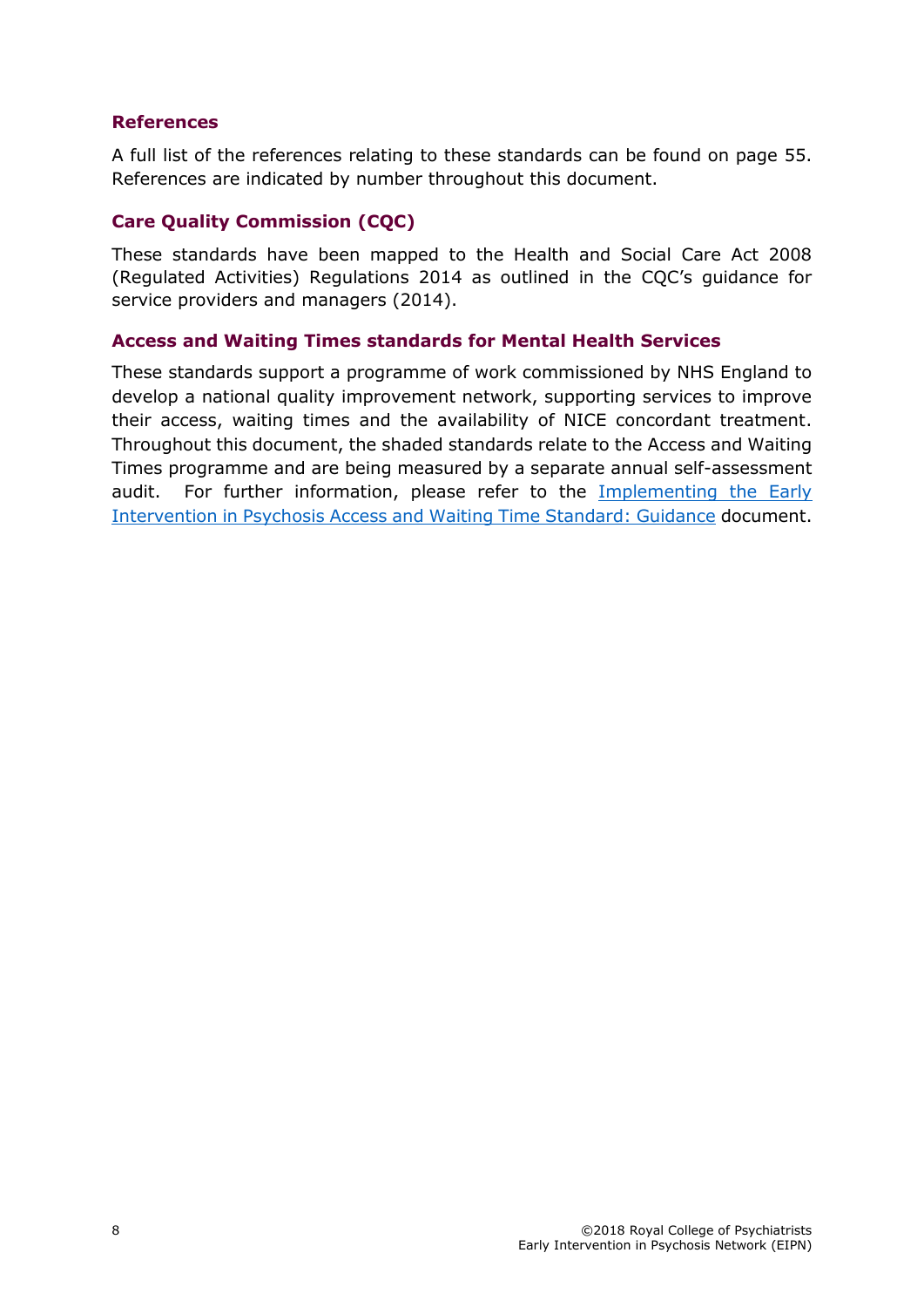# <span id="page-8-0"></span>**Standards for Early Intervention in Psychosis Services**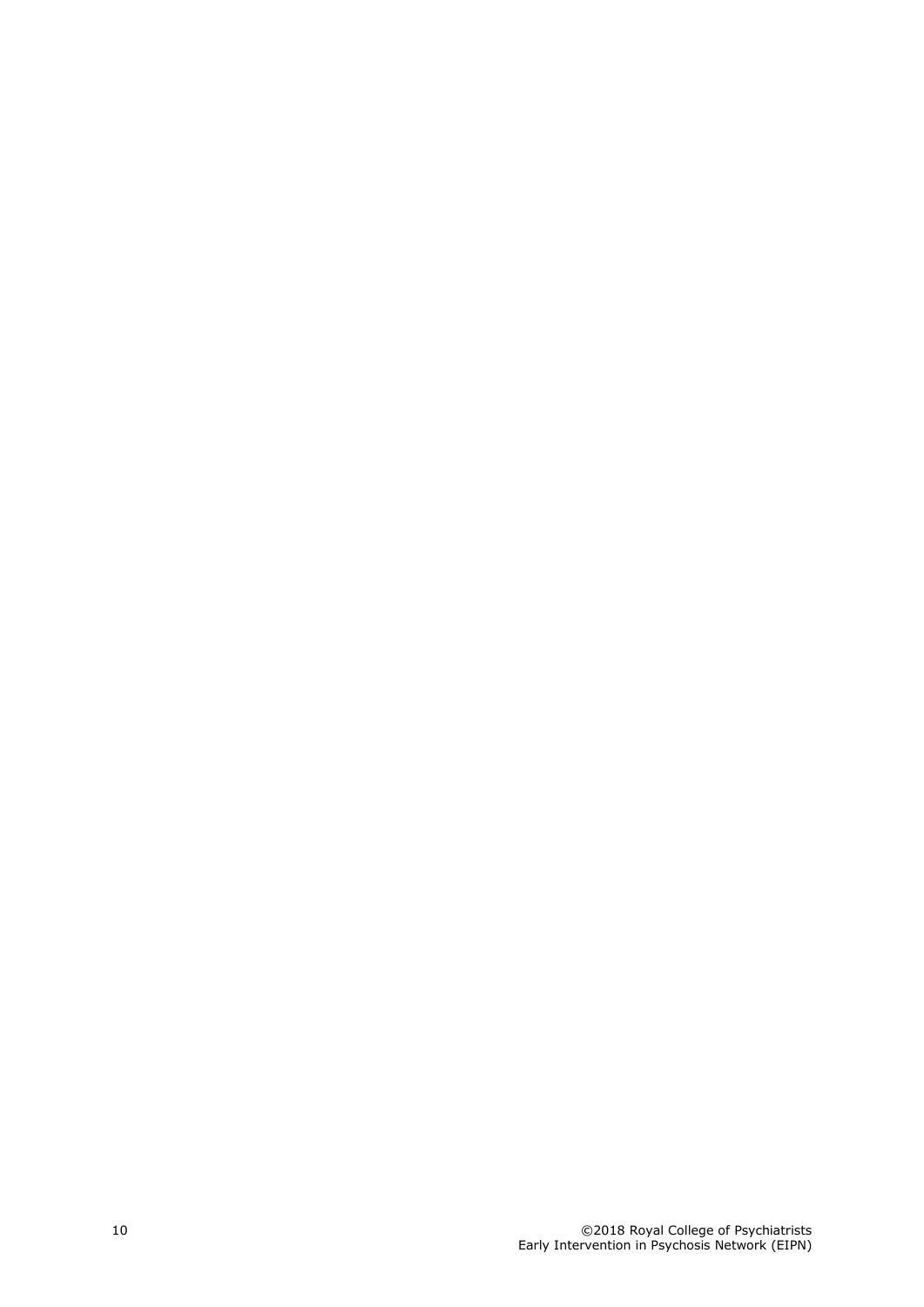<span id="page-10-0"></span>

| No.                        | <b>Type</b>    | <b>Standard</b>                                                                                                                                                                                                                                                                                                                                                                                                                                                                                                                                                                                                                                                                                         | <b>CQC</b>        | <b>References</b>                        |  |  |  |
|----------------------------|----------------|---------------------------------------------------------------------------------------------------------------------------------------------------------------------------------------------------------------------------------------------------------------------------------------------------------------------------------------------------------------------------------------------------------------------------------------------------------------------------------------------------------------------------------------------------------------------------------------------------------------------------------------------------------------------------------------------------------|-------------------|------------------------------------------|--|--|--|
| <b>ACCESS AND REFERRAL</b> |                |                                                                                                                                                                                                                                                                                                                                                                                                                                                                                                                                                                                                                                                                                                         |                   |                                          |  |  |  |
| 1.1                        | 2              | The service has a local strategy in place to promote<br>and monitor equality and diversity, prevent<br>discrimination and to address any barriers to access.                                                                                                                                                                                                                                                                                                                                                                                                                                                                                                                                            | 17.2 <sub>b</sub> | (1), (2)                                 |  |  |  |
| 1.2                        | $\mathbf{1}$   | A clinical member of staff is available to discuss<br>emergency referrals during working hours.                                                                                                                                                                                                                                                                                                                                                                                                                                                                                                                                                                                                         | 18.1              | (1)                                      |  |  |  |
| 1.3                        | $\overline{2}$ | The service accepts all people aged 14-65 with first<br>episode psychosis (FEP) or suspected psychosis, with<br>consideration of individual needs and risk. Reasonable<br>exceptions may be made where psychosis is not the<br>primary disorder (e.g. primary personality disorder<br>with psychotic symptoms).                                                                                                                                                                                                                                                                                                                                                                                         |                   | (3), (4), (5),<br>(6)                    |  |  |  |
| 1.4                        | 2              | The service does not exclude people based on their<br>age, gender, history of self-harm, substance misuse,<br>social background, duration of untreated psychosis,<br>criminal history, or co-morbid learning disability or<br>personality disorder.                                                                                                                                                                                                                                                                                                                                                                                                                                                     |                   | (1), (3), (4),<br>$(5)$ , $(6)$          |  |  |  |
| 1.5                        | $\mathbf{1}$   | Clear information is made available, in paper and/or<br>electronic format, to service users, their family, friends<br>and carers, youth agencies, childrens' services,<br>education providers and healthcare practitioners on:<br>• A simple description of the service and its purpose;<br>• Clear referral criteria;<br>How to make a referral, including self-referral if<br>the service allows;<br>Clear clinical pathways describing access and<br>discharge (and how to navigate them);<br>Main interventions and treatments available;<br>• Contact details for the service, including<br>emergency and out of hours details.<br>Guidance: The information is co-produced with service<br>users. | 9.3 <sub>g</sub>  | (1), (3), (7),<br>$(8)$ , $(9)$ , $(21)$ |  |  |  |
| 1.6                        | 2              | The service accepts referrals from people with<br>suspected first episode of psychosis, carers and other<br>agencies who provide care.<br>Guidance: Information on how to self-refer is actively<br>promoted to potential service users, carers, and community<br>agencies (e.g. youth services). Where referrals are received<br>from a single point of access, e.g. triage, these are passed<br>on to the early intervention in psychosis service within one<br>working day.                                                                                                                                                                                                                          |                   | (3), (5), (7),<br>(10)                   |  |  |  |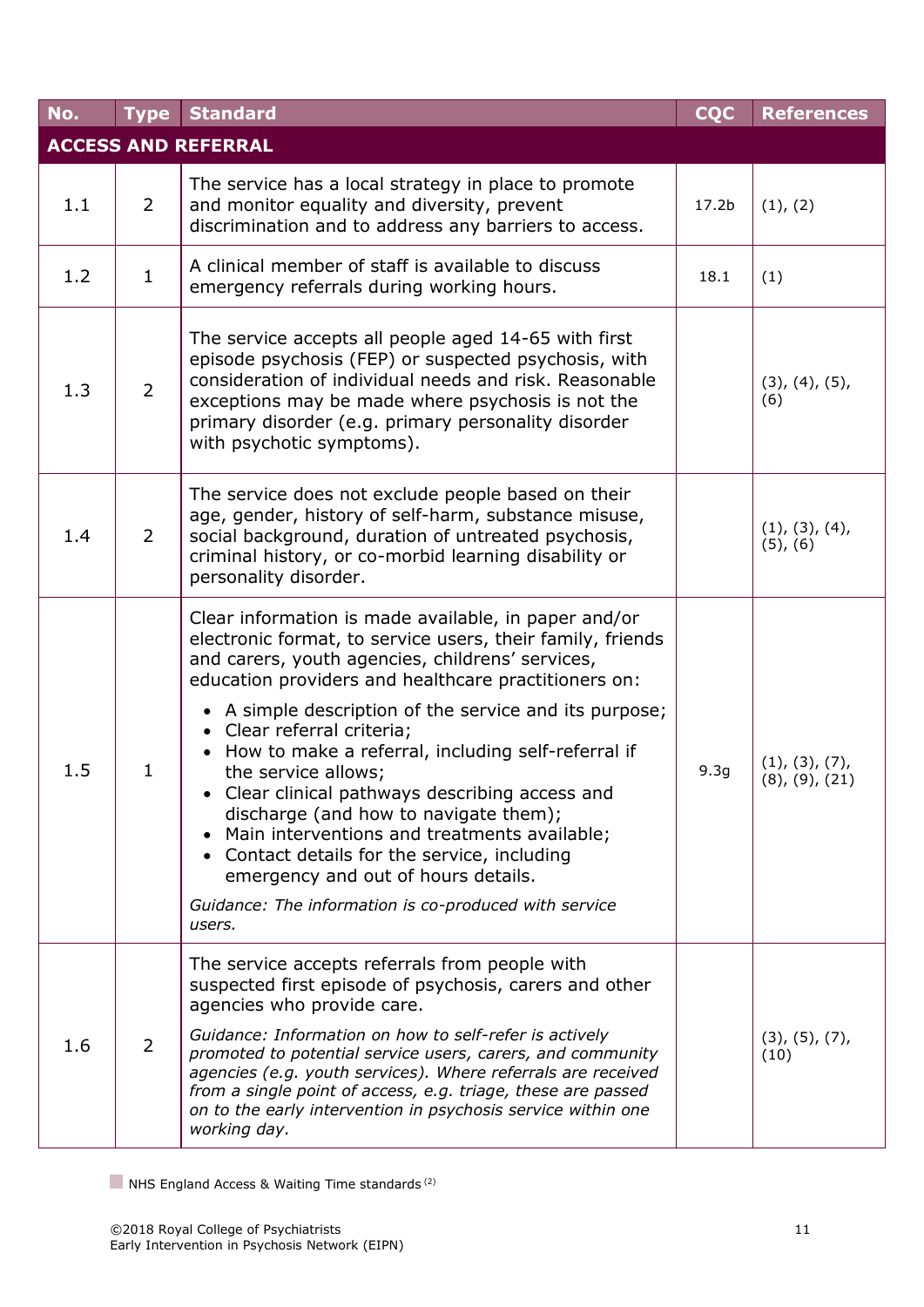<span id="page-11-0"></span>

| No.                  | <b>Type</b>    | <b>Standard</b>                                                                                                                                                                                                                                                                                                                                                                                                                                                                                    | <b>CQC</b>       | <b>References</b>                  |
|----------------------|----------------|----------------------------------------------------------------------------------------------------------------------------------------------------------------------------------------------------------------------------------------------------------------------------------------------------------------------------------------------------------------------------------------------------------------------------------------------------------------------------------------------------|------------------|------------------------------------|
| 1.7                  | $\overline{2}$ | Outcomes of referrals are fed back to the referrer,<br>service user and carer (with the service user's<br>consent). If a referral is not accepted, the service<br>advises the referrer, service user and carer on<br>alternative options.                                                                                                                                                                                                                                                          | 9.3 <sub>g</sub> | (1), (11)                          |
| 1.8                  | 3              | Everyone is able to access the service, through home<br>visits, using public transport or transport provided by<br>the service.                                                                                                                                                                                                                                                                                                                                                                    |                  | (1)                                |
| <b>WAITING TIMES</b> |                |                                                                                                                                                                                                                                                                                                                                                                                                                                                                                                    |                  |                                    |
| 2.1                  | $\mathbf{1}$   | Service users referred with suspected first episode<br>psychosis receive an initial assessment within 2 weeks<br>of receipt of referral.<br>Guidance: Please refer to standards 4.3, 4.5a-4.5b (on page<br>14) for information on guidelines for the initial assessment.                                                                                                                                                                                                                           |                  | (1), (12), (2),<br>$(13)$ , $(14)$ |
| 2.2                  | $\mathbf{1}$   | Service users with first episode psychosis are allocated<br>to, and engaged with, an Early Intervention in<br>Psychosis (EIP) care coordinator within 2 weeks of<br>receipt of referral.                                                                                                                                                                                                                                                                                                           |                  | (1), (2), (5),<br>(12)             |
| 2.3                  | $\mathbf{1}$   | Service users referred with, but found not to have first<br>episode psychosis but have suspected At Risk Mental<br>State for Psychosis (ARMS), are offered a specialist<br>ARMS assessment within 2 weeks of receipt of the<br>original referral. Assessment of ARMS is carried out by<br>a trained specialist.<br>Guidance: The assessment includes the use of structured at-<br>risk mental state assessment tools, e.g. the Comprehensive<br>Assessment of At-Risk Mental States (CAARMS) tool. |                  | (2), (12)                          |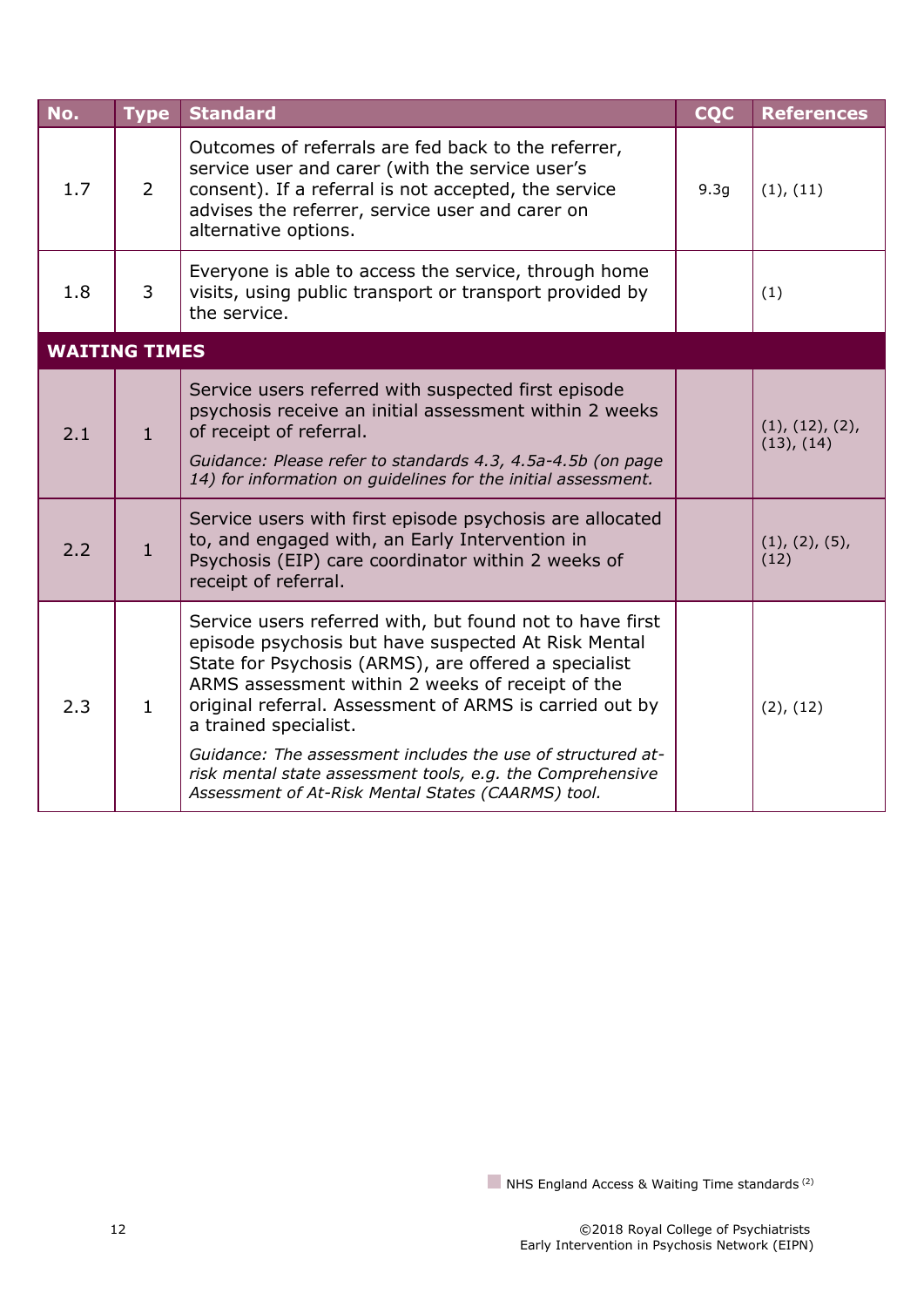<span id="page-12-0"></span>

| No. | <b>Type</b>    | <b>Standard</b>                                                                                                                                                                                                                                                                                                                                                                                                                                                                                                                            | <b>CQC</b>               | <b>References</b> |
|-----|----------------|--------------------------------------------------------------------------------------------------------------------------------------------------------------------------------------------------------------------------------------------------------------------------------------------------------------------------------------------------------------------------------------------------------------------------------------------------------------------------------------------------------------------------------------------|--------------------------|-------------------|
|     |                | PREPARING FOR THE INITIAL ASSESSMENT                                                                                                                                                                                                                                                                                                                                                                                                                                                                                                       |                          |                   |
| 3.1 | $\mathbf{1}$   | For planned assessments, the team communicates<br>information in advance to service users that include:<br>The name and designation of the professional they<br>will see;<br>An explanation of the assessment process;<br>Information on who can accompany them;<br>How to contact the team if they have any queries,<br>require support (e.g. an interpreter), need to<br>change the appointment or have difficulty in getting<br>there.                                                                                                  |                          | (1), (15)         |
| 3.2 | $\overline{2}$ | Service users are provided with choice for their<br>assessment and appointments, as appropriate.<br>Guidance: This includes choice of time, day, and venue,<br>gender of staff or access in another language.                                                                                                                                                                                                                                                                                                                              |                          | (11), (15), (21)  |
| 3.3 | $\mathbf{1}$   | Service users are given accessible written information<br>which staff members talk through with them as soon<br>as is practically possible.<br>This includes:<br>Their rights regarding consent to care and<br>treatment;<br>How to access advocacy services (including<br>independent mental capacity advocate and<br>independent mental health advocate);<br>How to access a second opinion;<br>How to access interpreting services;<br>How to raise concerns, complaints and<br>compliments;<br>How to access their own health records. | 9.3 <sub>g</sub><br>16.2 | (1), (5), (6)     |
| 3.4 | $\mathbf{1}$   | The service has access to independent advocates to<br>provide information, advice and support to service<br>users, including assistance with assessment, advance<br>statements and Care Programme Approach (CPA)<br>reviews.                                                                                                                                                                                                                                                                                                               |                          | (15)              |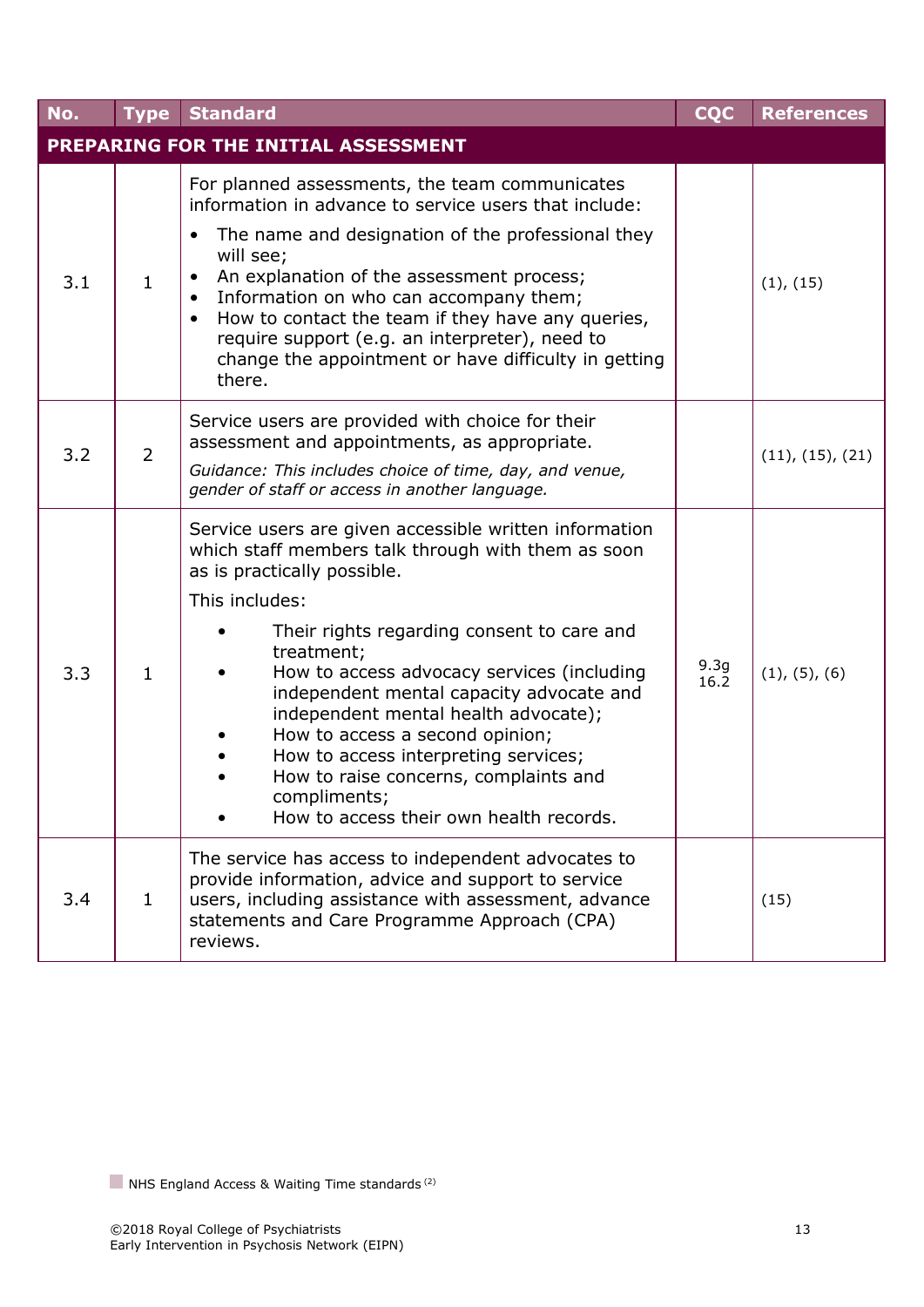<span id="page-13-0"></span>

| No.              | <b>Type</b>       | <b>Standard</b>                                                                                                                                                                                                                                                                                                                                                                                                                                                                                                                                                            | <b>CQC</b>                | <b>References</b>                          |  |  |  |  |
|------------------|-------------------|----------------------------------------------------------------------------------------------------------------------------------------------------------------------------------------------------------------------------------------------------------------------------------------------------------------------------------------------------------------------------------------------------------------------------------------------------------------------------------------------------------------------------------------------------------------------------|---------------------------|--------------------------------------------|--|--|--|--|
|                  | <b>ASSESSMENT</b> |                                                                                                                                                                                                                                                                                                                                                                                                                                                                                                                                                                            |                           |                                            |  |  |  |  |
| 4.1              | 1                 | Service users find staff members friendly and<br>approachable.<br>Guidance: Staff members introduce themselves to service<br>users, address service users using the name and title they<br>prefer.                                                                                                                                                                                                                                                                                                                                                                         | 10.1                      | (1)                                        |  |  |  |  |
| 4.2              | $\mathbf{1}$      | Staff members carry their Trust ID at work and during<br>home visits.                                                                                                                                                                                                                                                                                                                                                                                                                                                                                                      |                           | (1)                                        |  |  |  |  |
| 4.3              | $\mathbf{1}$      | Service users have a comprehensive evidence based<br>assessment which includes their:<br>Mental health and medication; psychosocial and<br>$\bullet$<br>psychological needs; strengths and areas for<br>development;<br>A history of the presenting problems;<br>The identification of clinical signs and symptoms,<br>and any recent changes in functioning;<br>The identification of social situation and context,<br>$\bullet$<br>including social support and stressors in relation<br>to finance, housing, education, abuse,<br>relationships, bullying and vocation. |                           | (1), (4), (5),<br>(7), (10), (15),<br>(17) |  |  |  |  |
| 4.4              | $\overline{2}$    | Staff and service users are satisfied with the length of<br>time available to spend on assessments.                                                                                                                                                                                                                                                                                                                                                                                                                                                                        |                           | (3)                                        |  |  |  |  |
|                  |                   | Within two weeks of receipt of the referral, an initial assessment is completed which includes:                                                                                                                                                                                                                                                                                                                                                                                                                                                                            |                           |                                            |  |  |  |  |
| 4.5a             | $\mathbf{1}$      | Service users have a documented risk assessment and<br>management plan which is co-produced and shared<br>where necessary with relevant agencies (with<br>consideration of confidentiality). The assessment<br>considers:<br>Risk to self;<br>Risk to others;<br>Risk from others.                                                                                                                                                                                                                                                                                         | 12.2a<br>9.3 <sub>b</sub> | $(1), (4)$ $(5),$<br>(7), (15), (17)       |  |  |  |  |
| 4.5 <sub>b</sub> | $\mathbf{1}$      | Identification of dependants or siblings including their<br>needs and wellbeing, and any safeguarding or<br>childcare issues.<br>Guidance: This includes the names, dates of birth and<br>schools of any young people.                                                                                                                                                                                                                                                                                                                                                     | 9.3a<br>13.2              | (3), (15)                                  |  |  |  |  |

 $\blacksquare$  NHS England Access & Waiting Time standards<sup>(2)</sup>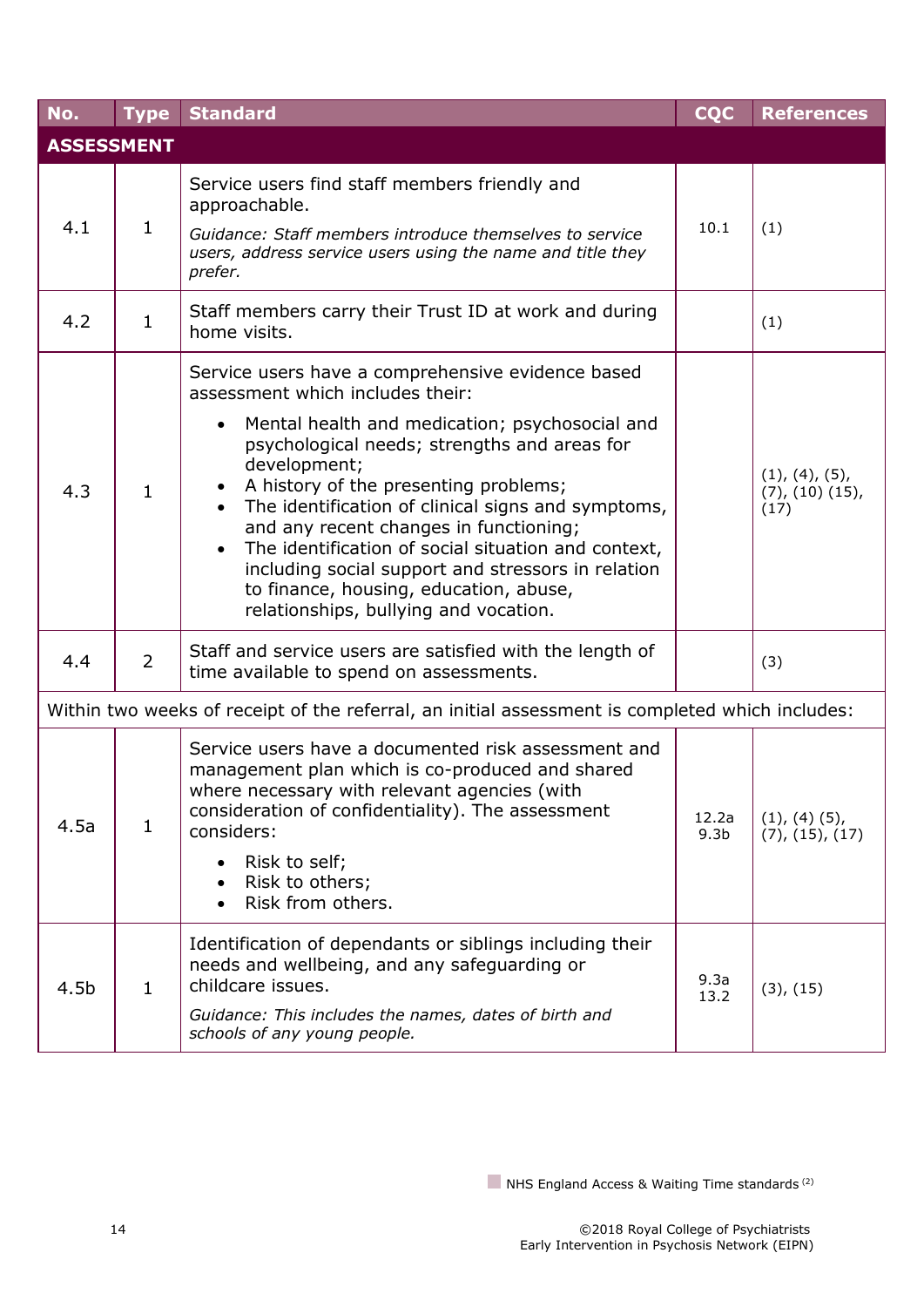| No.                                   | <b>Type</b>    | <b>Standard</b>                                                                                                                                                                                                                                                                                                                                                                                      | <b>CQC</b> | <b>References</b>                 |  |  |
|---------------------------------------|----------------|------------------------------------------------------------------------------------------------------------------------------------------------------------------------------------------------------------------------------------------------------------------------------------------------------------------------------------------------------------------------------------------------------|------------|-----------------------------------|--|--|
| By the end of the initial assessment: |                |                                                                                                                                                                                                                                                                                                                                                                                                      |            |                                   |  |  |
| 4.6a                                  | $\mathbf{1}$   | A working diagnosis is recorded in their case notes.                                                                                                                                                                                                                                                                                                                                                 |            | $(4)$ , $(5)$ , $(15)$            |  |  |
| 4.6b                                  | $\overline{2}$ | Service users (and their family, friends or carers with<br>consent) are provided with verbal feedback on the next<br>steps the assessor will take and this is included in the<br>service user's case notes.<br>Guidance: This may include further discussion with the<br>multidisciplinary team on the most appropriate care<br>pathway/interventions/plan to meet the needs of the service<br>user. |            | (3), (15)                         |  |  |
| 4.6c                                  | $\overline{2}$ | Where a full assessment is not possible but there is<br>suspicion of an emerging or covert psychotic illness,<br>the service conducts an extended assessment.                                                                                                                                                                                                                                        |            | $(4)$ , $(5)$ , $(7)$             |  |  |
| 4.6d                                  | $\overline{2}$ | The service sends a letter detailing the outcomes of<br>the assessment to the referrer, the GP and other<br>relevant services within a week of the assessment.                                                                                                                                                                                                                                       | 12.2i      | (1)                               |  |  |
| weeks which includes:                 |                | Once accepted onto the caseload of the service, a detailed assessment is completed within 12                                                                                                                                                                                                                                                                                                         |            |                                   |  |  |
| 4.7a                                  | $\mathbf{1}$   | A documented diagnosis and a clinical formulation.<br>Guidance: The formulation includes the presenting problem<br>and predisposing, precipitating, perpetuating and protective<br>factors as appropriate. Where a complete assessment is not<br>in place, a working diagnosis and a preliminary formulation<br>is devised.                                                                          |            | (1), (4), (15)                    |  |  |
| 4.7 <sub>b</sub>                      | $\overline{2}$ | An exploration of practical problems of daily living.<br>Guidance: This includes an assessment of their ability to<br>self-care, motivation and engagement in leisure and<br>vocational activities, situational, physical and environmental<br>inhibitors, communication needs and a comparison of their<br>current lifestyle to the past and the future.                                            | 9.3        | (3), (4), (5),<br>$(15)$ , $(18)$ |  |  |
| 4.7c                                  | $\overline{2}$ | An exploration and assessment of co-morbid<br>conditions.                                                                                                                                                                                                                                                                                                                                            | 9.3a       | (3), (7), (10)                    |  |  |
| 4.7d                                  | $\overline{2}$ | An exploration of prior trauma.                                                                                                                                                                                                                                                                                                                                                                      | 9.3a       | (3), (4), (7),<br>(10)            |  |  |
| 4.7e                                  | $\overline{2}$ | An assessment of alcohol and substance use, including<br>consideration of drug and alcohol use disorders when<br>necessary.                                                                                                                                                                                                                                                                          | 9.3a       | $(4)$ , $(7)$ , $(15)$            |  |  |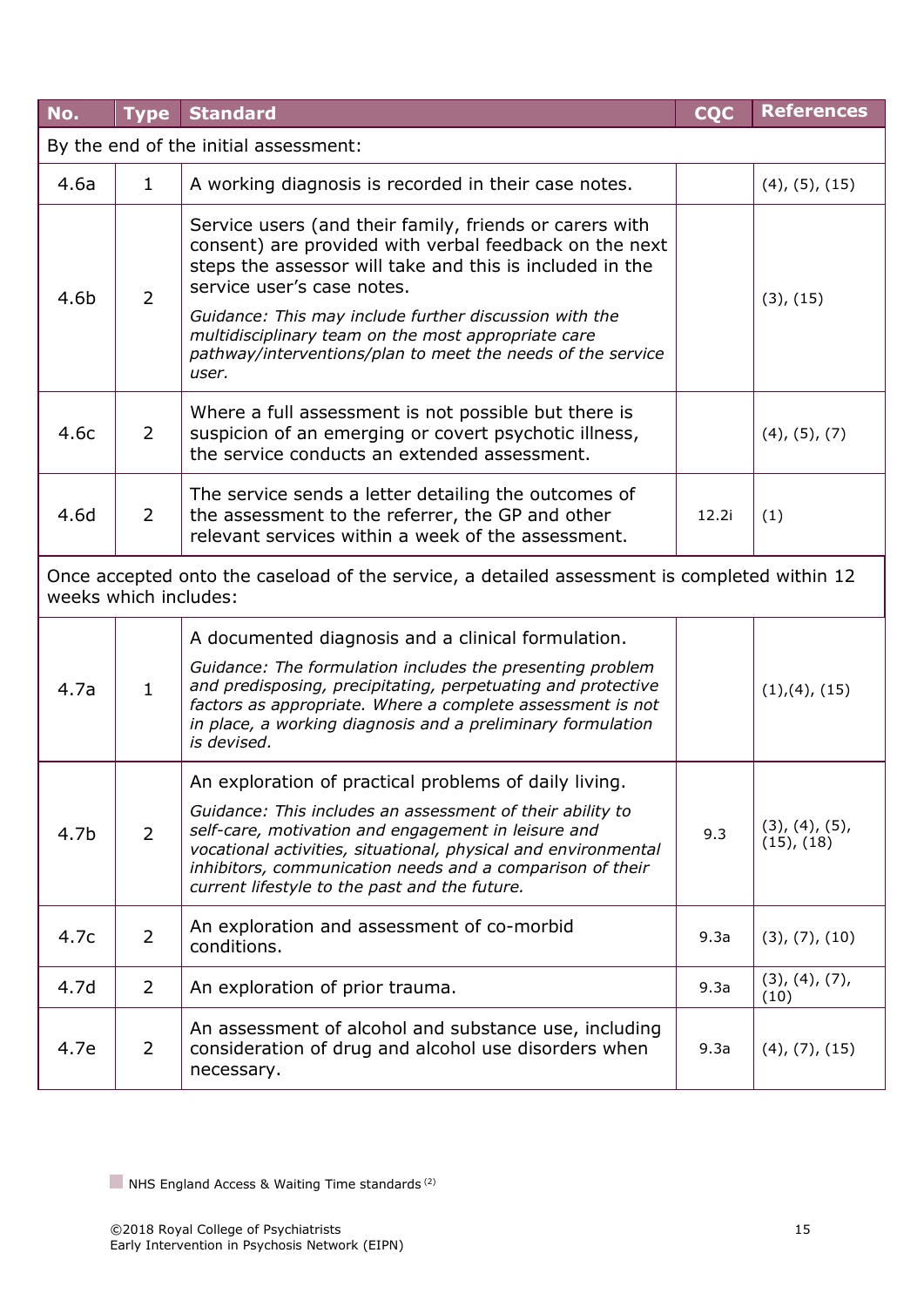| No.  | <b>Type</b> | Standard                                                                                                                                                                                                                                                                                           | <b>COC</b> | <b>References</b> |
|------|-------------|----------------------------------------------------------------------------------------------------------------------------------------------------------------------------------------------------------------------------------------------------------------------------------------------------|------------|-------------------|
| 4.7f |             | Identification and recording of the service user's<br>primary sources of support (e.g. their family, friends or<br>carers), or lack thereof.<br>Guidance: There is a record for each service user where all<br>contacts with the service user and their family, friends or<br>carers are recorded. | 9.3a       | $(15)$ , $(19)$   |

<span id="page-15-1"></span><span id="page-15-0"></span>

| No. | <b>Type</b>                      | <b>Standard</b>                                                                                                                                                                                                                                                                                                                                                                                                                                                                            | <b>CQC</b>        | <b>References</b>                                 |  |
|-----|----------------------------------|--------------------------------------------------------------------------------------------------------------------------------------------------------------------------------------------------------------------------------------------------------------------------------------------------------------------------------------------------------------------------------------------------------------------------------------------------------------------------------------------|-------------------|---------------------------------------------------|--|
|     |                                  | FOLLOWING UP SERVICE USERS WHO DON'T ATTEND APPOINTMENTS                                                                                                                                                                                                                                                                                                                                                                                                                                   |                   |                                                   |  |
| 5.1 | $\mathbf{1}$                     | If a service user does not attend for assessment, the<br>service contacts the referrer.<br>Guidance: If the service user is likely to be considered a risk<br>to themselves or others, the service contacts the referrer<br>immediately to discuss a risk action plan.                                                                                                                                                                                                                     | 12.2i             | (1)                                               |  |
| 5.2 | $\mathbf{1}$                     | The team follows up service users who have not<br>attended an appointment/assessment or who do not<br>want to engage, as per local policy.<br>Guidance: This could include phone calls, text alerts, letters,<br>visiting service users at home or another suitable venue, or<br>engaging with their carers. If service users continue not to<br>engage, a decision is made by the assessor/team, based on<br>service user need and risk, as to how long to continue to<br>follow them up. | 12.2 <sub>b</sub> | (1), (5), (10),<br>(11), (15), (17)               |  |
| 5.3 | $\overline{2}$                   | The service focusses on engagement and applies<br>assertive outreach principles when appropriate.<br>Guidance: This includes persistence and minimising<br>discharge due to disengagement, taking a persistent and<br>flexible approach to working with service users and their<br>family, friends or carers, and focussing on building excellent<br>therapeutic relationships.                                                                                                            |                   | (2), (3), (5),<br>$(6)$ $(10)$ , $(16)$ ,<br>(17) |  |
| 5.4 | $\overline{2}$                   | Where service users are reluctant to engage with<br>assessment or treatment, the service offers<br>information and guidance to their family, friends or<br>carers, with consideration of confidentiality.                                                                                                                                                                                                                                                                                  |                   | $(5)$ , $(10)$ , $(20)$ ,<br>(21)                 |  |
|     | <b>REVIEWS AND CARE PLANNING</b> |                                                                                                                                                                                                                                                                                                                                                                                                                                                                                            |                   |                                                   |  |
| 6.1 | $\mathbf{1}$                     | The service meets for a clinical team meeting, at least<br>weekly, which includes a discussion of service users'<br>needs, risks and management plans.                                                                                                                                                                                                                                                                                                                                     |                   | (1)                                               |  |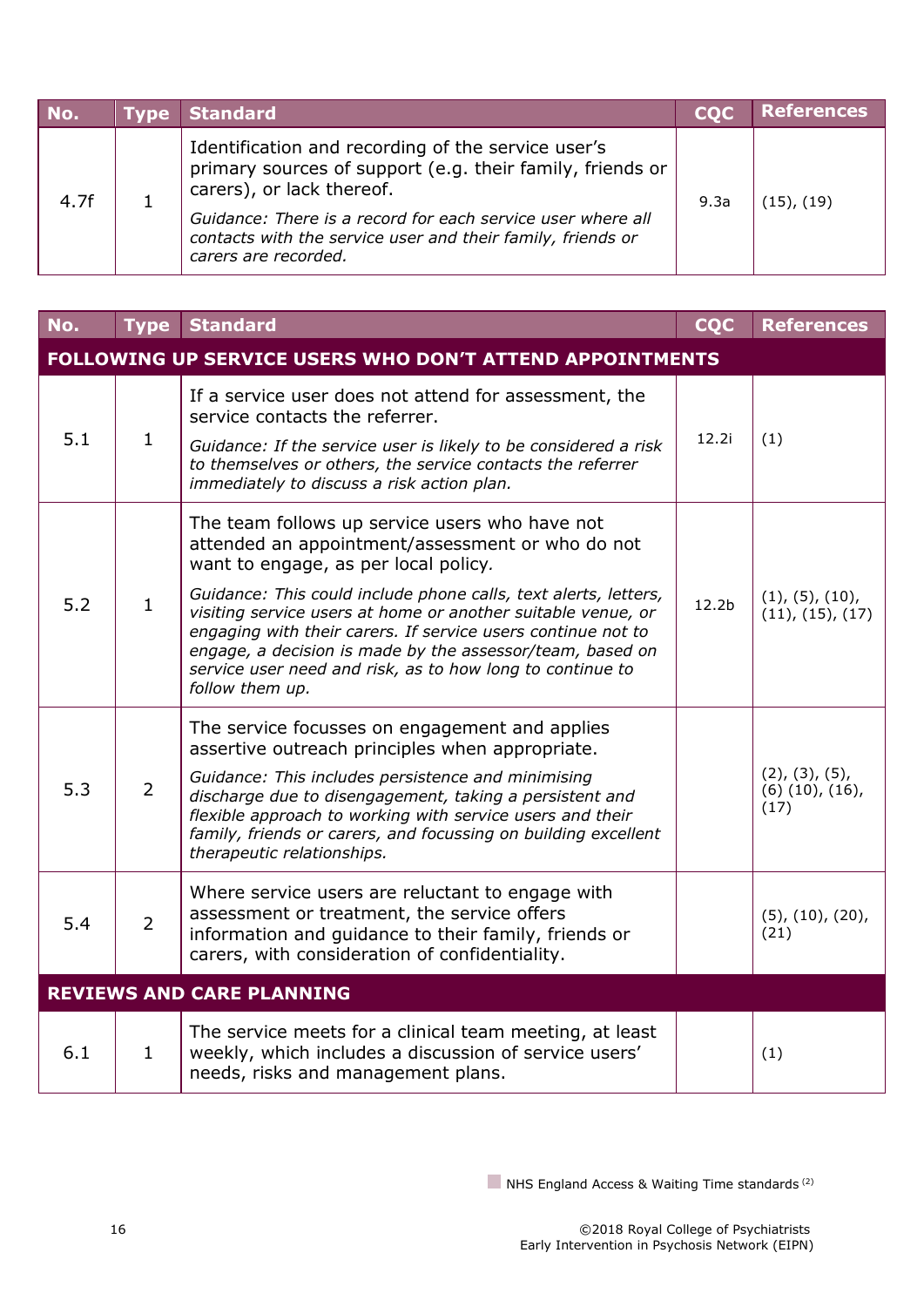| No.  | <b>Type</b>    | <b>Standard</b>                                                                                                                                                                                                                                                                            | <b>CQC</b>                                           | <b>References</b>                                      |
|------|----------------|--------------------------------------------------------------------------------------------------------------------------------------------------------------------------------------------------------------------------------------------------------------------------------------------|------------------------------------------------------|--------------------------------------------------------|
| 6.2  | $\overline{2}$ | The service utilises a team approach to care; service<br>users have an allocated care coordinator but receive<br>input from other members of the team appropriate to<br>their needs.                                                                                                       |                                                      | (3), (10)                                              |
| 6.3  | $\mathbf{1}$   | The service has the capacity for daily multidisciplinary<br>discussions regarding referrals, current assessments,<br>reviews, service user's needs, risks and care plans.<br>Guidance: Referrals that are urgent or that do not require<br>discussion can be allocated before the meeting. |                                                      | (1)                                                    |
| 6.5  | $\overline{2}$ | If the service uses electronic records, they meet the<br>requirements of the national Mental Health Services<br>Dataset (MHSDS) and the Care Programme Approach<br>$(CPA)$ .                                                                                                               |                                                      | (15)                                                   |
| 6.6  | $\mathbf{1}$   | The service uses the Care Programme Approach (CPA)<br>framework (or equivalent) when necessary for the<br>needs of the service user, which is applied in line with<br>Trust/Social Services policy, based on 'Effective Care<br>Coordination in Mental Health Services'.                   |                                                      | (15)                                                   |
| 6.7  | $\mathbf{1}$   | Risk assessments and management plans are updated<br>according to clinical need or at least every six months.<br>Guidance: This may be more frequently (e.g. weekly or<br>daily) if risk is significant.                                                                                   |                                                      | (1)                                                    |
| 6.8  | $\mathbf{1}$   | Service users know who is co-ordinating their care and<br>how to contact them if they have any questions.                                                                                                                                                                                  |                                                      | (1)                                                    |
| 6.9  | $\mathbf{1}$   | Every service user has a written care plan, reflecting<br>their individual needs. Staff members actively seek to<br>collaborate with service users and their carers (with<br>service user consent) when developing the care plan.                                                          | 9.3d                                                 | (1), (5), (10),<br>$(15)$ , $(17)$ $(21)$ ,<br>(22)    |
| 6.10 | $\mathbf{1}$   | The service user (and carer, with the service user's<br>consent) are offered a copy of the care plan and the<br>opportunity to review this.                                                                                                                                                | 9.3 <sub>b</sub><br>9.3e<br>9.3d<br>9.3 <sub>g</sub> | (1), (4), (7),<br>$(14)$ , $(15)$ ,<br>$(17)$ , $(23)$ |
| 6.11 | $\mathbf{1}$   | An initial care plan is produced within two weeks of<br>acceptance by the service.                                                                                                                                                                                                         |                                                      | (3), (5), (17)                                         |
| 6.12 | $\overline{2}$ | Initial care plans are reviewed within 3 months of<br>acceptance to the service.                                                                                                                                                                                                           |                                                      | (3), (5), (17)                                         |
| 6.13 | $\mathbf{1}$   | The service reviews and updates care plans at least<br>every six months, or according to clinical need.                                                                                                                                                                                    | 9.3 <sub>b</sub>                                     | (5)                                                    |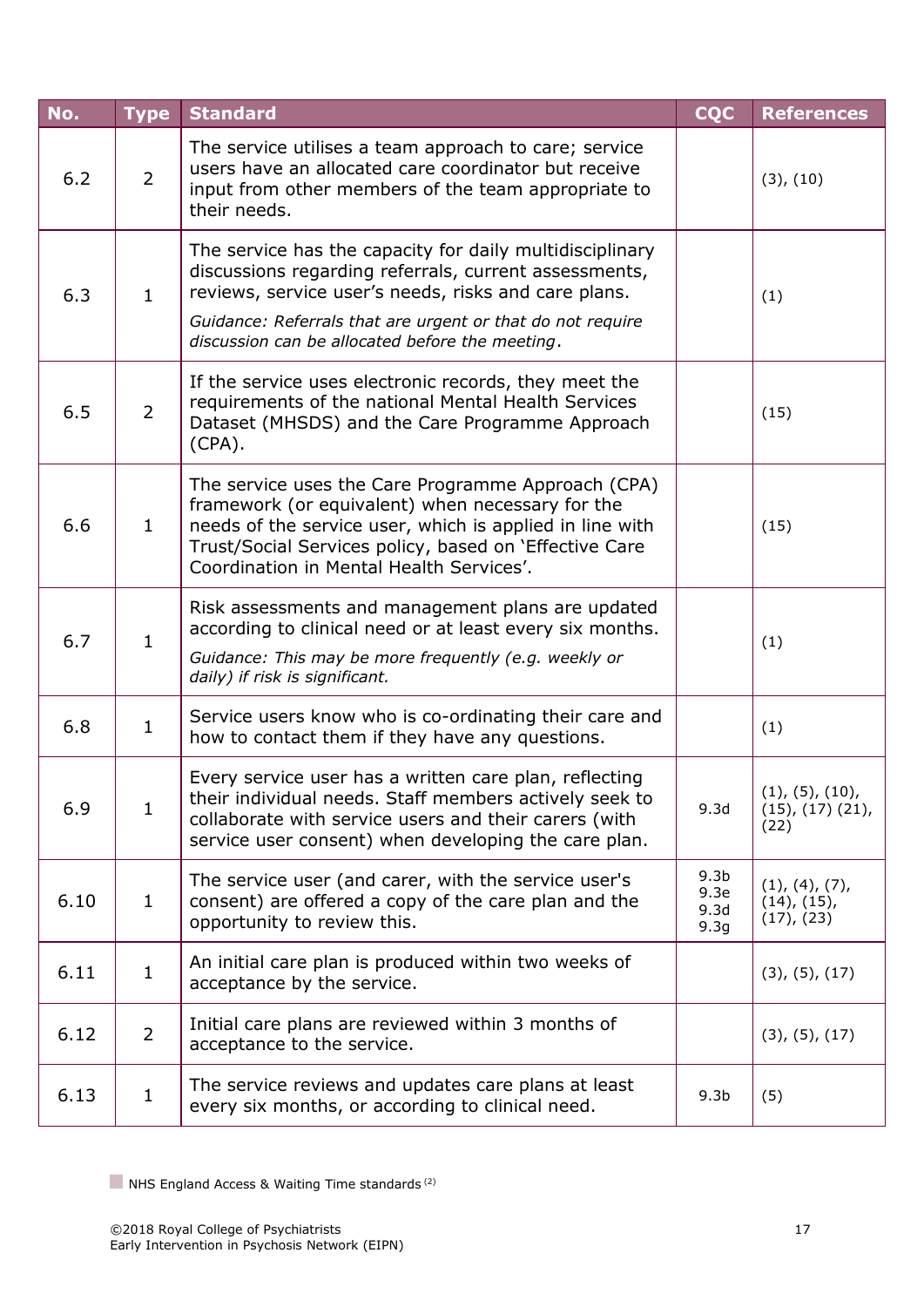<span id="page-17-0"></span>

| No.   | <b>Type</b>    | <b>Standard</b>                                                                                                                                                                                                                                                                                                                                                                                                                                                                                                                       | <b>CQC</b> | <b>References</b>            |
|-------|----------------|---------------------------------------------------------------------------------------------------------------------------------------------------------------------------------------------------------------------------------------------------------------------------------------------------------------------------------------------------------------------------------------------------------------------------------------------------------------------------------------------------------------------------------------|------------|------------------------------|
| 6.14  | $\overline{2}$ | Once the service user is engaged and clinically<br>improving, the service develops a flexible agreement<br>with the service user about frequency and mode of<br>contact.                                                                                                                                                                                                                                                                                                                                                              |            | (10)                         |
| 6.15  | $\mathbf{1}$   | All service users are offered and supported to develop<br>a personal recovery plan using a structured tool.<br>Guidance: The plan focuses on the persons' strengths, self-<br>awareness, sustainable resources, support systems and<br>distress tolerance skills and references the management of<br>transitions.                                                                                                                                                                                                                     |            | (2), (3), (23)               |
| 6.16  | $\mathbf{1}$   | Service users are supported to develop a structured<br>safety and staying well (crisis and relapse prevention)<br>plan in collaboration with their family, friends or carers<br>(where appropriate), which is shared with primary care<br>and other organisations involved in their care, with<br>their consent.                                                                                                                                                                                                                      |            | (2), (3), (5),<br>(10), (17) |
| 6.17  | $\overline{2}$ | Where identified/possible, the service makes contact<br>with service users' family, friends or carers at least<br>once a month or more frequently depending on need.                                                                                                                                                                                                                                                                                                                                                                  |            | $(5)$ , $(10)$               |
|       |                | <b>CARE AND TREATMENT</b>                                                                                                                                                                                                                                                                                                                                                                                                                                                                                                             |            |                              |
|       |                | <b>Therapies and Activities</b>                                                                                                                                                                                                                                                                                                                                                                                                                                                                                                       |            |                              |
| 7.1.1 | $\mathbf{1}$   | Service users begin evidence-based interventions,<br>which are appropriate for their bio-psychosocial needs,<br>in a timely manner. Any exceptions are documented in<br>their case notes.                                                                                                                                                                                                                                                                                                                                             | 9.1a       | (1), (4), (6),<br>(10)       |
| 7.1.2 | $\overline{2}$ | Sessional input from psychologists and accredited<br>psychological therapists is sufficient to:<br>Provide assessment and formulation of service<br>users' psychological needs;<br>Ensure the safe and effective provision of<br>evidence based psychological interventions<br>adapted to service users' needs through a<br>defined pathway;<br>Support a whole team approach to the provision<br>of a stepped care model that provides service<br>users with the appropriate level of psychological<br>intervention for their needs. |            | (1)                          |
| 7.1.3 | 3              | The service has a strategy for monitoring and<br>promoting a high quality therapeutic relationship<br>between service users, their families, friends or carers,<br>and staff.                                                                                                                                                                                                                                                                                                                                                         |            |                              |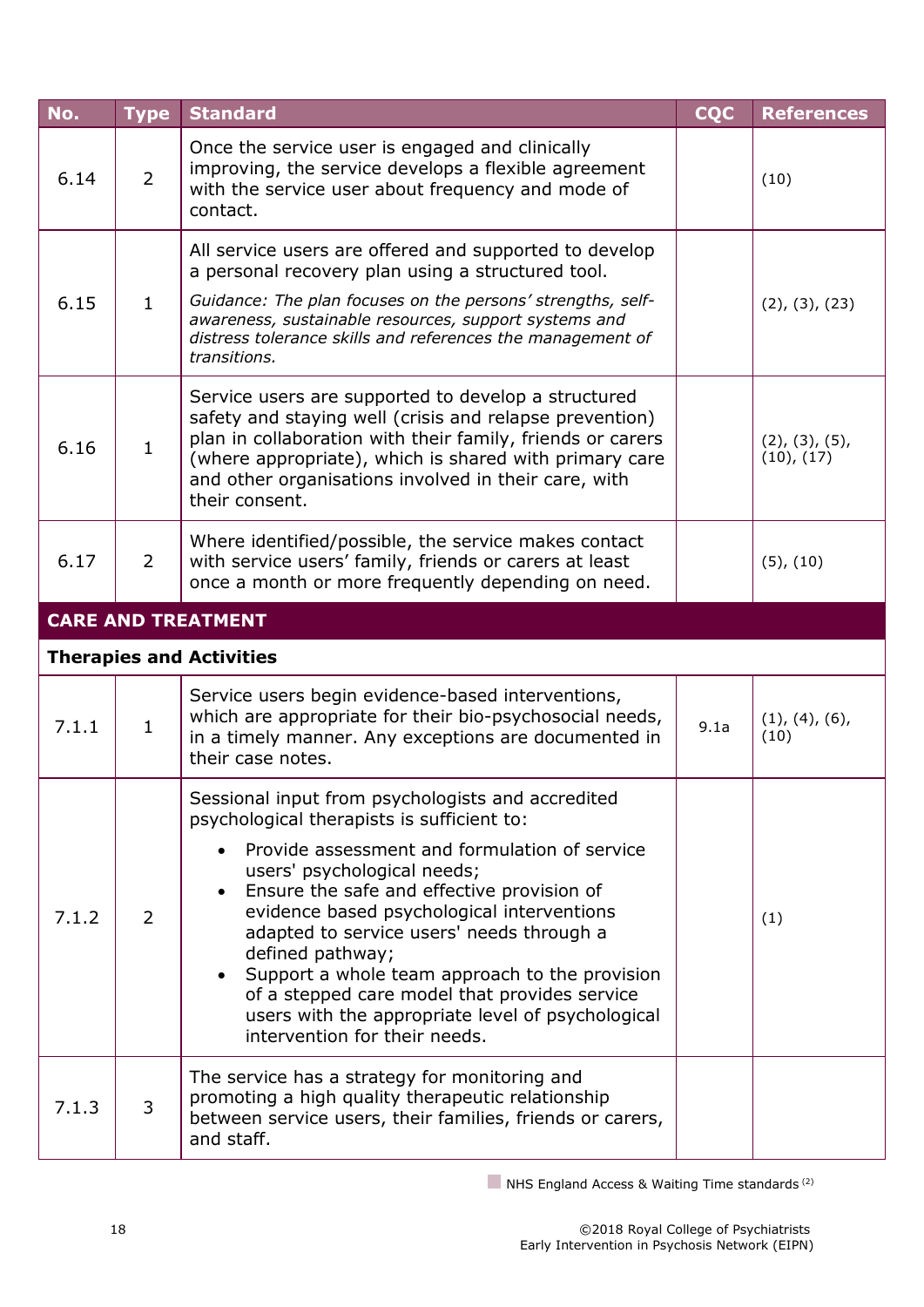| No.    | <b>Type</b>    | <b>Standard</b>                                                                                                                                                                                                                                                                                                                                                                                | <b>CQC</b>       | <b>References</b>                                              |
|--------|----------------|------------------------------------------------------------------------------------------------------------------------------------------------------------------------------------------------------------------------------------------------------------------------------------------------------------------------------------------------------------------------------------------------|------------------|----------------------------------------------------------------|
| 7.1.4  | $\mathbf{1}$   | Service users with first episode psychosis are offered<br>Cognitive Behavioural Therapy for Psychosis (CBTp).<br>Guidance: Clinicians providing CBTp have completed an<br>approved training course, can demonstrate the required<br>competencies for providing CBTp <sup>(20)</sup> and receive clinical<br>supervision at least monthly. The service actively monitors<br>wait for treatment. | 9.1a             | (2), (4), (5),<br>$(6)$ , $(10)$ , $(13)$ ,<br>$(14)$ , $(17)$ |
| 7.1.5  | $\mathbf{1}$   | Service users with an At-Risk Mental State for<br>psychosis (ARMS) are offered Cognitive Behavioural<br>Therapy for their ARMS.                                                                                                                                                                                                                                                                | 9.1a             | (2), (17)                                                      |
| 7.1.6  | $\mathbf{1}$   | Service users with coexisting mental health problems<br>(e.g. depression, anxiety, and trauma related<br>disorders) are offered NICE-recommended<br>interventions for these.                                                                                                                                                                                                                   | 9.1a             | (2), (4), (10)                                                 |
| 7.1.7  | $\mathbf{1}$   | Service users (and carers, with service user consent)<br>are offered written and verbal information about the<br>service user's mental illness and treatment.<br>Guidance: Verbal information could be provided in a 1:1<br>meeting with a staff member or in a psycho-education<br>group. Written information could include leaflets or websites.                                             | 9.3 <sub>g</sub> | (1), (2), (4),<br>$(5)$ , $(6)$ , $(19)$                       |
| 7.1.8  | $\overline{2}$ | Services demonstrate that input from occupational<br>therapists is sufficient to:<br>Provide an occupational assessment for those<br>service users who require it;<br>Ensure the safe and effective provision of<br>evidence based occupational interventions<br>adapted to service users' needs.                                                                                              | 9.1a             | (1), (4)                                                       |
| 7.1.9  | 3              | Service users have access to community based<br>services which provide art/creative therapies.                                                                                                                                                                                                                                                                                                 | 9.1a             | (1), (4)                                                       |
| 7.1.10 | $\overline{2}$ | The service works with service users to develop their<br>social networks.<br>Guidance: The service is able to offer an activity programme<br>that promotes social inclusion, activity and peer support.<br>Service users who remain socially isolated have individual<br>plans developed to address this.                                                                                      |                  | $(4)$ , $(7)$ , $(10)$                                         |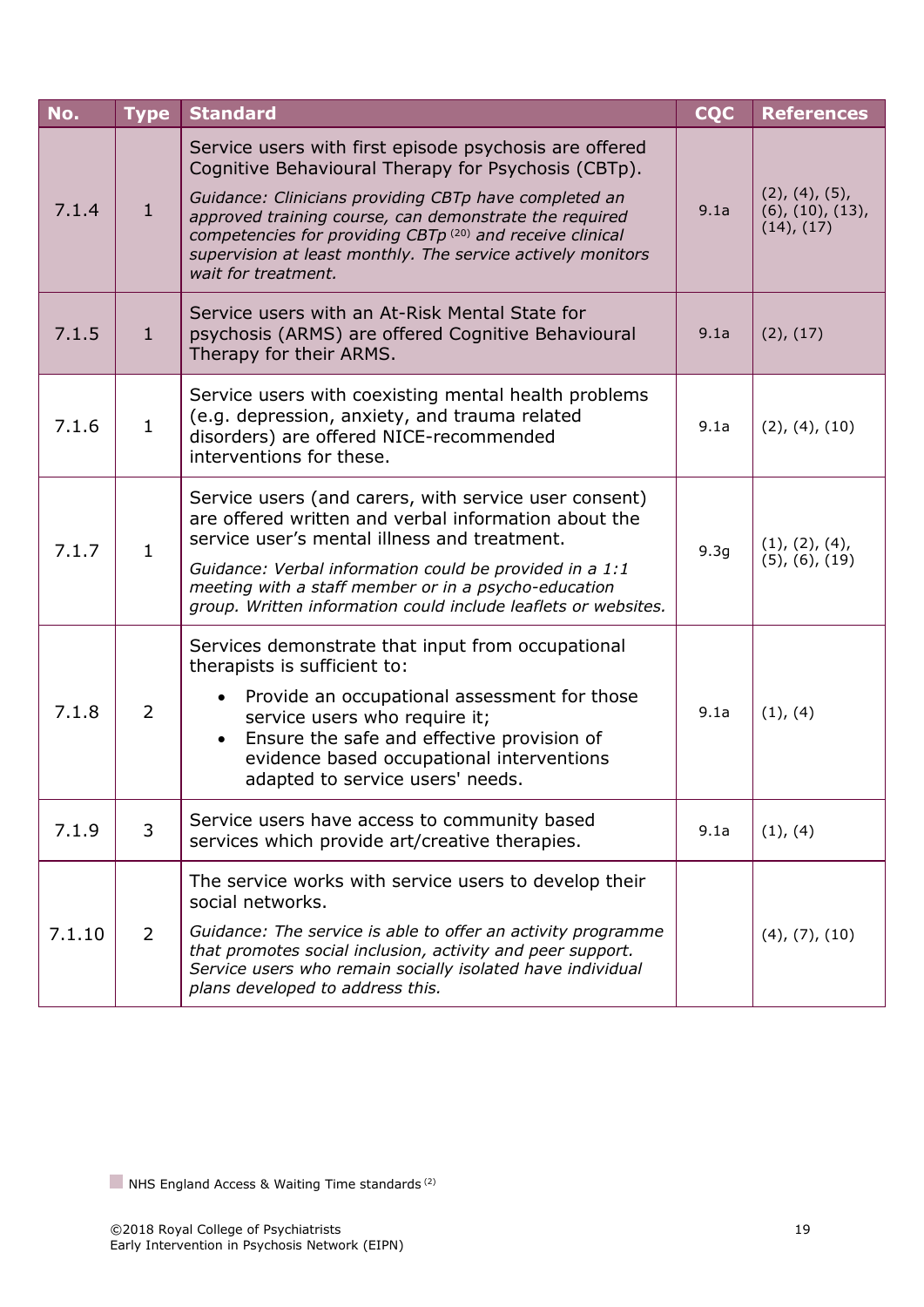| No.    | <b>Type</b>    | <b>Standard</b>                                                                                                                                                                                                                                                                                                                                                                          | <b>CQC</b>        | <b>References</b>                           |
|--------|----------------|------------------------------------------------------------------------------------------------------------------------------------------------------------------------------------------------------------------------------------------------------------------------------------------------------------------------------------------------------------------------------------------|-------------------|---------------------------------------------|
| 7.1.11 | $\mathbf{1}$   | The team provides information and encouragement to<br>service users to access local organisations for peer<br>support and social engagement. This is documented in<br>the service user's notes and includes access to:<br>• Voluntary organisations;<br>• Community centres;<br>• Local religious/cultural groups;<br>Peer support networks;<br>Recovery colleges.                       | 10.2 <sub>b</sub> | (1), (4), (5),<br>(15)                      |
| 7.1.12 | 3              | Service users are offered the opportunity to meet and<br>engage with other service users.<br>Guidance: These opportunities are directed by service users'<br>preferences and needs and may include social outings,<br>mutual learning opportunities, group meetings etc.                                                                                                                 |                   | (3)                                         |
| 7.1.13 | $\mathbf{1}$   | Service users with first episode psychosis are offered<br>supported employment programmes.<br>Guidance: These may include programmes such as<br>Individual Placement Support (IPS), employment<br>placements, back to work support and employment<br>preparation programmes.                                                                                                             | 9.1a              | $(4)$ , $(6)$ , $(10)$ ,<br>(13)            |
| 7.1.14 | $\overline{2}$ | For service users who are unable to attend mainstream<br>education, training or work, the service facilitates<br>alternative educational or occupational activities<br>(including pre-vocational training) according to their<br>individual needs and capacity to engage with such<br>activities, with an ultimate goal of returning to<br>mainstream education, training or employment. |                   | $(4)$ , $(5)$ , $(10)$ ,<br>$(14)$ , $(24)$ |
| 7.1.15 | $\overline{2}$ | Where service users are in education, the service<br>liaises with the service user's school, education and<br>support services (e.g. school counsellor, nurse), and<br>local authority, with the service user's consent, to<br>support them to continue their education.                                                                                                                 |                   | $(5)$ , $(7)$ , $(11)$ ,<br>(24)            |
| 7.1.16 | 3              | The service utilises technology to support service users<br>to monitor and manage their mental health.<br>Guidance: This may include the use of apps for mindfulness,<br>self-reporting of symptoms to prevent relapse, sharing tips<br>and strategies for maintaining wellness, identifying early<br>signs of relapse and medication reminders.                                         |                   | (11)                                        |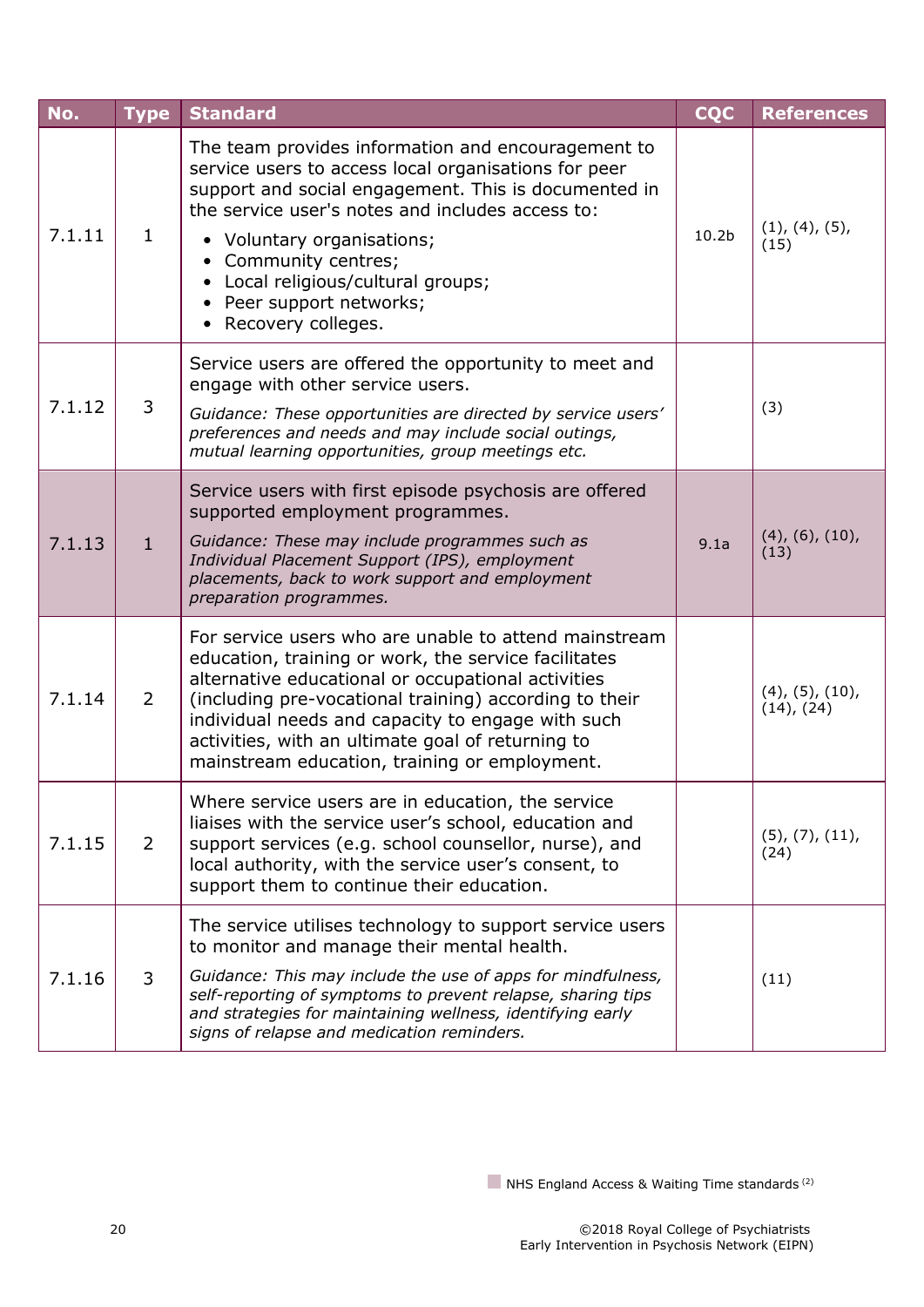| No.    | <b>Type</b>       | <b>Standard</b>                                                                                                                                                                                                                                                                                                                                                                  | <b>CQC</b>                            | <b>References</b>                            |  |  |  |
|--------|-------------------|----------------------------------------------------------------------------------------------------------------------------------------------------------------------------------------------------------------------------------------------------------------------------------------------------------------------------------------------------------------------------------|---------------------------------------|----------------------------------------------|--|--|--|
| 7.1.17 | $\mathbf{1}$      | Service users with first episode psychosis and their<br>families are offered family interventions.<br>Guidance: Clinicians providing family interventions have<br>completed an appropriate level of competence and training<br>and receive clinical supervision at least monthly.                                                                                                | 9.1a                                  | $(4)$ , $(6)$ , $(10)$ ,<br>(11), (13), (14) |  |  |  |
|        | <b>Medication</b> |                                                                                                                                                                                                                                                                                                                                                                                  |                                       |                                              |  |  |  |
| 7.2.1  | $\mathbf{1}$      | Service users with first episode psychosis are offered<br>antipsychotic medication.                                                                                                                                                                                                                                                                                              | 9.1a                                  | $(4)$ , $(6)$ , $(10)$                       |  |  |  |
| 7.2.2  | $\mathbf{1}$      | Service users and their family, friends or carers (with<br>service user consent) are helped to understand the<br>functions, expected outcomes, limitations and side<br>effects of the medications and to self-manage as far as<br>possible.                                                                                                                                      | 9.3 <sub>c</sub><br>9.3e              | (1), (4), (6)                                |  |  |  |
| 7.2.3  | 2                 | Service users and their family, friends or carers are<br>given written information, appropriate to their needs,<br>about medication and are supported to be involved in<br>making informed choices.<br>Guidance: This includes a clear explanation of likely benefits,<br>possible side effects, their right to choose not to take<br>medication, or to reduce their medication. | 9.3 <sub>g</sub>                      | $(4)$ , $(5)$ , $(6)$ ,<br>(7), (10), (15)   |  |  |  |
| 7.2.4  | $\mathbf{1}$      | When medication is prescribed, specific treatment<br>targets are set for the service user, the risks and<br>benefits are reviewed, a timescale for response is set<br>and service user consent is recorded.                                                                                                                                                                      | 12.2 <sub>b</sub>                     | (1), (4)                                     |  |  |  |
| 7.2.5  | $\overline{2}$    | Medication reviews take place at a frequency according<br>to the evidence base and individual need.<br>Guidance: This includes an assessment of therapeutic<br>response, safety, side effects monitoring using a<br>standardised tool and adherence to medication regime.<br>Long-term medication is reviewed by the prescribing<br>clinician at least once a year as a minimum. |                                       | (1), (5), (10),<br>(11), (14), (15)          |  |  |  |
| 7.2.6  | $\mathbf{1}$      | When service users experience side effects from their<br>medication, this is engaged with and there is a clear<br>plan in place for managing this.                                                                                                                                                                                                                               | 9.3 <sub>b</sub><br>12.2 <sub>b</sub> | (1), (5), (10)                               |  |  |  |
| 7.2.7  | $\mathbf{1}$      | Service users have their medications reviewed at 3<br>months initially and thereafter at least every 6 months.<br>Medication reviews include an assessment of<br>therapeutic response, safety, side effects and<br>adherence to medication regime.<br>Guidance: Side effect monitoring tools can be used to<br>support reviews.                                                  | 12.2a                                 | (1), (3), (4)                                |  |  |  |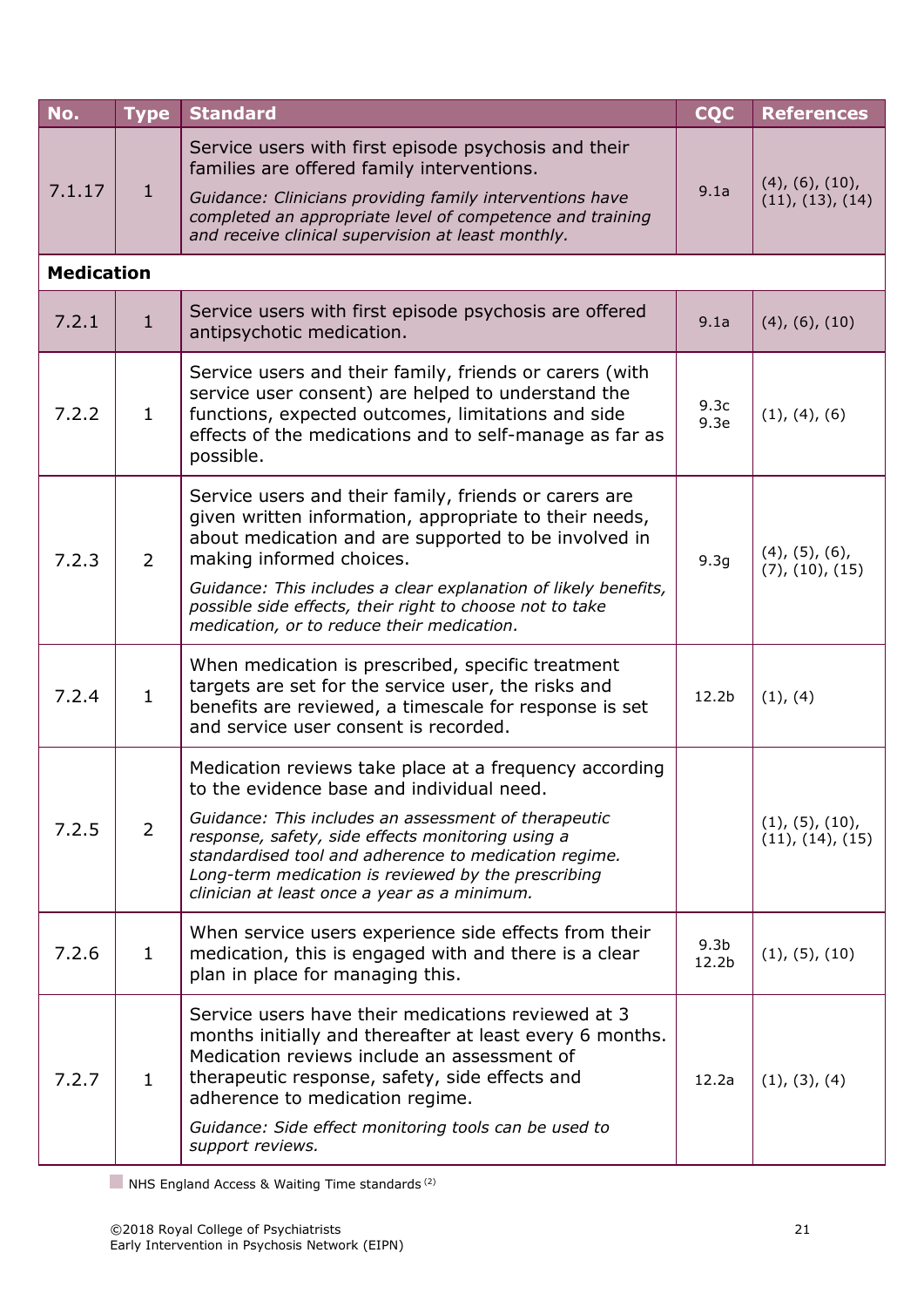| No.    | <b>Type</b>    | <b>Standard</b>                                                                                                                                                                                                                                                                                                                                                                                                                    | <b>CQC</b> | <b>References</b>      |
|--------|----------------|------------------------------------------------------------------------------------------------------------------------------------------------------------------------------------------------------------------------------------------------------------------------------------------------------------------------------------------------------------------------------------------------------------------------------------|------------|------------------------|
| 7.2.8  | $\mathbf{1}$   | If the service user's illness does not respond to an<br>adequate trial of 2 different antipsychotic medicines<br>given sequentially, they are offered clozapine.<br>Guidance: Each medicine is given in a treatment dose for an<br>adequate duration of time and with objective evidence of<br>adherence. A comprehensive review of reasons for a non-<br>response (e.g. misdiagnosis, untreated co-morbidities) is<br>undertaken. | 9.1a       | $(4)$ , $(6)$ , $(13)$ |
| 7.2.9  | $\overline{2}$ | The service provides advice for service users (and their<br>family, friends and carers), appropriate to their needs,<br>to enable them to manage their medication.<br>Guidance: This includes information on dosage, mode of<br>administration (e.g. depot), frequency and storage.                                                                                                                                                |            | (15)                   |
| 7.2.10 | 3              | Service users, carers and prescribers are able to<br>contact a specialised pharmacist and/or pharmacy<br>technician to discuss medications.                                                                                                                                                                                                                                                                                        |            | (1), (3)               |
| 7.2.11 | $\mathbf{1}$   | The service collects data on the safe prescription of<br>high risk medications such as; lithium, high dose<br>antipsychotic drugs, antipsychotics in combination and<br>benzodiazepines. The service uses this data to make<br>improvements and continues to monitor the safe<br>prescription of these medications on an ongoing basis.<br>Guidance: This may include the POMH audit.                                              | 17.2a      | (1)                    |
| 7.2.12 | $\mathbf{1}$   | Service users are not prescribed more than one<br>antipsychotic drug; if they are, a rationale is recorded<br>for this.<br>Guidance: Exceptions include a short period of overlap while<br>changing medication or because clozapine is co-prescribed<br>with a second antipsychotic.                                                                                                                                               |            | (4)                    |
| 7.2.13 | $\mathbf{1}$   | For service users who are taking antipsychotic<br>medication, the team maintains responsibility for<br>monitoring their physical health and the effects of<br>antipsychotic medication for at least the first 12<br>months or until the person's condition has stabilised,<br>whichever is longer. Thereafter, the responsibility for<br>this monitoring may be transferred to primary care<br>under shared care arrangements.     |            | (1)                    |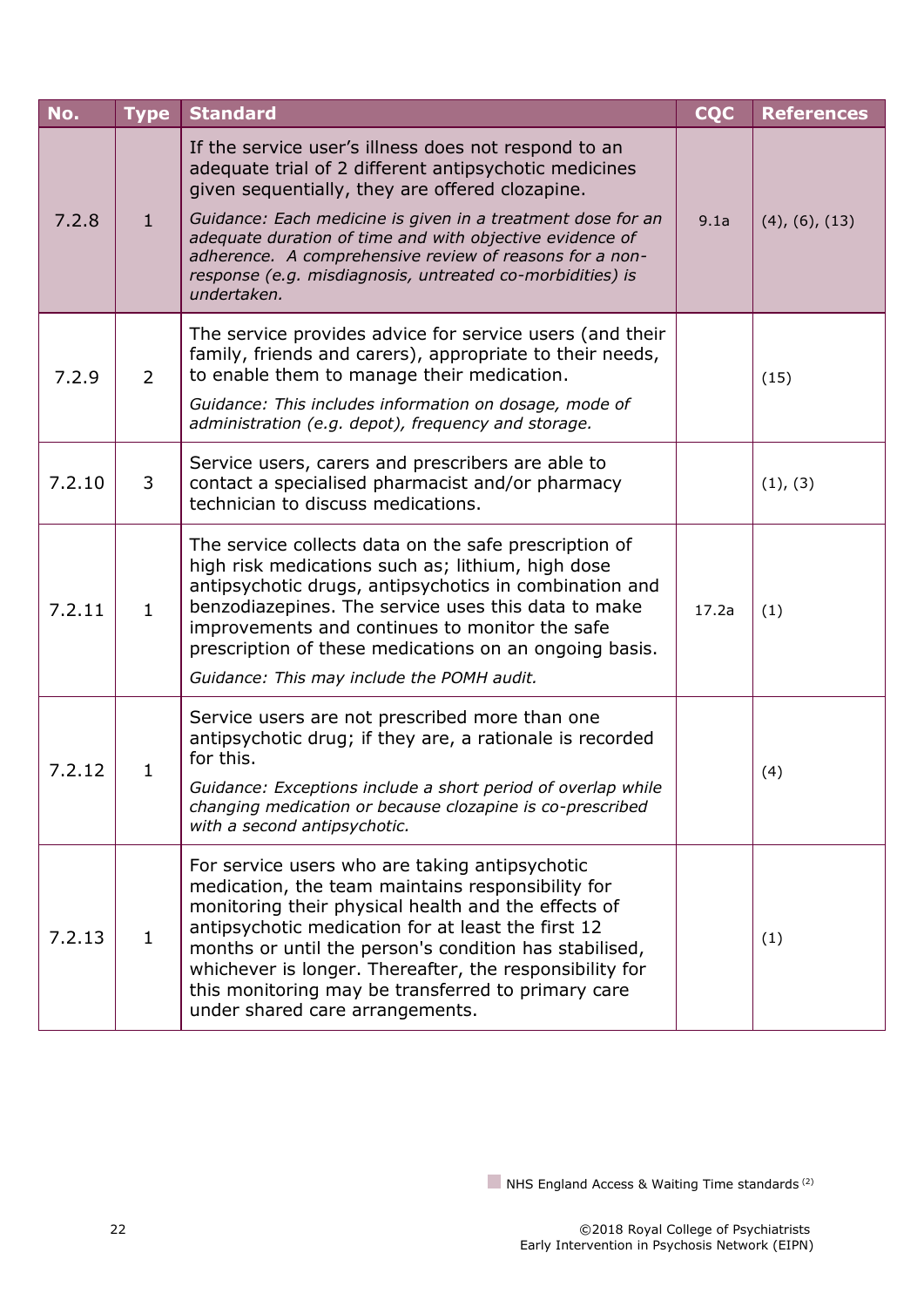<span id="page-22-0"></span>

| No.    | <b>Type</b>    | <b>Standard</b>                                                                                                                                                                                                                                                                                                                                                                                                                                                                                                               | <b>CQC</b> | <b>References</b>                  |
|--------|----------------|-------------------------------------------------------------------------------------------------------------------------------------------------------------------------------------------------------------------------------------------------------------------------------------------------------------------------------------------------------------------------------------------------------------------------------------------------------------------------------------------------------------------------------|------------|------------------------------------|
| 7.2.14 | $\mathbf{1}$   | Dosages of antipsychotic drugs do not exceed British<br>National Formulary (BNF), British National Formulary<br>for Children (BNFC) or Summary of Product<br>Characteristics (SPC) recommendations; if they do, a<br>rationale is recorded for this.                                                                                                                                                                                                                                                                          |            | (3), (4), (6)<br>(10), (21)        |
|        |                | Guidance: For FEP, best practice guidance (e.g. Maudsley<br>Prescribing Guidelines) for prescribing is used, noting that<br>the doses of antipsychotics known to be effective in first<br>episode are generally lower than those that are needed in<br>multi-episode service users.                                                                                                                                                                                                                                           |            |                                    |
| 7.2.15 | $\overline{2}$ | If medication is prescribed or administered by the<br>primary care team, the service has a protocol covering<br>this and responsibility is clearly documented in the<br>service user's notes.                                                                                                                                                                                                                                                                                                                                 |            | $(4)$ , $(15)$                     |
| 7.2.16 | $\mathbf{1}$   | For service users prescribed depot medication, a full<br>discussion takes place between the service user and<br>their clinician. A clear rationale for this method of<br>administration and the service user's preferences are<br>taken into account and recorded in their case notes.<br>Guidance: This includes the attitude of the service user<br>towards this method of administration and documentation of<br>agreed procedures in place for administration (e.g. location<br>of clinics, site of administration etc.). |            | (4)                                |
|        |                | <b>PHYSICAL HEALTHCARE</b>                                                                                                                                                                                                                                                                                                                                                                                                                                                                                                    |            |                                    |
| 8.1.1  | T              | Service users are offered personalised healthy lifestyle<br>interventions, including and where indicated<br>pharmacological interventions in line with the Lester<br>tool recommendations. Such interventions may include<br>advice on healthy eating, physical activity and access<br>to smoking cessation services in collaboration with<br>primary care. This is documented in the service user's<br>care plan.                                                                                                            | 9.1a       | (1), (2), (4),<br>(10), (13), (14) |
| 8.1.2  |                | Staff members arrange for service users to access<br>screening, monitoring and treatment for physical<br>health problems through primary/secondary care<br>services. This is documented in the service user's<br>notes.                                                                                                                                                                                                                                                                                                       |            | (1)                                |
| 8.1.3  | $\mathbf{1}$   | Physical health reviews are repeated at least annually<br>and there is clear evidence of intervention where<br>appropriate.                                                                                                                                                                                                                                                                                                                                                                                                   |            | (4), (13)                          |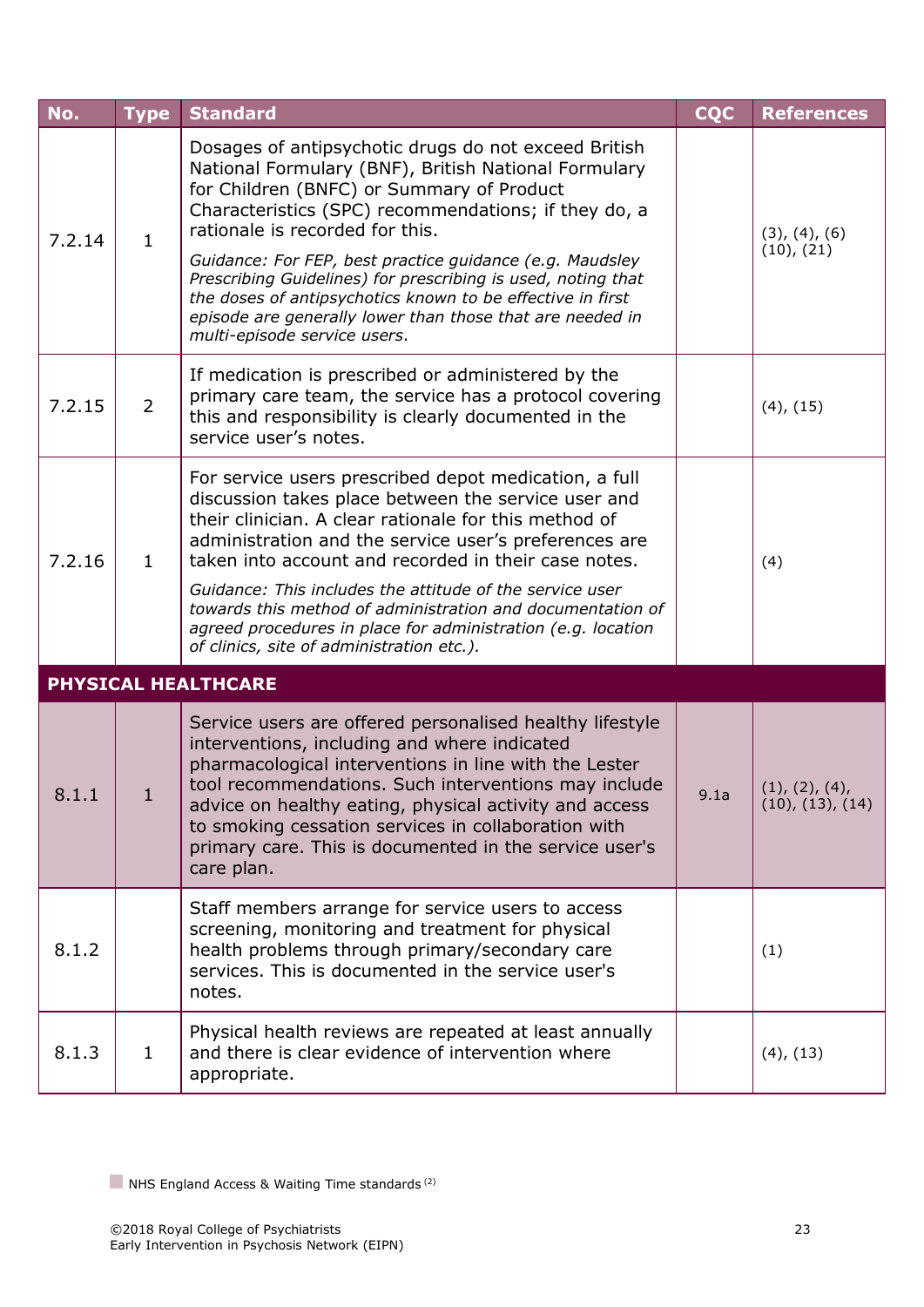| No.   | <b>Type</b>    | <b>Standard</b>                                                                                                                                                                                                                                                                                                                                                                                                                                                                       | <b>CQC</b>        | <b>References</b> |
|-------|----------------|---------------------------------------------------------------------------------------------------------------------------------------------------------------------------------------------------------------------------------------------------------------------------------------------------------------------------------------------------------------------------------------------------------------------------------------------------------------------------------------|-------------------|-------------------|
| 8.1.4 | $\overline{2}$ | Copies of the physical healthcare monitoring results<br>are sent to the care coordinator, GP, psychiatrist and<br>service user.                                                                                                                                                                                                                                                                                                                                                       |                   | (4)               |
| 8.1.5 | $\mathbf{1}$   | The team understands and follows an agreed protocol<br>for the management of an acute physical health<br>emergency.<br>Guidance: This includes guidance about when to call 999<br>and when to contact the duty doctor.                                                                                                                                                                                                                                                                | 12.2 <sub>b</sub> | (1)               |
| 8.1.6 | $\overline{2}$ | The Trust/service have a policy for the care of service<br>users with dual diagnosis that is in line with NICE<br>Guidance. The policy includes:<br>Liaison and shared protocols between mental<br>health and substance misuse services to<br>enable joint working;<br>Drug/alcohol screening to support decisions<br>about care/treatment options;<br>Liaison between mental health, statutory and<br>voluntary agencies;<br>Staff training;<br>Access to evidence based treatments. | 12.2b<br>12.2i    | (6)               |
| 8.1.7 | $\mathbf{1}$   | The service has a care pathway for the care of women<br>in the perinatal period (pregnancy and 12 months<br>post-partum) that includes:<br>• Assessment;<br>• Care and treatment (particularly relating to<br>prescribing psychotropic medication);<br>• Referral to a specialist perinatal team/unit for<br>shared care and support unless there is a specific<br>reason not to do so.                                                                                               | 12.2b             | (1)               |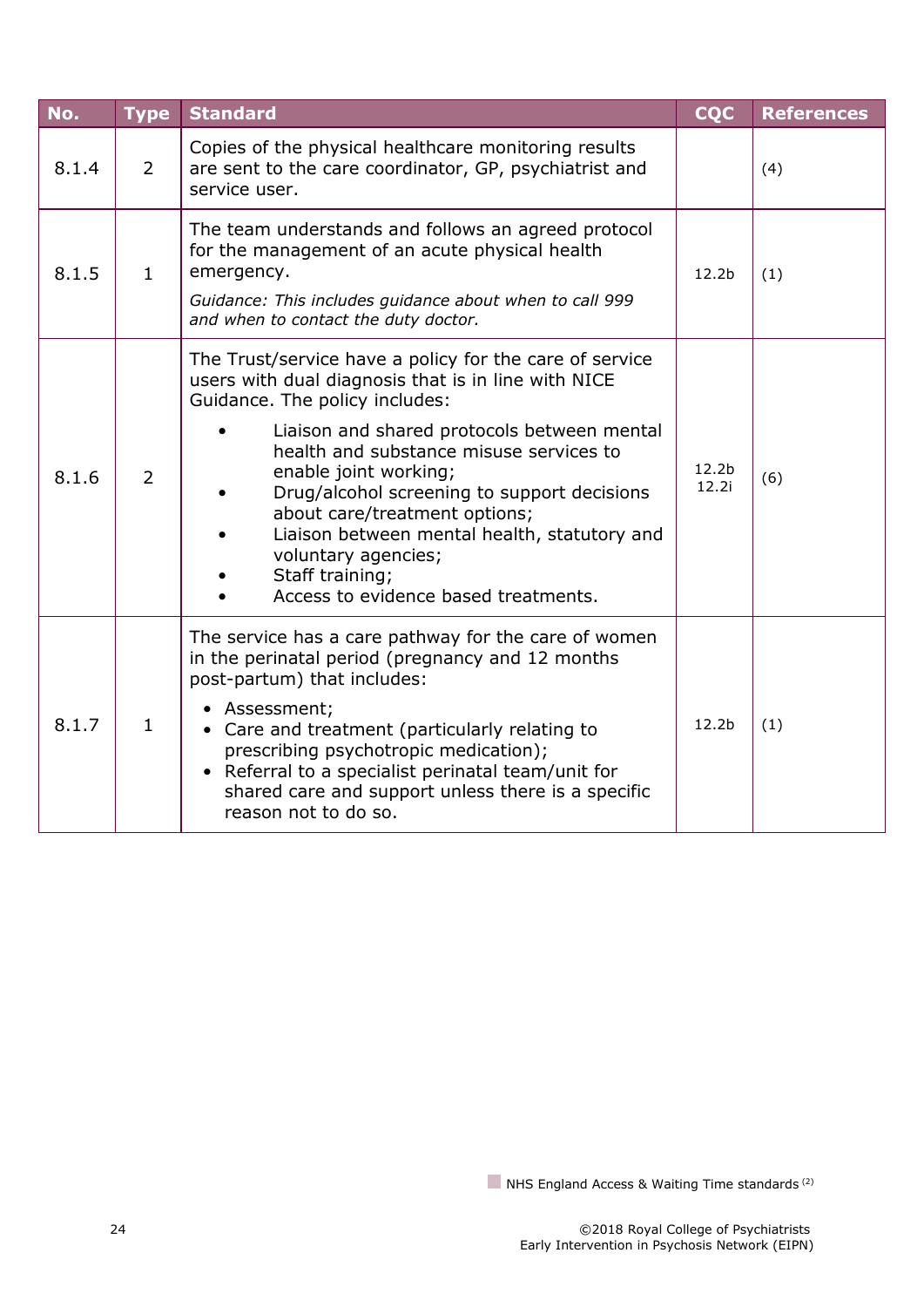<span id="page-24-0"></span>

| No.   | <b>Type</b>  | <b>Standard</b>                                                                                                                                                                                                                                                                                                                                                                                                                                                                                                                                                                                                                                                                                                                                                                                                                                                                                                                                                                                                           | <b>CQC</b>                        | <b>References</b>       |
|-------|--------------|---------------------------------------------------------------------------------------------------------------------------------------------------------------------------------------------------------------------------------------------------------------------------------------------------------------------------------------------------------------------------------------------------------------------------------------------------------------------------------------------------------------------------------------------------------------------------------------------------------------------------------------------------------------------------------------------------------------------------------------------------------------------------------------------------------------------------------------------------------------------------------------------------------------------------------------------------------------------------------------------------------------------------|-----------------------------------|-------------------------|
| 8.1.8 | $\mathbf{1}$ | Service users have their physical health reviewed at<br>the start of treatment (baseline), at 3 months and then<br>annually (or 6 monthly for young people) unless a<br>physical health abnormality arises. The clinician<br>monitors the following information about the service<br>user:<br>• A personal/family history (at baseline and annual<br>review);<br>Lifestyle review (at every review);<br>$\bullet$<br>• Weight (at every review) and height (baseline and<br>every 6 months for young people);<br>• Waist circumference (at baseline and annual<br>review for adults; at baseline and 6 monthly for<br>young people);<br>• Blood pressure (at every review);<br>• Fasting plasma glucose/HbA1c (glycated<br>haemoglobin) (at every review);<br>Lipid profile (at every review).<br>Guidance: Service users taking mood stabilisers or<br>antipsychotics are advised to monitor their own weight every<br>week for the first 6 weeks and to contact the service if they<br>have concerns about weight gain. | 12.2a                             | (1), (4), (10),<br>(14) |
|       |              | <b>RISK AND SAFEGUARDING</b>                                                                                                                                                                                                                                                                                                                                                                                                                                                                                                                                                                                                                                                                                                                                                                                                                                                                                                                                                                                              |                                   |                         |
| 9.2   | $\mathbf{1}$ | Staff members follow inter-agency protocols for the<br>safeguarding of vulnerable adults and children. This<br>includes escalating concerns if an inadequate response<br>is received to a safeguarding referral.                                                                                                                                                                                                                                                                                                                                                                                                                                                                                                                                                                                                                                                                                                                                                                                                          | 12.2 <sub>b</sub><br>12.3<br>13.2 | (1)                     |
|       |              | <b>DISCHARGE PLANNING AND TRANSFER OF CARE</b>                                                                                                                                                                                                                                                                                                                                                                                                                                                                                                                                                                                                                                                                                                                                                                                                                                                                                                                                                                            |                                   |                         |
| 10.1  | $\mathbf{1}$ | The service offers an optimum treatment package of 3<br>years, with consideration of service user need.                                                                                                                                                                                                                                                                                                                                                                                                                                                                                                                                                                                                                                                                                                                                                                                                                                                                                                                   |                                   | $(5)$ , $(10)$          |
| 10.2  | $\mathbf{1}$ | A discharge letter is sent to the service user and all<br>relevant parties within 10 working days of discharge.<br>The letter includes the plan for:<br>On-going care in the community/aftercare<br>arrangements;<br>Crisis and contingency arrangements including<br>details of who to contact;<br>Medication, including monitoring arrangements;<br>Details of when, where and who will follow up<br>with the service user as appropriate.                                                                                                                                                                                                                                                                                                                                                                                                                                                                                                                                                                              | 9.3 <sub>g</sub>                  | (1), (5)                |

<span id="page-24-1"></span>NHS England Access & Waiting Time standards<sup>(2)</sup>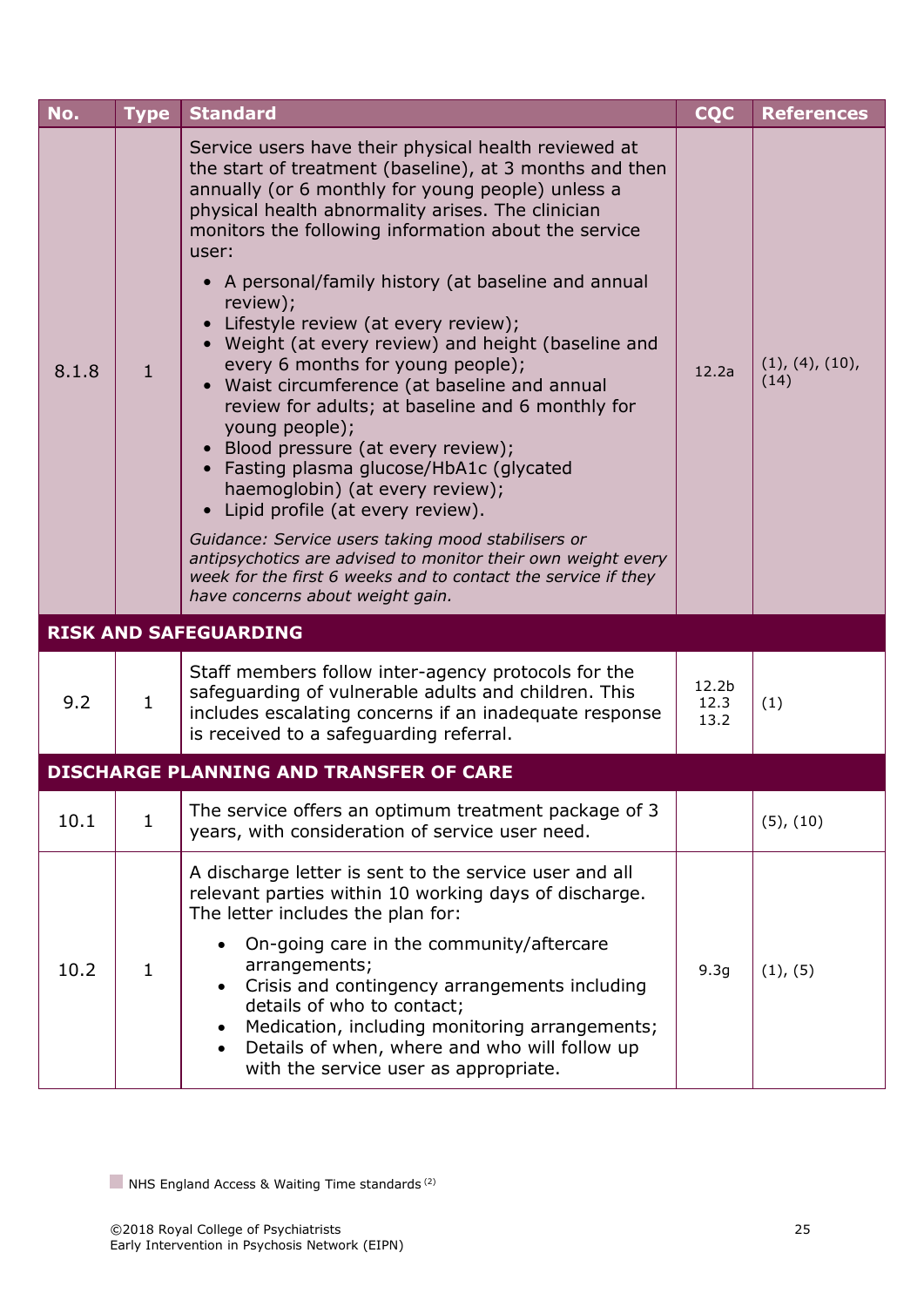| No.   | <b>Type</b>    | <b>Standard</b>                                                                                                                                                                                                                                                                                                   | <b>CQC</b>                 | <b>References</b>                           |
|-------|----------------|-------------------------------------------------------------------------------------------------------------------------------------------------------------------------------------------------------------------------------------------------------------------------------------------------------------------|----------------------------|---------------------------------------------|
| 10.3  | 3              | The service has access to alternatives to inpatient<br>care, appropriate to service users' age and needs.<br>Guidance: This may include crisis resolution/home treatment<br>teams, respite beds, a crisis house, community hostel,<br>cluster home or day care.                                                   |                            | $(4)$ , $(5)$ , $(7)$ ,<br>(11), (14), (17) |
| 10.4  | $\overline{2}$ | When a service user is admitted to hospital, a service<br>representative attends and contributes to care plans,<br>ward rounds and discharge planning.                                                                                                                                                            | 12.2i                      | (1)                                         |
| 10.5  | $\overline{2}$ | If inpatient care is required, service users are admitted<br>to a setting which is appropriate for their age and<br>needs.                                                                                                                                                                                        |                            | $(4)$ , $(5)$ , $(10)$ ,<br>(17)            |
| 10.6  | $\overline{2}$ | If inpatient care is required, staff from the service<br>continue to work actively with the service user in the<br>inpatient setting.                                                                                                                                                                             |                            | (7), (11)                                   |
| 10.7  | $\overline{2}$ | If inpatient care is required, regular formal joint<br>reviews take place between ward staff and the service,<br>with the involvement of their family, friends or carers,<br>to ensure the person is transferred into the least<br>restrictive environment as early as clinically possible.                       |                            | $(4)$ , $(5)$ , $(11)$                      |
| 10.8  | $\mathbf{1}$   | Service users who are discharged from hospital to the<br>care of the early intervention in psychosis service are<br>followed up within one week of discharge, or within 48<br>hours of discharge if they are at risk.<br>Guidance: This may be in coordination with the crisis<br>resolution/home treatment team. | 12.2i<br>12.2 <sub>b</sub> | (1)                                         |
| 10.9  | $\overline{2}$ | There is a clear protocol to minimise and effectively<br>manage transitions of care for children and young<br>people.                                                                                                                                                                                             | 12.2i                      | (3)                                         |
| 10.10 | $\overline{2}$ | There is active collaboration between Child and<br>Adolescent Mental Health Services (CAMHS) and<br>Working Age Adult Services for service users who are<br>approaching the age for transfer between services.<br>This starts at least 6 months before the date of<br>transfer.                                   | 12.2i                      | (1)                                         |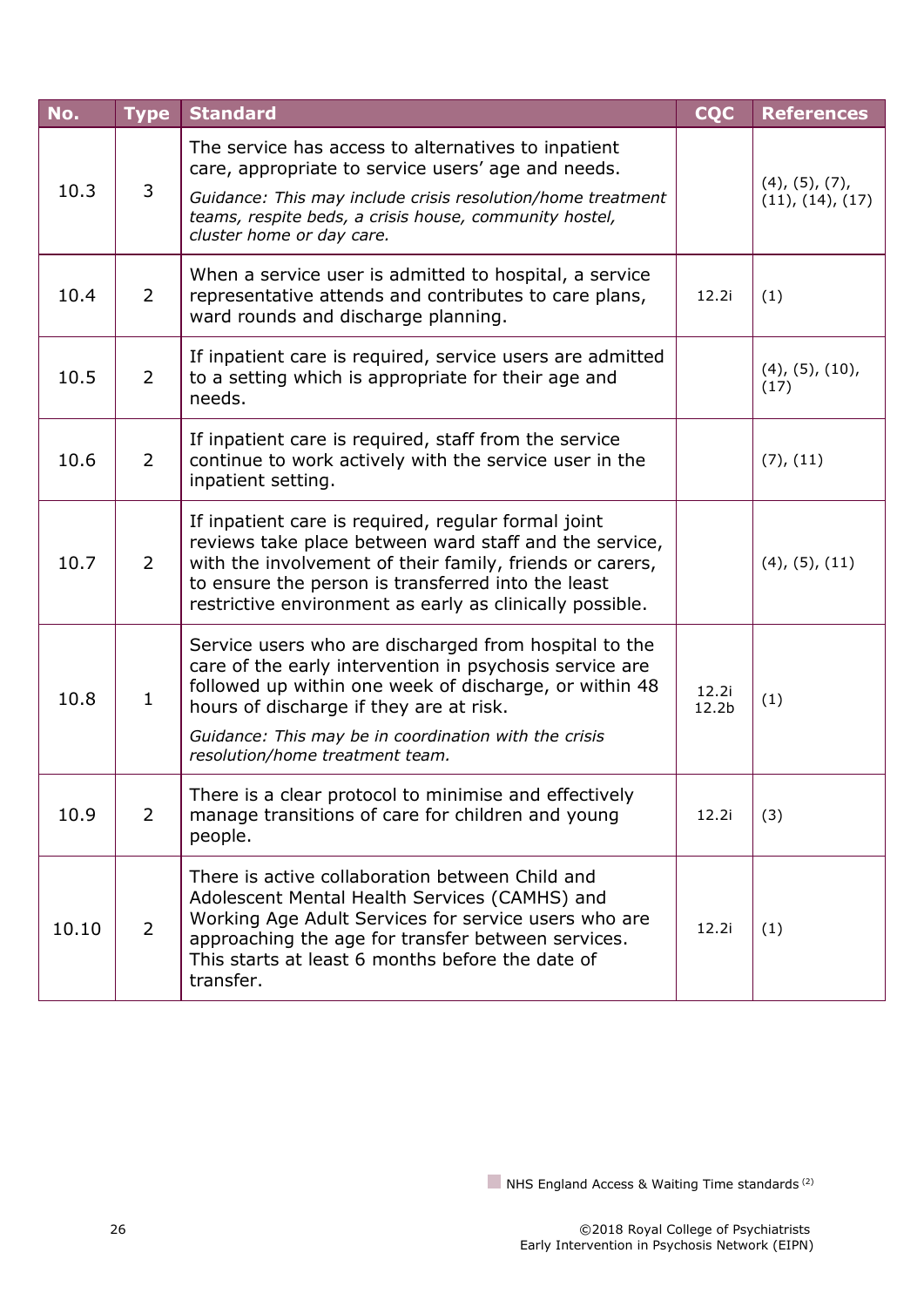| No.   | <b>Type</b>    | <b>Standard</b>                                                                                                                                                                                                                                  | <b>CQC</b> | <b>References</b> |
|-------|----------------|--------------------------------------------------------------------------------------------------------------------------------------------------------------------------------------------------------------------------------------------------|------------|-------------------|
| 10.11 | $\overline{2}$ | People who transition between child and adolescent,<br>early intervention and adult community teams are<br>provided with a transition pack which contains<br>information on:                                                                     |            | (3)               |
|       |                | • The roles of adult mental health staff (for example<br>general adult psychiatrist, community psychiatric<br>nurse);<br>Who to contact if there is a problem.<br>$\bullet$                                                                      |            |                   |
| 10.12 | $\mathbf{1}$   | When service users are transferred between<br>community services there is a handover which ensures<br>that the new team have an up to date care plan and<br>risk assessment.                                                                     | 12.2i      | (1)               |
| 10.13 | 3              | When service users are transferred between<br>community services there is a meeting in which<br>members of the two teams meet with the service user<br>and their family, friends or carers to discuss transfer of<br>care.                       | 12.2i      | (1)               |
| 10.14 | 3              | Teams provide specific transition support to service<br>users when their care is being transferred to another<br>community mental health team, or back to the care of<br>their GP.<br>Guidance: The team provides transition mentors; transition |            | (1)               |
|       |                | support packs; or training for services users on how to<br>manage transitions.                                                                                                                                                                   |            |                   |
|       |                | Upon transfer of care or discharge, the service<br>provides the service user's GP and the accepting<br>service (if relevant) with the following information<br>about the service user:                                                           |            |                   |
| 10.15 | $\mathbf{1}$   | • Summary of history;<br>Diagnosis and personal formulation;<br>• Medication or psychological therapies undertaken,<br>and advice on future management;<br>• Assessment of current safety;<br>• Crisis plan including relapse signs.             | 9.3g       | $(15)$ , $(17)$   |
| 10.16 | $\overline{2}$ | There are agreements with other agencies for service<br>users to re-access the service if needed, without<br>following the initial referral pathway.                                                                                             |            | (10), (15)        |
|       |                | Guidance: There may be exceptions where service users<br>require a generic assessment and it may be appropriate to<br>follow the initial referral pathway.                                                                                       |            |                   |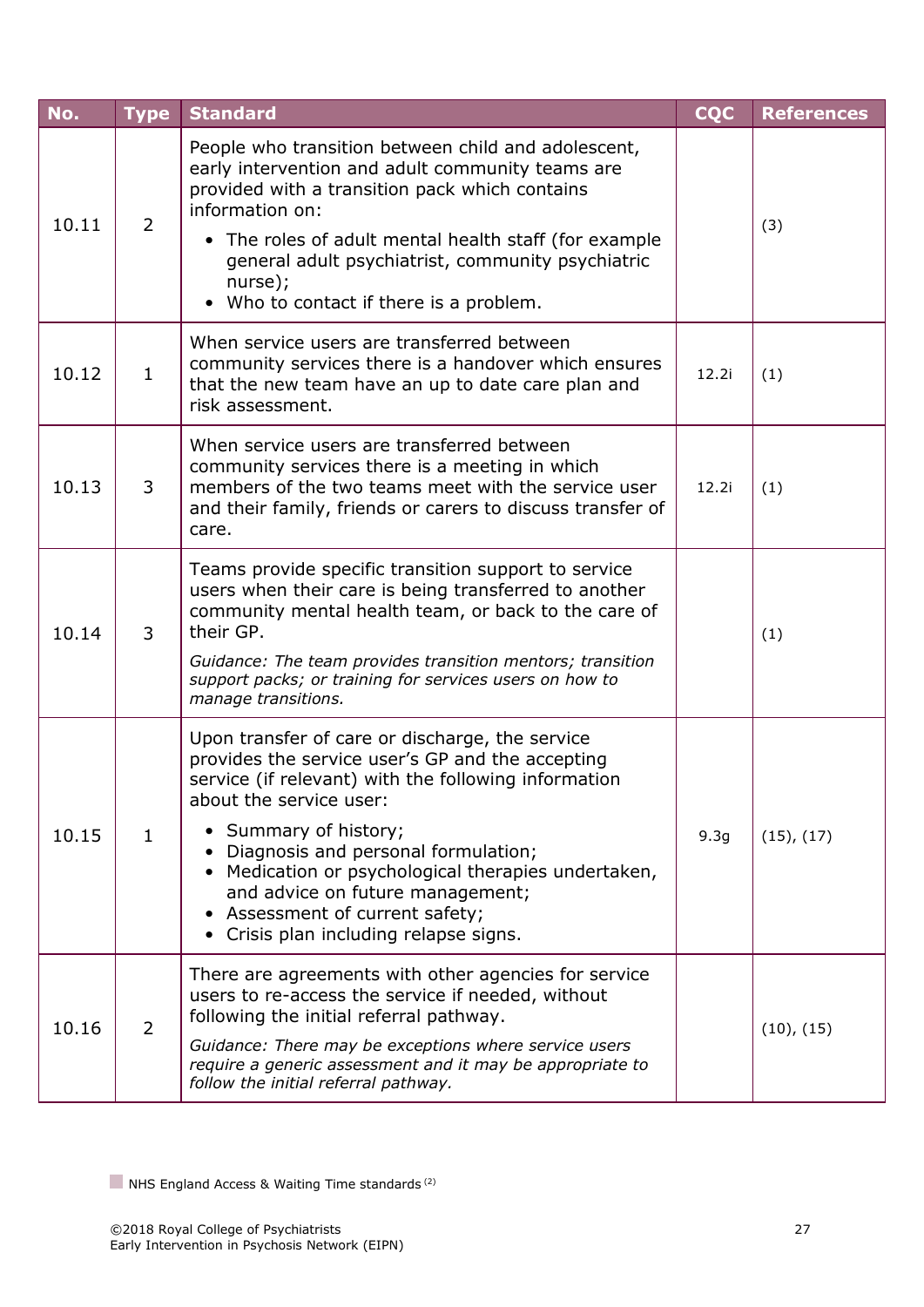<span id="page-27-0"></span>

| No.  | <b>Type</b>    | <b>Standard</b>                                                                                                                                                                                                                                                                                                                                                                                                 | <b>CQC</b> | <b>References</b> |
|------|----------------|-----------------------------------------------------------------------------------------------------------------------------------------------------------------------------------------------------------------------------------------------------------------------------------------------------------------------------------------------------------------------------------------------------------------|------------|-------------------|
|      |                | <b>INTERFACES WITH OTHER SERVICES</b>                                                                                                                                                                                                                                                                                                                                                                           |            |                   |
| 11.1 | $\overline{2}$ | The service has an agreed care pathway, policies,<br>procedures and joint protocols defining ways of<br>working with other physical and mental health<br>services.<br>Guidance: This includes assertive outreach teams, child and<br>adolescent teams, substance misuse, youth offending<br>teams, education services, social services, inpatient,<br>outpatient and other community services where applicable. | 12.2i      | (1), (5), (15)    |
| 11.2 | 2              | There is regular communication between the early<br>intervention in psychosis service, Child and Adolescent<br>Mental Health Services (CAMHS) and the primary care<br>team to:<br>• Discuss service users with shared care<br>arrangements;<br>• Discuss service users where CAMHS or primary<br>care have concerns about possible psychosis.                                                                   |            | $(5)$ , $(15)$    |
| 11.3 | 2              | The team follows a joint working protocol/care<br>pathway with primary health care teams.<br>Guidance: This includes shared prescribing protocols with<br>the GP, the team informing the GP of any significant<br>changes in the service user's mental health or medication,<br>or of their referral to other teams.                                                                                            | 12.2i      | (1), (5)          |
| 11.4 | $\mathbf{1}$   | Service users can access help, from mental health<br>services, 24 hours a day, 7 days a week.<br>Guidance: Out of hours, this may involve crisis/home<br>treatment teams, psychiatric liaison teams and telephone<br>helplines.                                                                                                                                                                                 | 12.2i      | (1)               |
| 11.5 | $\mathbf{1}$   | The service can access a crisis assessment from the<br>crisis resolution/home treatment team (or equivalent)<br>within four hours.                                                                                                                                                                                                                                                                              |            | $(4)$ , $(15)$    |
| 11.6 | $\overline{2}$ | The service is able to provide care to people with a<br>secondary diagnosis, and/or signpost/refer them on for<br>care.<br>Guidance: Care for service users also under the care of<br>another service is provided in a team approach with a<br>consistent clinical model and good understanding of their<br>needs.                                                                                              |            | (3)               |
| 11.7 | $\mathbf{1}$   | Service users with drug and alcohol problems have<br>access to specialist help e.g. drug and alcohol services.                                                                                                                                                                                                                                                                                                  |            | (1),              |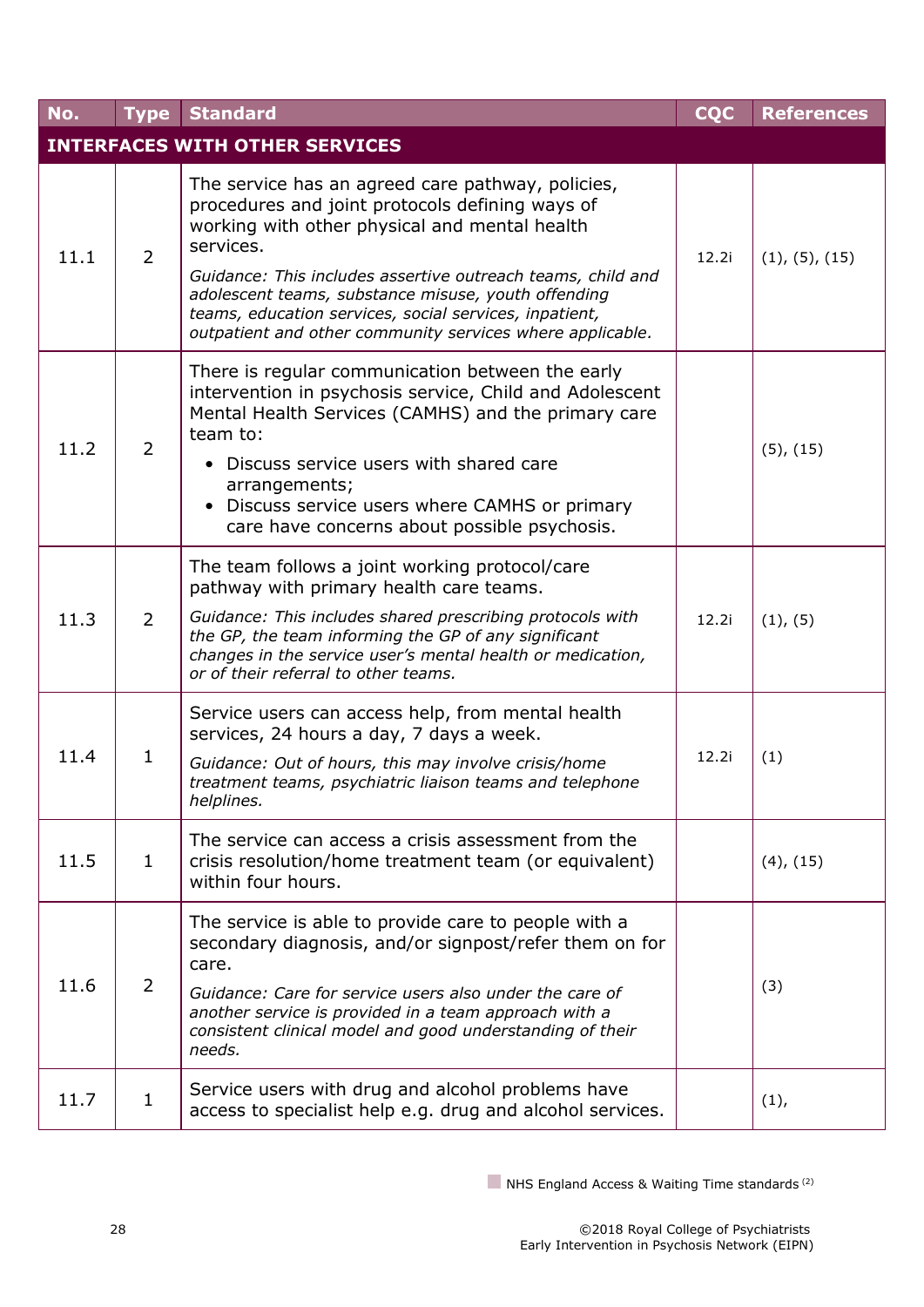<span id="page-28-0"></span>

| No.   | <b>Type</b>    | <b>Standard</b>                                                                                                                                                                                                                                                                                                  | <b>CQC</b> | <b>References</b> |
|-------|----------------|------------------------------------------------------------------------------------------------------------------------------------------------------------------------------------------------------------------------------------------------------------------------------------------------------------------|------------|-------------------|
| 11.8  | $\overline{2}$ | Where service users have a primary psychotic disorder<br>but are referred to other specialist services (e.g.<br>substance misuse), the early intervention in psychosis<br>service continues to have overall responsibility for the<br>service user.<br>Guidance: An exception may exist for postpartum psychosis |            | (3)               |
|       |                | where a perinatal mental health service exists.                                                                                                                                                                                                                                                                  |            |                   |
| 11.9  | $\mathbf{1}$   | The service supports service users to access<br>organisations which offer:<br>• Housing support;<br>• Support with finances, benefits and debt<br>management;<br>• Social services.                                                                                                                              |            | (1)               |
| 11.10 | $\overline{2}$ | The service has a formal link with an advocacy service<br>for use by service users.                                                                                                                                                                                                                              |            | (1),              |
| 11.11 | $\overline{2}$ | Service users are supported to access personalised<br>budgets and self-directed support, if eligible.                                                                                                                                                                                                            |            | (10), (15)        |
| 11.12 | $\overline{2}$ | Health records can be accessed by other services who<br>may be involved with the service user's care.<br>Guidance: This could include psychiatric liaison teams, crisis<br>resolution/home treatment teams, acute inpatient wards,<br>and accident and emergency departments.                                    |            | (15)              |
| 11.13 | 3              | The service provides training to other professionals<br>and agencies (e.g. teachers, youth workers, police and<br>criminal justice services) that may come into contact<br>with people with early stage presentations of<br>psychosis, about signs and symptoms of illness and<br>how to refer to the service.   |            | $(5)$ , $(11)$    |
|       |                | <b>CAPACITY AND CONSENT</b>                                                                                                                                                                                                                                                                                      |            |                   |
| 12.1  | $\mathbf{1}$   | Capacity assessments are performed in accordance<br>with current legislation and documented in the service<br>user's notes.                                                                                                                                                                                      |            | (1)               |
| 12.2  | $\mathbf{1}$   | When a decision is required about a service user's<br>care, an assessment of the person's capacity and/or<br>competency is recorded. If the service user is able to<br>consent, their consent to treatment is recorded.                                                                                          | 11.1       | (8)               |
| 12.3  | $\mathbf{1}$   | When service users are unable to consent, their views<br>are taken into account and the reason for the proposed<br>treatment is explained to them.                                                                                                                                                               |            | (1), (8)          |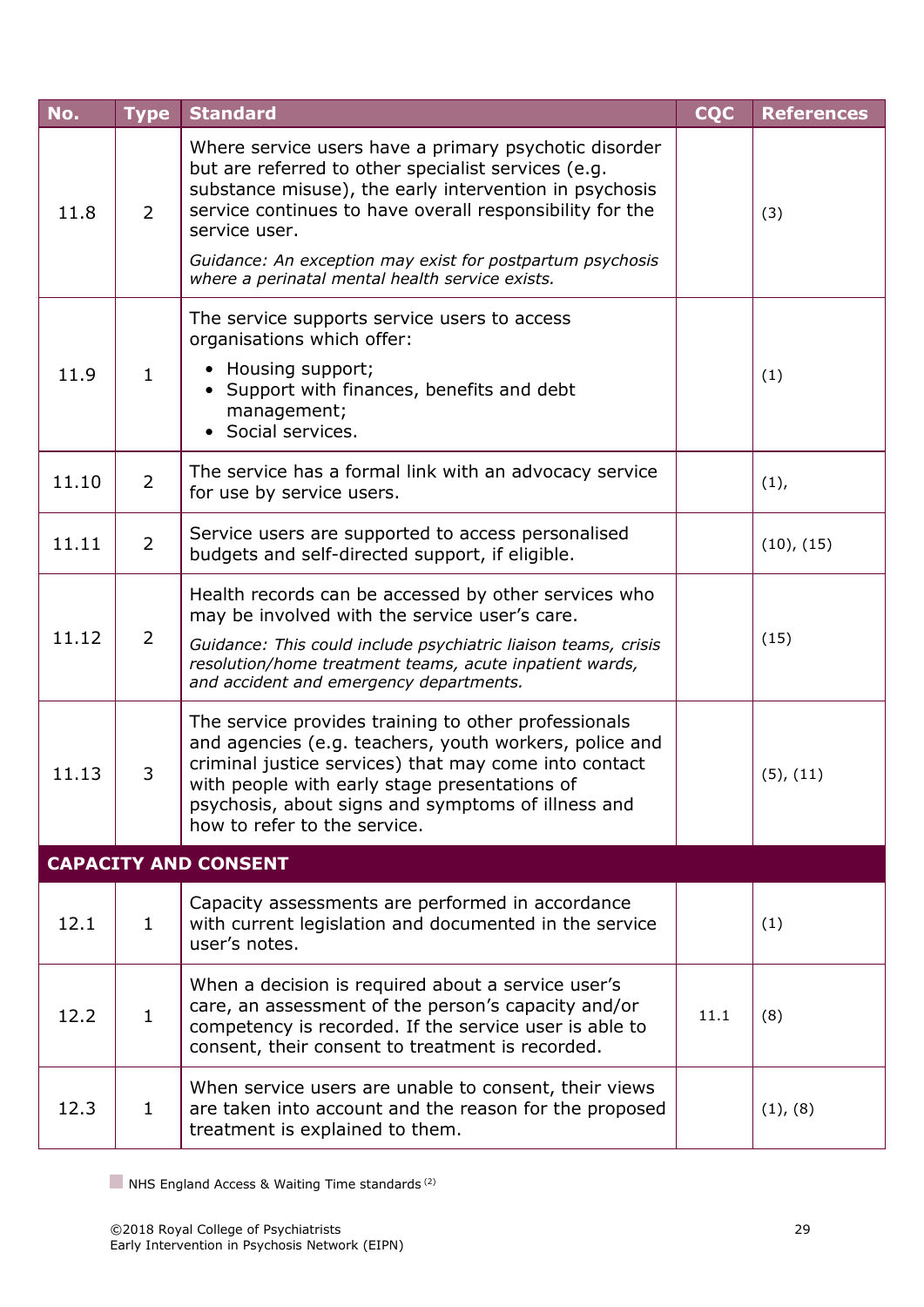<span id="page-29-0"></span>

| No.  | <b>Type</b>                         | <b>Standard</b>                                                                                                                                                                                                                                                                                                                                                                                                                  | <b>CQC</b>             | <b>References</b> |  |  |  |
|------|-------------------------------------|----------------------------------------------------------------------------------------------------------------------------------------------------------------------------------------------------------------------------------------------------------------------------------------------------------------------------------------------------------------------------------------------------------------------------------|------------------------|-------------------|--|--|--|
| 12.4 | $\mathbf{1}$                        | There are systems in place to ensure that the service<br>takes account of any advance decisions that the<br>service user has made.                                                                                                                                                                                                                                                                                               | 11.1<br>13.4d          | (1)               |  |  |  |
|      |                                     | <b>SERVICE USER INVOLVEMENT</b>                                                                                                                                                                                                                                                                                                                                                                                                  |                        |                   |  |  |  |
| 13.1 | $\mathbf{1}$                        | Service users and their carers are encouraged to feed<br>back confidentially about their experiences of using the<br>service, and their feedback is used to improve the<br>service.<br>Guidance: Feedback is independently sought (ideally not by<br>the clinical team). Their feedback is triangulated with other<br>feedback to make it as accurate as possible. Staff members<br>are informed of feedback from service users. | 9.3f<br>17.2e<br>17.2f | (1)               |  |  |  |
| 13.2 | $\overline{2}$                      | Services are developed in partnership with service user<br>and carer representatives.<br>Guidance: This might involve service user and carer<br>representatives attending and contributing to local and<br>service level meetings and committees.                                                                                                                                                                                | 17.2e                  | (1)               |  |  |  |
| 13.3 | $\mathbf{1}$                        | Service users are actively involved in shared decision-<br>making about their mental and physical health care,<br>treatment and discharge planning and supported in<br>self-management.                                                                                                                                                                                                                                          |                        | (1)               |  |  |  |
| 13.4 | 3                                   | Service users are actively involved in co-production for<br>the service, or there is a service user reference group.                                                                                                                                                                                                                                                                                                             |                        | (3)               |  |  |  |
|      | <b>CARER ENGAGEMENT AND SUPPORT</b> |                                                                                                                                                                                                                                                                                                                                                                                                                                  |                        |                   |  |  |  |
|      |                                     | Note: Family, friend or carer involvement in the service user's care and treatment is subject to the<br>service user giving consent and/or their involvement being in the best interests of the service user.                                                                                                                                                                                                                    |                        |                   |  |  |  |

<span id="page-29-1"></span>

| 14.1 |  | Family, friends or carers (with service user consent)<br>are involved in discussions and decisions about the<br>service user's care, treatment and discharge planning. | (1), (4), (7),<br>(10), (15),<br>(17), (19) |
|------|--|------------------------------------------------------------------------------------------------------------------------------------------------------------------------|---------------------------------------------|
| 14.2 |  | The team follows a protocol for responding to family,<br>friends or carers when the service user does not<br>consent to their involvement.                             | (1)                                         |
| 14.3 |  | Carers are advised on how to access a statutory carers'<br>assessment, provided by an appropriate agency.                                                              | (1), (2), (4),                              |
|      |  | Guidance: This advice is offered at the time of the service<br>user's initial assessment, or at the first opportunity.                                                 | (10), (19)                                  |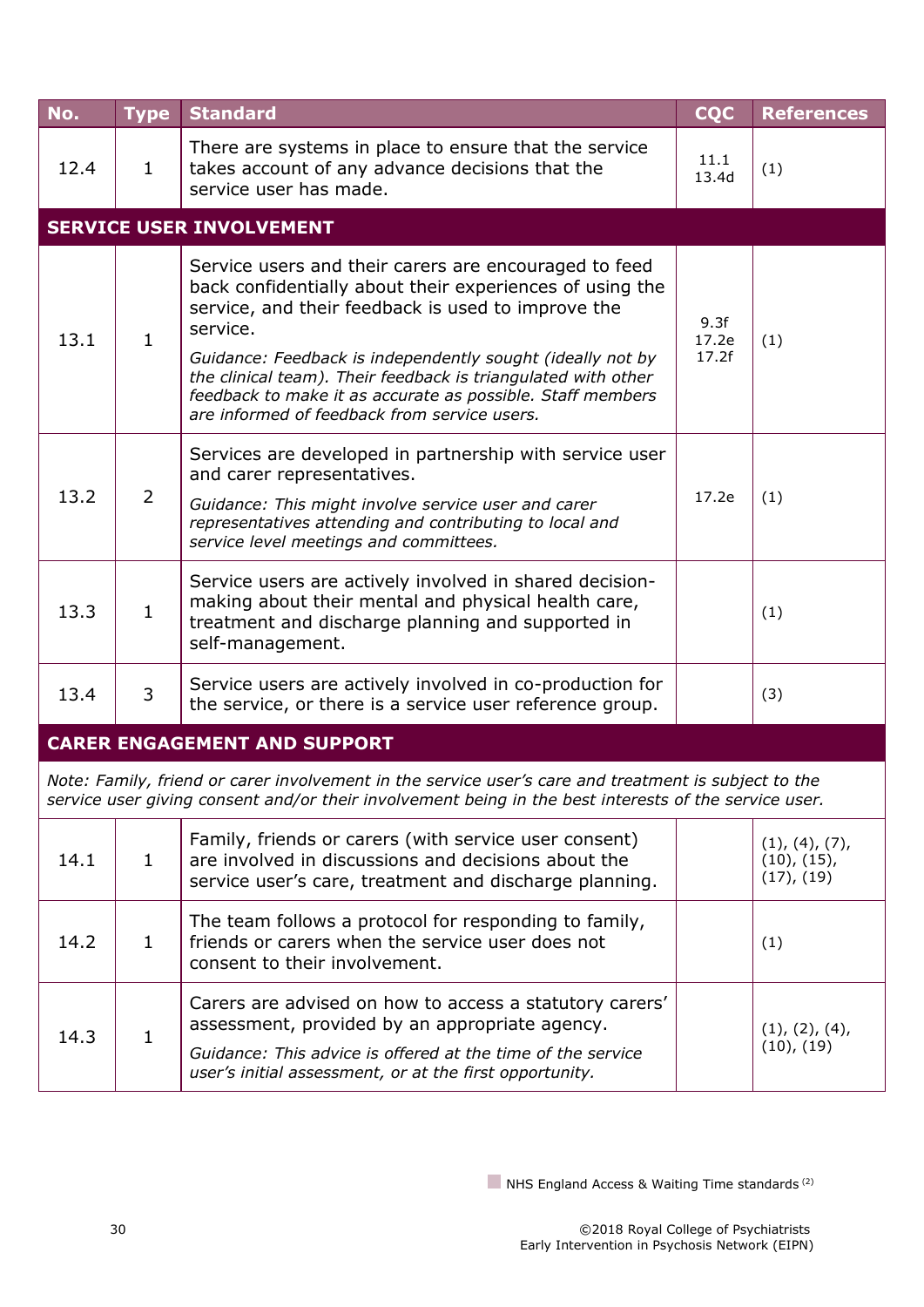| No.  | <b>Type</b>    | <b>Standard</b>                                                                                                                                                                                                                                                                                                                                                                                                                | <b>CQC</b> | <b>References</b>       |
|------|----------------|--------------------------------------------------------------------------------------------------------------------------------------------------------------------------------------------------------------------------------------------------------------------------------------------------------------------------------------------------------------------------------------------------------------------------------|------------|-------------------------|
| 14.4 | $\overline{2}$ | The team provides family, friends and carers with<br>carer's information.<br>Guidance: Information is provided verbally and in writing<br>(e.g. carer's pack). This includes the names and contact<br>details of key staff members in the team and who to contact<br>in an emergency. It also includes other local sources of<br>advice and support such as local carers' groups, carers'<br>workshops and relevant charities. |            | (1), (19)               |
| 14.5 | $\overline{2}$ | Family, friends or carers are offered individual time<br>with staff members to discuss concerns, family history<br>and their own needs.                                                                                                                                                                                                                                                                                        |            | (1), (10), (19)         |
| 14.6 | $\overline{2}$ | The service offers specific support to people with<br>children, siblings or other dependants, for example<br>meeting with these individuals, offering appropriate<br>written information, support groups or supporting the<br>service user to communicate with their children,<br>siblings or dependants about their mental health.                                                                                            |            | (10), (15)              |
| 14.7 | $\mathbf{1}$   | Family, friends or carers are offered carer-focussed<br>education and support programmes.                                                                                                                                                                                                                                                                                                                                      |            | (2), (4), (13),<br>(14) |
| 14.8 | $\overline{2}$ | Carers feel supported by staff members.<br>Guidance: This could be through the provision/sign-posting<br>to carer support networks or groups. It could be through the<br>provision of a designated staff member dedicated to carer<br>support.                                                                                                                                                                                 |            | (1), (19)               |
| 14.9 | $\overline{2}$ | Family, friends and carers are given information and<br>advice to support service users' independence, safety<br>and wellbeing, and to consider the impact of psychosis<br>on their functional abilities.                                                                                                                                                                                                                      |            | (18)                    |
|      |                | TREATING SERVICE USERS WITH COMPASSION, DIGNITY AND RESPECT                                                                                                                                                                                                                                                                                                                                                                    |            |                         |
| 15.1 | $\mathbf{1}$   | Staff members treat service users and carers with<br>compassion, dignity and respect.<br>Guidance: This includes respect of a person's age, disability,<br>gender reassignment, marriage and civil partnership,<br>pregnancy and maternity, race, religion and belief, sex and<br>sexual orientation.                                                                                                                          | 10.1       | (1), (23)               |
| 15.2 | $\mathbf{1}$   | Service users feel listened to and validated by staff<br>members.                                                                                                                                                                                                                                                                                                                                                              | 10.1       | (1)                     |
| 15.3 | $\mathbf{1}$   | Service users do not feel stigmatised by staff<br>members.                                                                                                                                                                                                                                                                                                                                                                     |            | (1)                     |

<span id="page-30-0"></span> $\blacksquare$  NHS England Access & Waiting Time standards<sup>(2)</sup>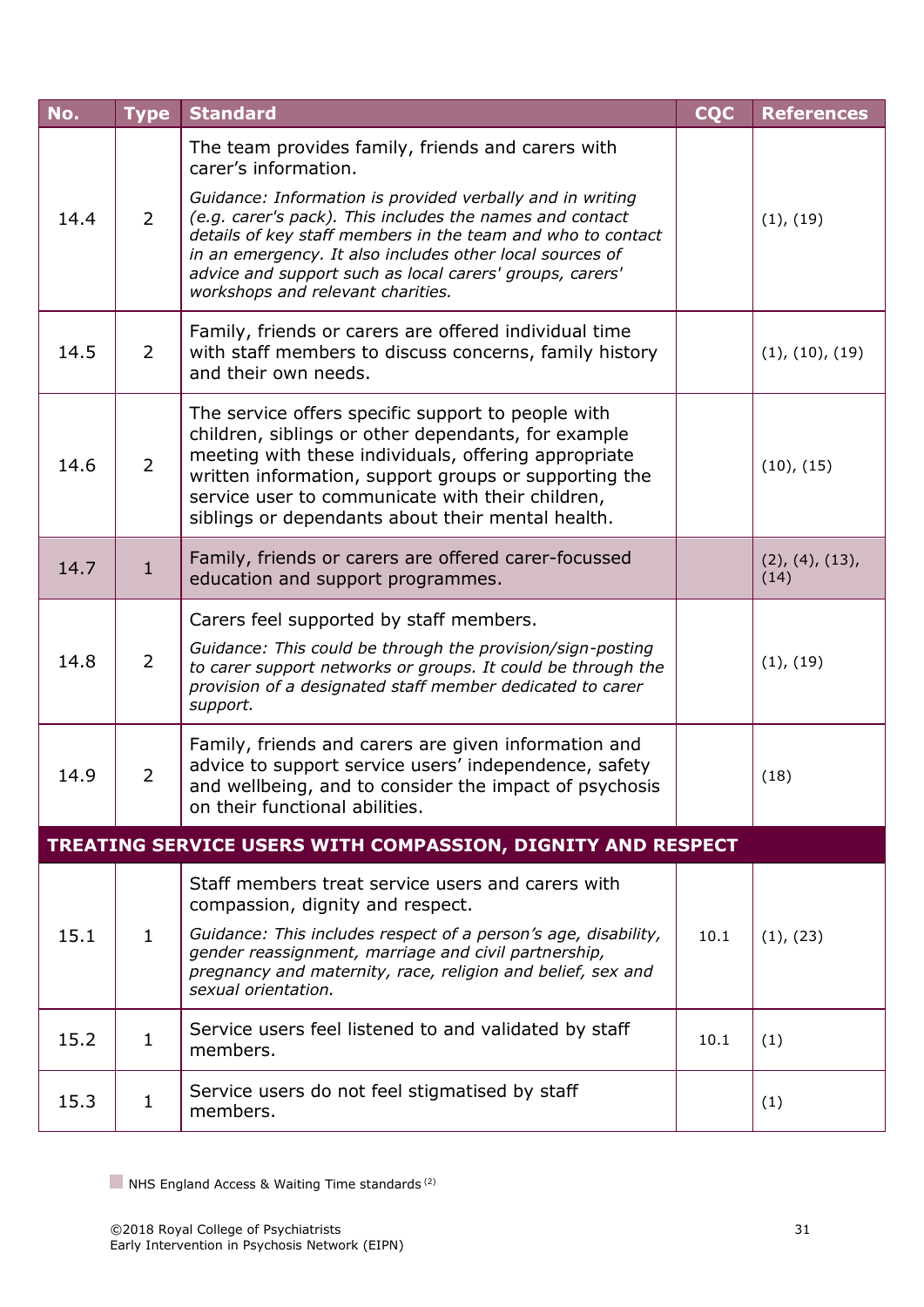<span id="page-31-0"></span>

| No.           | <b>Type</b>  | <b>Standard</b>                                                                                                                                                                                                                                                                                                                                                                                                               | <b>CQC</b>               | <b>References</b>                                          |
|---------------|--------------|-------------------------------------------------------------------------------------------------------------------------------------------------------------------------------------------------------------------------------------------------------------------------------------------------------------------------------------------------------------------------------------------------------------------------------|--------------------------|------------------------------------------------------------|
| 15.4          | $\mathbf{1}$ | All service users are offered the opportunity to see a<br>staff member on their own without a family member,<br>friend or carer present.                                                                                                                                                                                                                                                                                      |                          | (20), (21)                                                 |
|               |              | The service can demonstrate that it promotes practice<br>sensitive to the diversity of the service user.                                                                                                                                                                                                                                                                                                                      |                          |                                                            |
| 15.5          | $\mathbf{1}$ | Guidance: The diversity of each service user is taken into<br>account during assessment, treatment and support. This<br>includes ethnicity, culture, age, sex, gender reassignment,<br>marital status, sexual orientation, pregnancy and maternity<br>status, disability, religion/beliefs and social background.                                                                                                             |                          | $(4)$ , $(15)$                                             |
|               |              | Staff members are knowledgeable about, and sensitive<br>to, the mental health needs of service users from<br>minority or hard-to-reach groups. This may include:                                                                                                                                                                                                                                                              |                          | (1)<br>(1), (5)<br>(1), (6), (16)<br>(1)<br>(1), (6), (16) |
| 15.6          | $\mathbf{1}$ | Black, Asian and minority ethnic groups;<br>Asylum seekers or refugees;<br>$\bullet$<br>Lesbian, gay, bisexual or transgender people;<br>Travellers.                                                                                                                                                                                                                                                                          |                          |                                                            |
| <b>CARERS</b> |              | PROVISION OF INFORMATION TO SERVICE USERS AND FAMILY, FRIENDS AND                                                                                                                                                                                                                                                                                                                                                             |                          |                                                            |
|               |              | The service uses interpreters who are sufficiently                                                                                                                                                                                                                                                                                                                                                                            |                          |                                                            |
| 16.1          | $\mathbf{1}$ | knowledgeable and skilled to provide a full and<br>accurate translation. The service user's relatives are<br>not used in this role unless there are exceptional<br>circumstances.                                                                                                                                                                                                                                             | 10.1                     |                                                            |
|               |              | Guidance: Exceptional circumstances might include crisis<br>situations where it is not possible to get an interpreter at<br>short notice.                                                                                                                                                                                                                                                                                     |                          |                                                            |
| 16.2          | $\mathbf{1}$ | When talking to service users, family, friends and<br>carers, health professionals communicate clearly,<br>avoiding the use of jargon.                                                                                                                                                                                                                                                                                        | 10.1                     |                                                            |
| 16.3          | $\mathbf{1}$ | Service users are asked if they and their family, friends<br>and carers wish to have copies of letters about their<br>health and treatment.                                                                                                                                                                                                                                                                                   |                          |                                                            |
| 16.4          | $\mathbf{1}$ | Information for service users and carers is written<br>simply and clearly, and can be provided in languages<br>other than English (ensuring cultural relevance if<br>necessary). It is available in easy-to-use formats for<br>people with sight/hearing/cognitive difficulties or<br>learning disabilities. Audio, video, symbolic and<br>pictorial materials, communication passports and<br>signers are used as necessary. | 10.1<br>9.3 <sub>g</sub> |                                                            |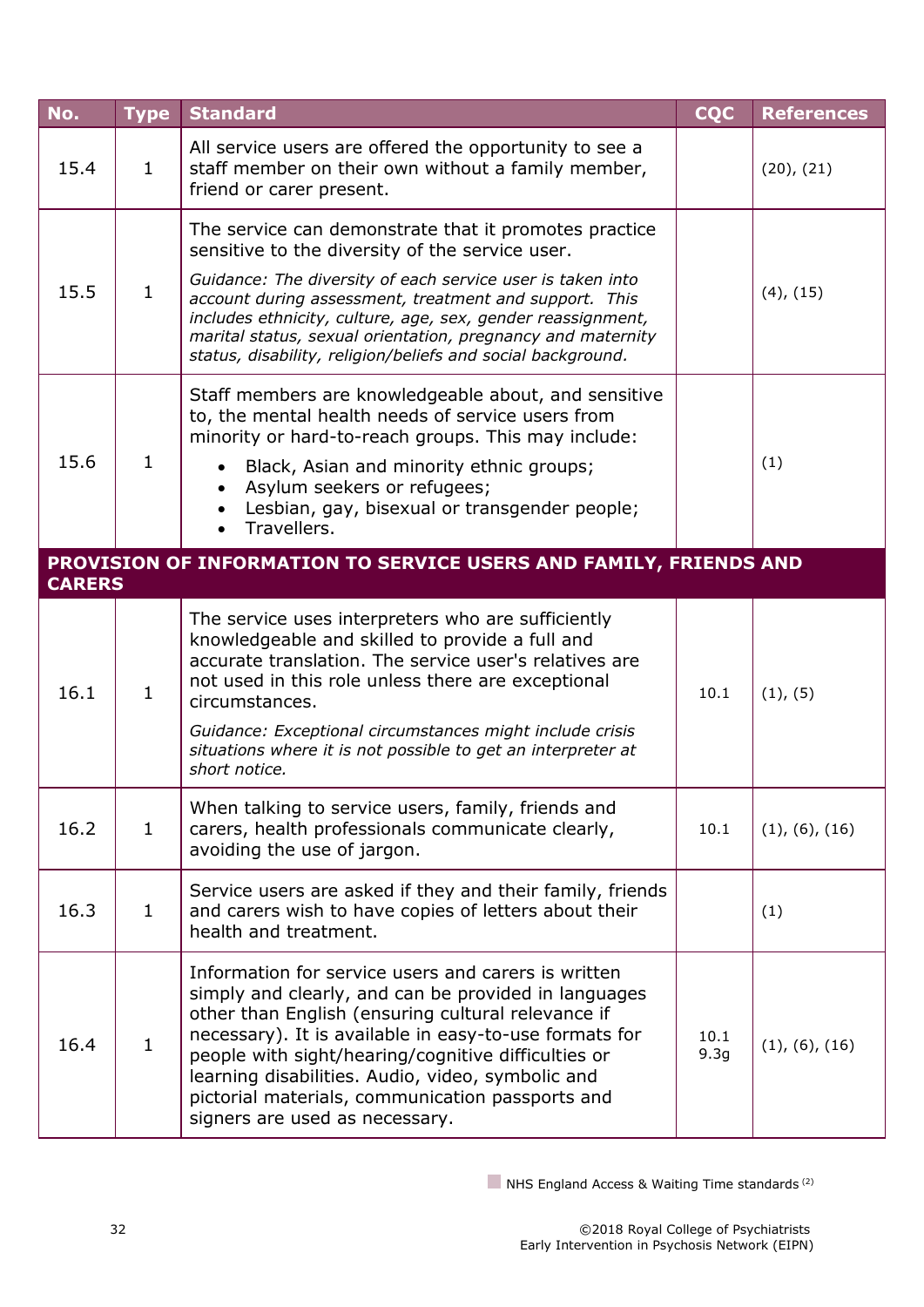| No.  | <b>Type Standard</b>                                                                                                                                                                     | <b>COC</b> | <b>References</b> |
|------|------------------------------------------------------------------------------------------------------------------------------------------------------------------------------------------|------------|-------------------|
| 16.5 | The service has access to materials (written<br>information and assessment tools) in a variety of<br>formats to meet the needs of service users and their<br>family, friends and carers. |            | $(15)$ , $(21)$   |
|      | Guidance: Consider needs associated with various ages,<br>diagnoses, language, literacy, learning disability, sensory<br><i>impairment</i> , etc.                                        |            |                   |

At the time of the assessment, the service routinely provides service users and their family, friends and carers with a variety of written information appropriate to their needs including the following:

| 16.6a | $\overline{2}$ | A description of the service and the range of<br>interventions available, including emphasis on service<br>user choice.<br>Guidance: This includes contact details, a website address,<br>other local sources of support, the culture of the service<br>including recovery aspects, and interactions with other<br>mental health teams.                                                                        | $(4)$ , $(5)$ , $(15)$ ,<br>(16) |
|-------|----------------|----------------------------------------------------------------------------------------------------------------------------------------------------------------------------------------------------------------------------------------------------------------------------------------------------------------------------------------------------------------------------------------------------------------|----------------------------------|
| 16.6b | $\mathbf{1}$   | How to access emergency support, including out of<br>hours.                                                                                                                                                                                                                                                                                                                                                    | $(4)$ , $(5)$ , $(10)$ ,<br>(15) |
| 16.6c | 2              | Managing their health and wellbeing.<br>Guidance: This may include reference to '5 Ways to<br>Wellbeing'.                                                                                                                                                                                                                                                                                                      | $(4)$ , $(15)$                   |
| 16.6d | $\overline{2}$ | Information to help them understand psychosis and<br>treatment options.<br>Guidance: Consider needs associated with age, capacity,<br>culture.                                                                                                                                                                                                                                                                 | $(4)$ , $(7)$ , $(16)$           |
|       |                | <b>SERVICE USER CONFIDENTIALITY</b>                                                                                                                                                                                                                                                                                                                                                                            |                                  |
| 17.1  | $\mathbf{1}$   | Confidentiality and its limits are explained to the<br>service user, family, friends and carers at the initial<br>assessment, both verbally and in writing.<br>Guidance: This includes transfer of service user identifiable<br>information by electronic means. This includes sharing<br>information outside of the clinical team and confidentiality in<br>relation to third party information (for carers). | (1), (4), (16),<br>(21)          |
| 17.2  | $\mathbf{1}$   | Service users' preferences for sharing information with<br>their carer are established, respected and reviewed<br>throughout their care.                                                                                                                                                                                                                                                                       | (1)                              |

<span id="page-32-0"></span>NHS England Access & Waiting Time standards<sup>(2)</sup>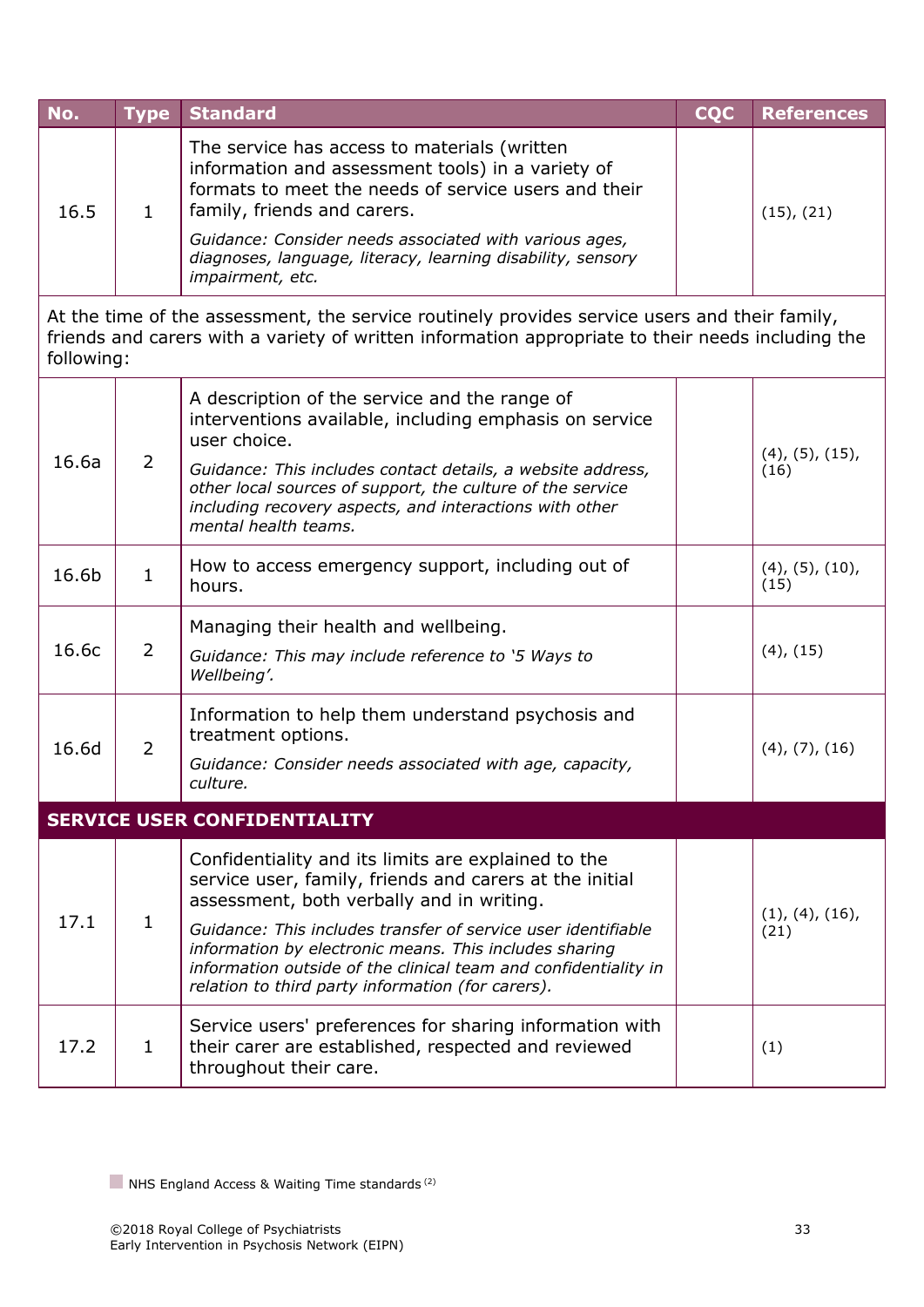<span id="page-33-0"></span>

| No.  | <b>Type</b>    | <b>Standard</b>                                                                                                                                                                                                                                                                                                                                                           | <b>CQC</b>                 | <b>References</b>        |
|------|----------------|---------------------------------------------------------------------------------------------------------------------------------------------------------------------------------------------------------------------------------------------------------------------------------------------------------------------------------------------------------------------------|----------------------------|--------------------------|
| 17.3 | $\mathbf{1}$   | All service user information is kept in accordance with<br>current legislation.<br>Guidance: This includes transfer of service user identifiable<br>information by electronic means. Staff members ensure that<br>no confidential data is visible beyond the team by locking<br>cabinets and offices, using swipe cards and having password<br>protected computer access. | 17.2c                      | (1)                      |
| 17.4 | $\mathbf{1}$   | The service has confidentiality policies which are<br>regularly monitored and reviewed, and upheld at all<br>times when exchanging information.<br>Guidance: Policies include the provision of information<br>release forms and advance statement protocols and forms.                                                                                                    |                            | $(15)$ , $(19)$ , $(21)$ |
|      |                | <b>SERVICE ENVIRONMENT</b>                                                                                                                                                                                                                                                                                                                                                |                            |                          |
| 18.1 | $\overline{2}$ | The service regularly works in a variety of low stigma<br>settings appropriate to the needs and wishes of service<br>users.<br>Guidance: This may include, but is not limited to, service<br>users' homes, GP practices, schools, community services,<br>etc.                                                                                                             |                            | $(5)$ , $(21)$           |
| 18.2 | $\mathbf{1}$   | Clinical rooms are private and conversations cannot be<br>easily over-heard.                                                                                                                                                                                                                                                                                              | 15.1c<br>10.2a             | (1)                      |
| 18.3 | $\mathbf{1}$   | The environment complies with current legislation on<br>disabled access.<br>Guidance: Relevant assistive technology equipment, such as<br>hoists and handrails, are provided to meet individual needs<br>and to maximise independence.                                                                                                                                    | 15.1c<br>10.2a             | (1)                      |
| 18.4 | $\mathbf{1}$   | Staff members follow a lone working policy and feel<br>safe when conducting home visits.                                                                                                                                                                                                                                                                                  | 18.1                       | (1)                      |
| 18.5 | $\mathbf{1}$   | An audit of environmental risk is conducted annually<br>and a risk management strategy is agreed.                                                                                                                                                                                                                                                                         | 12.2d<br>17.2a             | (1)                      |
| 18.6 | $\mathbf{1}$   | Furniture is arranged so that doors, in rooms where<br>consultations take place, are not obstructed.                                                                                                                                                                                                                                                                      | 12.2d                      | (1)                      |
| 18.7 | $\mathbf{1}$   | There is an alarm system in place (e.g. panic buttons)<br>and this is easily accessible.                                                                                                                                                                                                                                                                                  | 12.2d<br>15.1 <sub>b</sub> | (1)                      |
| 18.8 | $\mathbf{1}$   | Staff members follow an agreed response to alarm<br>calls.                                                                                                                                                                                                                                                                                                                | 15.1 <sub>b</sub>          | (1)                      |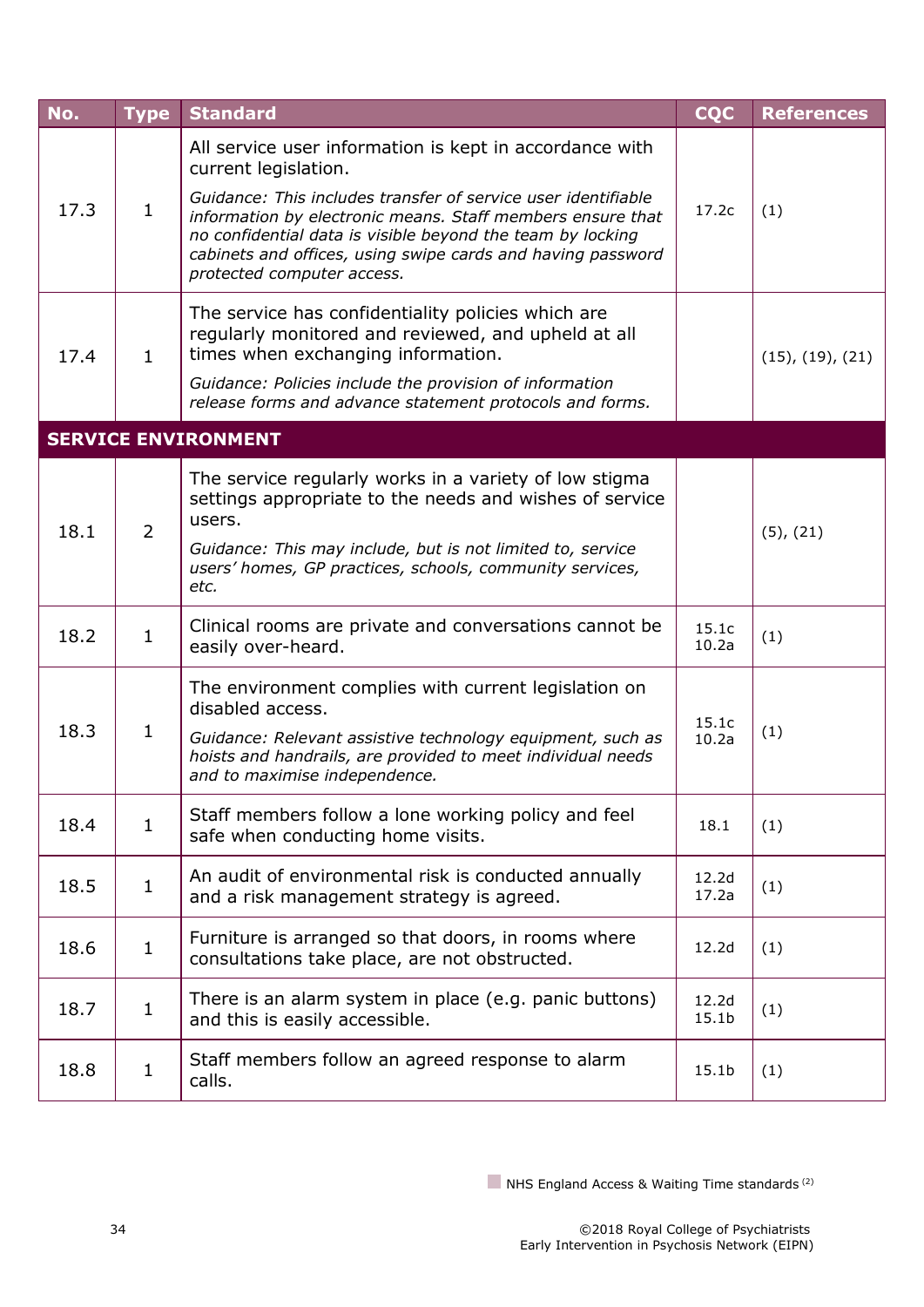<span id="page-34-1"></span><span id="page-34-0"></span>

| No.                | <b>Type</b>    | <b>Standard</b>                                                                                                                                                                                                                                                                 | <b>CQC</b>   | <b>References</b> |
|--------------------|----------------|---------------------------------------------------------------------------------------------------------------------------------------------------------------------------------------------------------------------------------------------------------------------------------|--------------|-------------------|
| 18.9               | $\mathbf{1}$   | All rooms are kept clean.<br>Guidance: All staff members are encouraged to help with<br>this.                                                                                                                                                                                   | 15.1a        | (1)               |
| 18.10              | $\overline{2}$ | There are sufficient IT resources (e.g. computer<br>terminals) to provide all practitioners with easy access<br>to key information, e.g. information about<br>services/conditions/treatment, service user records,<br>clinical outcome and service performance<br>measurements. | 15.1c        |                   |
| 18.11              | 3              | The team is able to access mobile IT resources to<br>enable them to make contemporaneous records.                                                                                                                                                                               | 15.1c        |                   |
| 18.12              | $\mathbf{1}$   | Emergency medical resuscitation equipment, as<br>required by Trust/organisation guidelines, is available<br>immediately (available for use within the first minutes<br>of a cardiorespiratory arrest) and is maintained and<br>checked weekly, and after each use.              | 15.1f        | (1)               |
| 18.13              | $\overline{2}$ | Staff members have access to a dedicated staff room.                                                                                                                                                                                                                            | 15.1c        | (1)               |
| 18.14              | $\overline{2}$ | The clinic environment is comfortable, clean and warm,<br>appropriate for service users, and areas of privacy are<br>available in the waiting area.                                                                                                                             |              | (15)              |
|                    |                | <b>LEADERSHIP AND CULTURE</b>                                                                                                                                                                                                                                                   |              |                   |
| 19.1               | $\overline{2}$ | Staff members can access leadership and management<br>training appropriate to their role and speciality.                                                                                                                                                                        |              | (1)               |
| 19.2               | $\overline{2}$ | Team managers and senior managers promote and<br>support positive risk-taking to encourage service user<br>recovery and personal development. They ensure staff<br>members have appropriate supervision and MDT<br>support to enable this.                                      |              | (1)               |
| 19.3               | $\mathbf{1}$   | Staff members feel able to challenge decisions and to<br>raise any concerns they may have about standards of<br>care. They are aware of the processes to follow when<br>raising concerns.                                                                                       | 9.3d<br>20.1 | (1)               |
| <b>TEAMWORKING</b> |                |                                                                                                                                                                                                                                                                                 |              |                   |
| 20.1               | $\overline{2}$ | Staff members work well together, acknowledging and<br>appreciating each other's efforts, contributions and<br>compromises.                                                                                                                                                     |              | (1)               |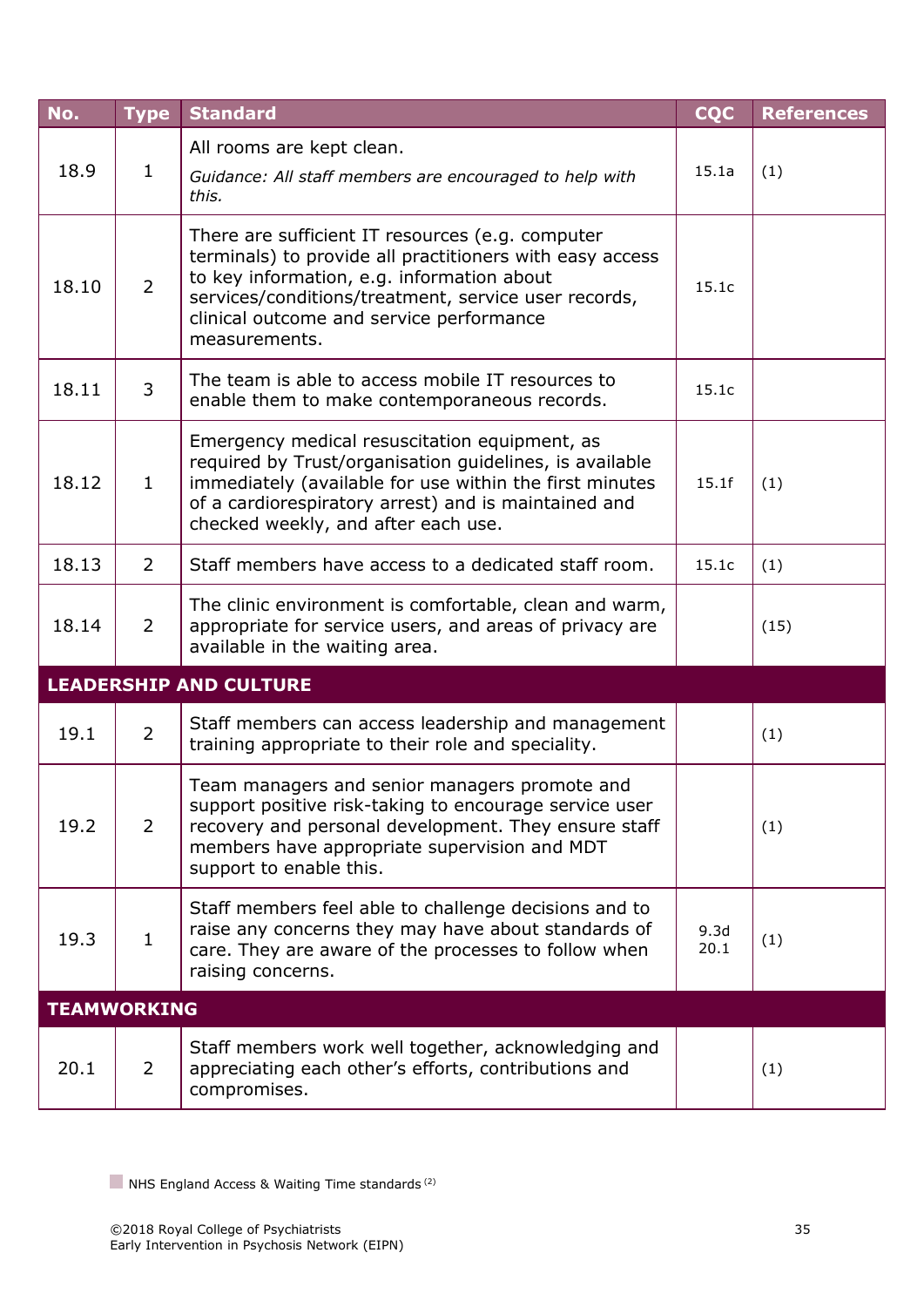<span id="page-35-0"></span>

| No.               | <b>Type</b>                                    | <b>Standard</b>                                                                                                                                         | <b>CQC</b> | <b>References</b> |  |  |  |
|-------------------|------------------------------------------------|---------------------------------------------------------------------------------------------------------------------------------------------------------|------------|-------------------|--|--|--|
|                   |                                                | <b>STAFFING LEVELS AND SKILL MIX</b>                                                                                                                    |            |                   |  |  |  |
| 21.1              | $\mathbf{1}$                                   | The service has an adequate skill mix to provide a<br>range of psychological, pharmacological and social<br>interventions.                              | 18.1       | $(4)$ , $(15)$    |  |  |  |
|                   | The service has dedicated sessional time from: |                                                                                                                                                         |            |                   |  |  |  |
| 21.2a             | $\overline{2}$                                 | A service lead;                                                                                                                                         |            | (15)              |  |  |  |
| 21.2 <sub>b</sub> | $\overline{2}$                                 | Registered Mental Health Nurse(s);                                                                                                                      |            | $(5)$ , $(15)$    |  |  |  |
| 21.2c             | $\overline{2}$                                 | Social Worker(s);                                                                                                                                       |            | $(5)$ , $(15)$    |  |  |  |
| 21.2d             | $\overline{2}$                                 | Occupational Therapist(s);                                                                                                                              |            | $(5)$ , $(15)$    |  |  |  |
| 21.2e             | $\overline{2}$                                 | Clinical Psychologist(s);                                                                                                                               |            | $(5)$ , $(15)$    |  |  |  |
| 21.2f             | $\overline{2}$                                 | Psychologist(s) with Child and Adolescent Mental<br>Health Service (CAMHS) experience and knowledge;                                                    |            | (5)               |  |  |  |
| 21.2g             | $\overline{2}$                                 | Support Worker(s);<br>Guidance: An unqualified professional, e.g. healthcare<br>assistant, occupational therapy assistant, psychology<br>assistant etc. |            | $(5)$ , $(15)$    |  |  |  |
| 21.2h             | 3                                              | Vocational Specialist(s);                                                                                                                               |            | (2), (3)          |  |  |  |
| 21.2i             | $\overline{2}$                                 | Consultant Adult Psychiatrist(s);                                                                                                                       |            | $(5)$ , $(15)$    |  |  |  |
| 21.2j             | $\overline{2}$                                 | Consultant Child and Adolescent Psychiatrist(s);                                                                                                        |            | (5)               |  |  |  |
| 21.2k             | 3                                              | Independent Prescriber(s);                                                                                                                              |            | (15)              |  |  |  |
| 21.21             | 3                                              | Pharmacist(s);                                                                                                                                          |            | (15)              |  |  |  |
| 21.2m             | $\overline{2}$                                 | Employment Adviser(s);                                                                                                                                  |            | (15)              |  |  |  |
| 21.2n             | 3                                              | Family Therapist(s);<br>Guidance: A specific family therapist independent to workers<br>delivering family interventions.                                |            | (15)              |  |  |  |
| 21.20             | $\overline{2}$                                 | Psychological Therapist(s).                                                                                                                             |            |                   |  |  |  |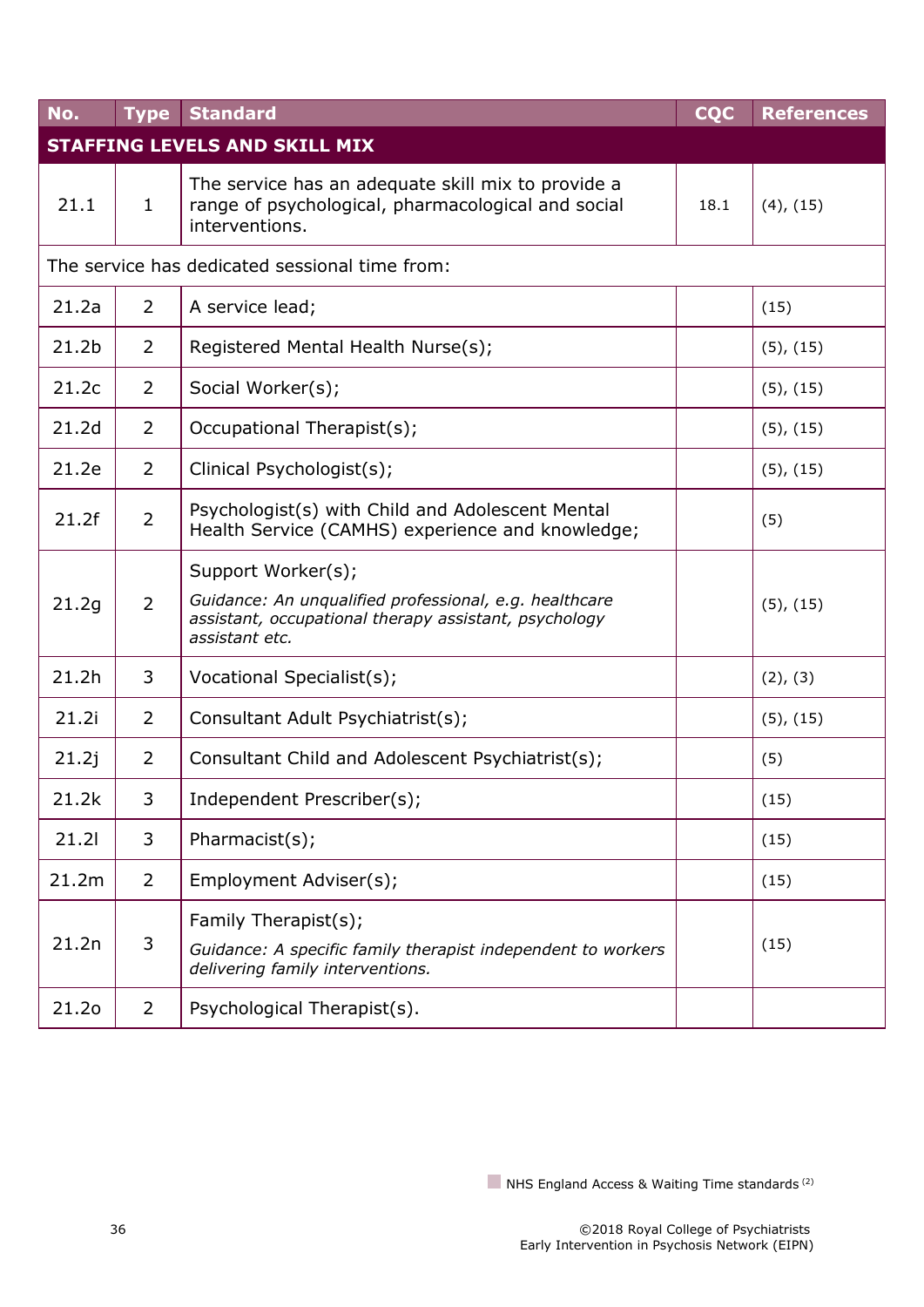<span id="page-36-0"></span>

| The team has adequate access to: |                |                                                                                                                                                                                                                                                                                                            |      |                         |  |
|----------------------------------|----------------|------------------------------------------------------------------------------------------------------------------------------------------------------------------------------------------------------------------------------------------------------------------------------------------------------------|------|-------------------------|--|
| 21.3a                            | $\overline{2}$ | Peer Support Worker(s);<br>Guidance: An individual with relevant lived experience who<br>is employed to support service users and/or family, friends<br>or carers.                                                                                                                                         |      | (15)                    |  |
| 21.3 <sub>b</sub>                | 2              | Approved Mental Health Professional(s) (AMHPs);                                                                                                                                                                                                                                                            |      | (15)                    |  |
| 21.3c                            | 3              | Welfare and Benefits Advisor(s);                                                                                                                                                                                                                                                                           |      | (15)                    |  |
| 21.3d                            | $\overline{2}$ | Administrative assistance to meet the needs of the<br>service.                                                                                                                                                                                                                                             |      | $(5)$ , $(15)$          |  |
| 21.4                             | $\mathbf{1}$   | The service has a mechanism for responding to low<br>staffing levels, including:<br>• A method for the team to report concerns about<br>staffing levels;<br>• Access to additional staff members;<br>• An agreed contingency plan, such as the minor<br>and temporary reduction of non-essential services. | 18.1 | (1)                     |  |
| 21.5                             | $\mathbf{1}$   | When a staff member is on annual leave or off sick,<br>the team puts a plan in place to provide adequate<br>cover for the service users who are allocated to that<br>staff member.                                                                                                                         |      | (1)                     |  |
| 21.6                             | $\mathbf{1}$   | Full-time care coordinators have a caseload of no more<br>than 15 (reduced pro-rata for part-time staff).                                                                                                                                                                                                  |      | $(5)$ , $(10)$ , $(11)$ |  |
| 21.7                             | $\mathbf{1}$   | The service has access to prescribing advice during<br>working hours from a consultant psychiatrist,<br>independent prescriber or specialist pharmacist.                                                                                                                                                   |      | (15)                    |  |
| 21.8                             | $\overline{2}$ | The service has a nominated medicines management<br>lead.                                                                                                                                                                                                                                                  |      | (15)                    |  |
|                                  |                | <b>STAFF RECRUITMENT AND INDUCTION</b>                                                                                                                                                                                                                                                                     |      |                         |  |
| 22.1                             | 2              | Service user or carer representatives are involved in<br>the interview process for recruiting staff members.<br>Guidance: This could include co-producing interview<br>questions or sitting on the interview panel.                                                                                        |      | (1), (17)               |  |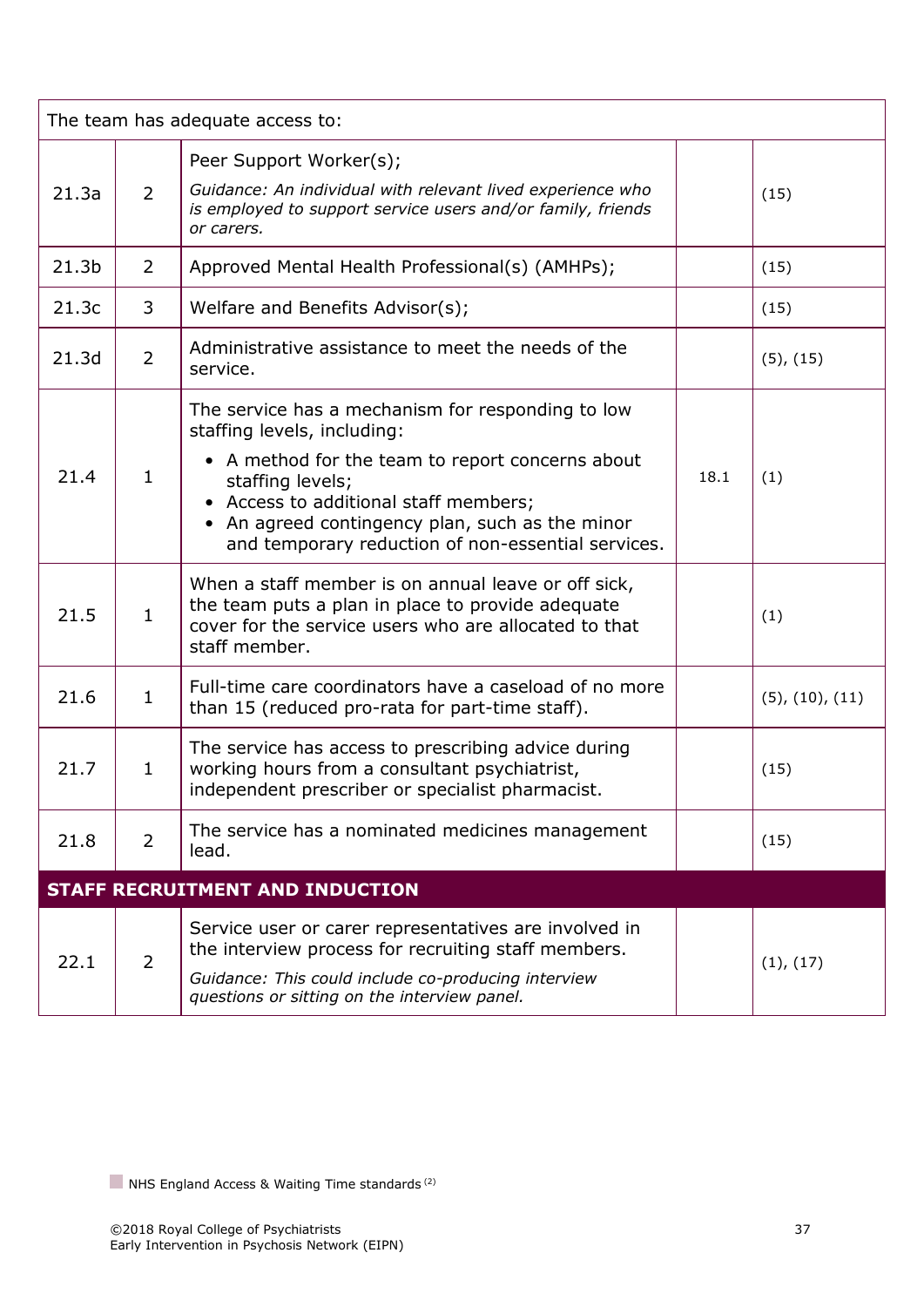<span id="page-37-1"></span><span id="page-37-0"></span>

| 22.2                   | $\mathbf{1}$   | New staff members, including bank staff, receive an<br>induction based on an agreed list of core<br>competencies.<br>Guidance: This includes arrangements for shadowing<br>colleagues on the team; jointly working with a more<br>experienced colleague; being observed and receiving<br>enhanced supervision until core competencies have been<br>assessed as met. | 18.2a | (1)                     |
|------------------------|----------------|---------------------------------------------------------------------------------------------------------------------------------------------------------------------------------------------------------------------------------------------------------------------------------------------------------------------------------------------------------------------|-------|-------------------------|
| 22.3                   | $\overline{2}$ | All new staff members are allocated an appropriate<br>person to supervise their transition into the service.                                                                                                                                                                                                                                                        |       | (1),                    |
| 22.4                   | $\overline{2}$ | All new staff receive an induction and access to<br>ongoing training which includes the principles of early<br>intervention in psychosis services and their role in<br>promoting empowerment, hope, recovery, self-<br>management, wellbeing, family support, physical<br>healthcare, safety and positive risk management.                                          | 18.2a | $(5)$ , $(15)$ , $(16)$ |
|                        |                | <b>APPRAISAL, SUPERVISION AND SUPPORT</b>                                                                                                                                                                                                                                                                                                                           |       |                         |
| 23.1                   | $\mathbf{1}$   | All clinical staff members receive clinical supervision at<br>least monthly, or as otherwise specified by their<br>professional body.<br>Guidance: Supervision is profession-specific as per<br>professional guidelines and is provided by someone with<br>appropriate clinical experience and qualifications.                                                      | 18.2a | (1)                     |
| 23.2                   | $\overline{2}$ | Staff members in training and newly qualified staff<br>members are offered weekly supervision.                                                                                                                                                                                                                                                                      | 18.2a | (1)                     |
| 23.3                   | $\overline{2}$ | All staff members receive line management supervision<br>at least monthly.                                                                                                                                                                                                                                                                                          | 18.2a | (1)                     |
| <b>STAFF WELLBEING</b> |                |                                                                                                                                                                                                                                                                                                                                                                     |       |                         |
| 24.1                   | $\mathbf{1}$   | The service actively supports staff health and well-<br>being.<br>Guidance: For example, providing access to support<br>services, providing access to physical activity programmes,<br>monitoring staff sickness and burnout, assessing and<br>improving morale, monitoring turnover, reviewing feedback<br>from exit reports and taking action where needed.       | 17.2a | (1)                     |
| 24.2                   | $\mathbf{1}$   | Staff members are able to take breaks during their<br>shift that comply with the European Working Time<br>Directive.<br>Guidance: They have the right to one uninterrupted 20-<br>minute rest break during their working day, if they work<br>more than 6 hours a day. Adequate cover is provided to<br>ensure staff members can take their breaks.                 |       | (1)                     |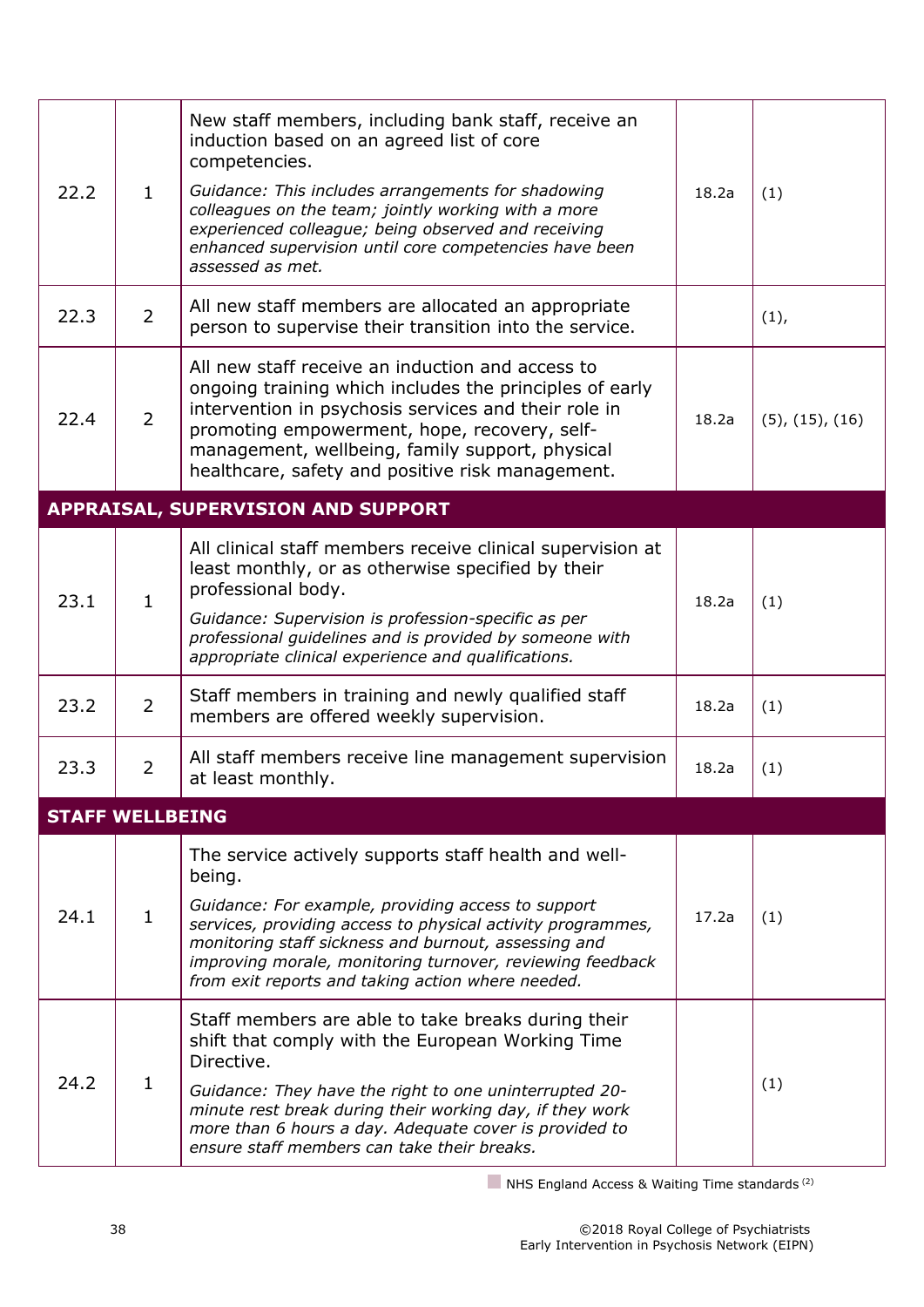<span id="page-38-0"></span>

| 24.3              | $\overline{2}$ | Staff members are able to access reflective practice<br>groups at least every 6 weeks where teams can meet<br>together to think about team dynamics and develop<br>their clinical practice.                                                                                                                                          | 18.2a | (1)             |
|-------------------|----------------|--------------------------------------------------------------------------------------------------------------------------------------------------------------------------------------------------------------------------------------------------------------------------------------------------------------------------------------|-------|-----------------|
| 24.4              | 3              | The team has received training in reflective practice<br>and maintaining a psychologically informed<br>environment.                                                                                                                                                                                                                  |       | (1)             |
| 24.5              | $\overline{2}$ | There are systems in place to monitor individual<br>caseloads of staff members.                                                                                                                                                                                                                                                      |       | (15)            |
|                   |                | <b>STAFF TRAINING AND DEVELOPMENT</b>                                                                                                                                                                                                                                                                                                |       |                 |
| 25.1              |                | Staff members receive training consistent with their role, which is recorded in their<br>personal development plan and is refreshed in accordance with local guidelines. This<br>training includes:                                                                                                                                  |       |                 |
| 25.1a             | $\mathbf{1}$   | The use of legal frameworks, such as the Mental Health<br>Act (or equivalent) and the Mental Capacity Act (or<br>equivalent);                                                                                                                                                                                                        | 11.1  | (1), (5), (7)   |
| 25.1 <sub>b</sub> | $\mathbf{1}$   | Statutory and mandatory training.<br>Guidance: Includes equality and diversity, information<br>governance, and basic life support.                                                                                                                                                                                                   |       | (1)             |
| 25.1c             | $\mathbf{1}$   | Physical health assessment;<br>Guidance: This could include training in understanding<br>physical health problems, understanding physical<br>observations and when to refer the service user for specialist<br>input.                                                                                                                |       | (1)             |
| 25.1 <sub>d</sub> | $\mathbf{1}$   | Recognising and communicating with service users<br>with special needs, e.g. cognitive impairment or<br>learning disabilities;                                                                                                                                                                                                       |       | (1)             |
| 25.1e             | $\mathbf{1}$   | Risk assessment and risk management;<br>Guidance: This could include: Safeguarding vulnerable<br>adults and children; Assessing and managing suicide risk<br>and self-harm; Prevention and management of aggression<br>and violence; Prevent training; Recognising and responding<br>to the signs of abuse, exploitation or neglect. |       | (1)             |
| 25.3f             | $\overline{2}$ | Carer awareness, family inclusive practice and social<br>systems, including carers' rights in relation to<br>confidentiality;                                                                                                                                                                                                        |       | (1), (16), (19) |
| 25.3g             | $\overline{2}$ | Training on the Individual Placement Support (IPS)<br>approach;                                                                                                                                                                                                                                                                      |       | (3)             |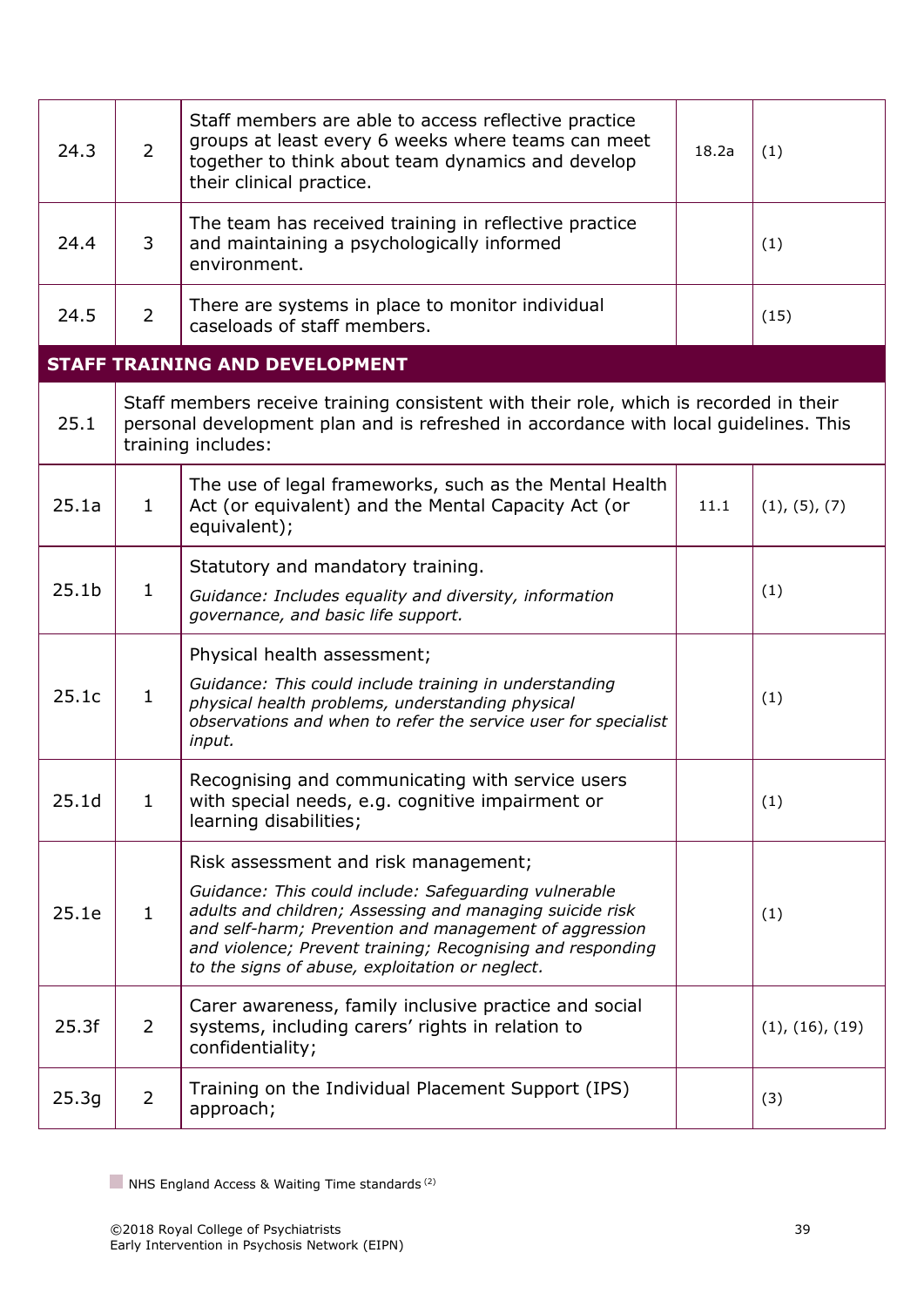| 25.3h             | $\mathbf{1}$   | Medication;<br>Guidance: This includes storage, administration, legal<br>issues, encouraging concordance and awareness of side<br>effects.                                                                                                                                                                                     |       | $(5)$ , $(15)$                   |
|-------------------|----------------|--------------------------------------------------------------------------------------------------------------------------------------------------------------------------------------------------------------------------------------------------------------------------------------------------------------------------------|-------|----------------------------------|
| 25.3i             | 2              | Cultural sensitivity including those based on family<br>background, cultural, subcultural and religious beliefs;                                                                                                                                                                                                               |       | $(4)$ , $(6)$ , $(16)$           |
| 25.3j             | $\overline{2}$ | Addressing personal beliefs regarding biological, social<br>and family influences on the causes of psychosis;                                                                                                                                                                                                                  |       | $(4)$ , $(16)$                   |
| 25.3k             | $\overline{2}$ | Reflective practice and debriefing;                                                                                                                                                                                                                                                                                            |       | (15)                             |
| 25.31             | 2              | Providing psychologically informed interventions as<br>required by their role;<br>Guidance: This may include coping skills, normalising<br>techniques, early warning signs, motivational interviewing<br>techniques and relapse prevention.                                                                                    |       | (3), (5)                         |
| 25.3m             | $\overline{2}$ | Engagement and developing high quality therapeutic<br>relationships with service users and their families,<br>friends and carers;<br>Guidance: This includes the principles of kindness and<br>compassion, consideration of different ethnic and cultural<br>backgrounds, and working with young people and their<br>families. |       | $(4)$ , $(7)$ , $(16)$ ,<br>(21) |
| 25.3n             | $\overline{2}$ | Case formulations;                                                                                                                                                                                                                                                                                                             |       | (3)                              |
| 25.3 <sub>o</sub> | 3              | Delivering group interventions;                                                                                                                                                                                                                                                                                                |       | (15)                             |
| 25.3p             | $\overline{2}$ | Substance and alcohol misuse awareness and<br>assessment;                                                                                                                                                                                                                                                                      |       | (6)                              |
| 25.3q             | $\overline{2}$ | The individual needs of service users with bipolar<br>affective disorder;                                                                                                                                                                                                                                                      |       | (3)                              |
| 25.4              | 2              | Service users, family, friends, carers and staff<br>members are involved in devising and delivering<br>training face-to-face.                                                                                                                                                                                                  |       | (1)                              |
| 25.5              | $\mathbf{1}$   | All practitioners who administer medications have been<br>assessed as competent to do so. This is repeated on a<br>yearly basis using a competency based tool.                                                                                                                                                                 | 12.2g | (15)                             |
| 25.6              | 2              | Staff working with children and young people have<br>received training in working with children and young<br>people with all levels of emotional maturity, cognitive<br>capacity and learning ability.                                                                                                                         |       | (7), (16)                        |

<span id="page-39-0"></span> $\blacksquare$  NHS England Access & Waiting Time standards<sup>(2)</sup>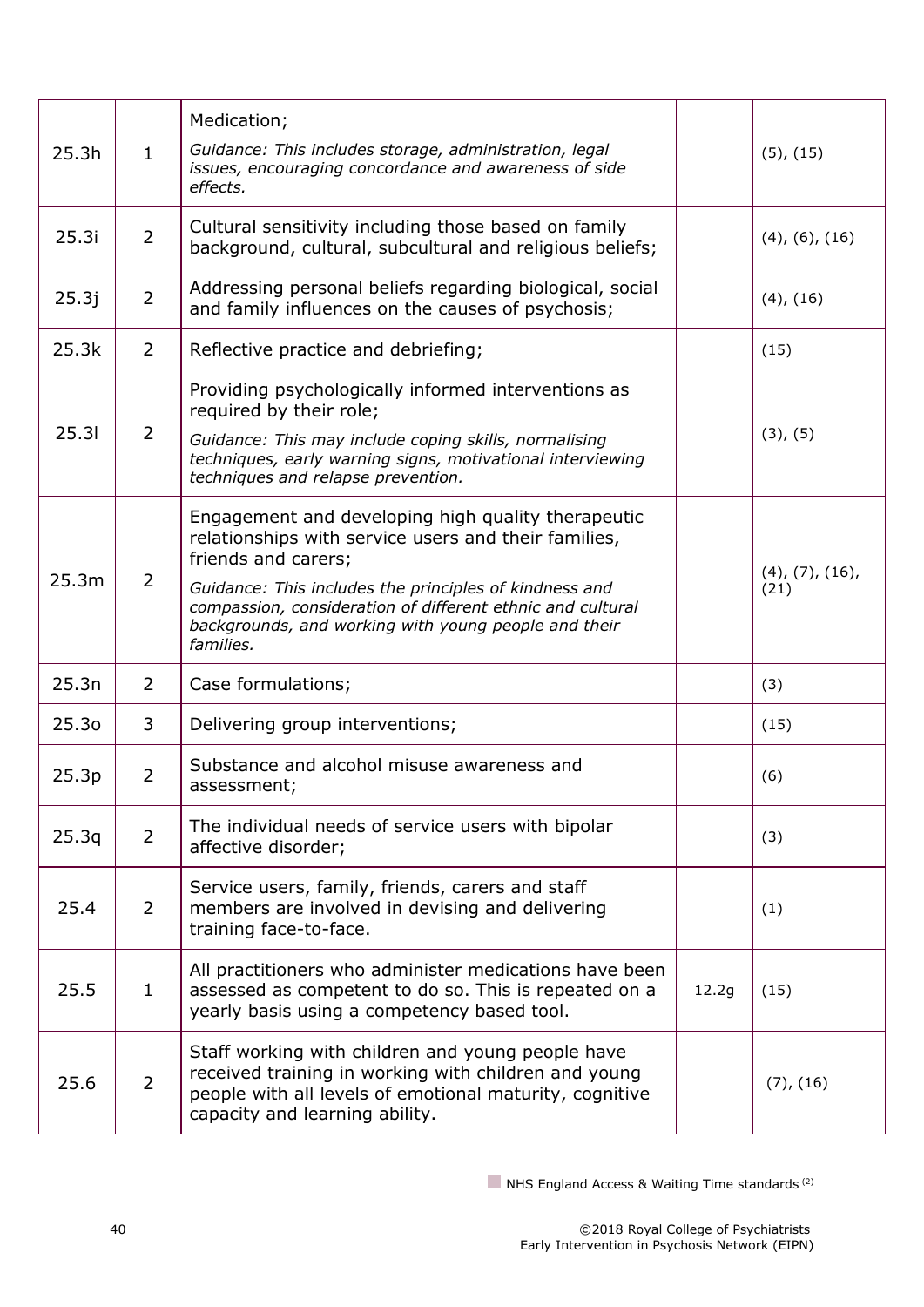<span id="page-40-1"></span><span id="page-40-0"></span>

|      |                | <b>GENERAL MANAGEMENT</b>                                                                                                                                                                                                                                                                                                                                  |       |                                             |
|------|----------------|------------------------------------------------------------------------------------------------------------------------------------------------------------------------------------------------------------------------------------------------------------------------------------------------------------------------------------------------------------|-------|---------------------------------------------|
| 26.1 | $\mathbf{1}$   | The service is a stand-alone holistic multidisciplinary<br>team. If the service is serving a sparsely populated<br>rural area and a hub and spoke model is adopted, the<br>service can provide evidence that it is able to<br>overcome the risks associated with this model, and<br>deliver the same benefits as the evidence based stand-<br>alone model. |       | $(2)$ , $(5)$ , $(10)$ ,<br>$(22)$ , $(23)$ |
| 26.2 | $\overline{2}$ | The service has an operational policy which covers the<br>purpose and aims of the service, ways of working and<br>defined catchment population.                                                                                                                                                                                                            |       | (15)                                        |
|      |                | <b>CLINICAL OUTCOME MEASUREMENT</b>                                                                                                                                                                                                                                                                                                                        |       |                                             |
| 27.1 | $\mathbf{1}$   | Clinical outcome measurement data is collected at<br>assessment, after 6 months, 12 months and then<br>annually until discharge.<br>Guidance: DIALOG, HoNOS/HoNOSCA and QPR are utilised<br>for all service users.                                                                                                                                         |       | (1), (2)                                    |
| 27.2 | $\overline{2}$ | Staff members review service users' progress against<br>service user-defined goals in collaboration with the<br>service user at the start of treatment, during clinical<br>review meetings and at discharge.                                                                                                                                               | 9.3d  | (1)                                         |
| 27.3 | $\overline{2}$ | The service's clinical outcome data are reviewed at<br>least 6 monthly. The data are shared with<br>commissioners, the team, service users and carers,<br>and used to make improvements to the service.                                                                                                                                                    |       | (1)                                         |
|      |                | <b>AUDIT, SERVICE EVALUATION AND DEVELOPMENT</b>                                                                                                                                                                                                                                                                                                           |       |                                             |
| 28.1 | $\overline{2}$ | The service has an active programme of research<br>which includes opportunities for service users and their<br>family, friends and carers to participate in local,<br>national and international research, such as research<br>promoted by the National Institute for Health Research<br>(NIHR) or equivalent local bodies.                                |       | (3)                                         |
| 28.2 | $\overline{2}$ | The service has a programme of clinical audit in line<br>with national priorities.<br>Guidance: This includes ECG monitoring, prescribing<br>practice, access to psychological interventions, integration of<br>employment support and physical healthcare.                                                                                                | 17.2a | (1), (15)                                   |
| 28.3 | $\overline{2}$ | Key information generated from service evaluations<br>and key measure summary reports (e.g. reports on<br>waiting times) are disseminated in a form that is<br>accessible to all.                                                                                                                                                                          | 17.2a | (1)                                         |
|      |                |                                                                                                                                                                                                                                                                                                                                                            |       |                                             |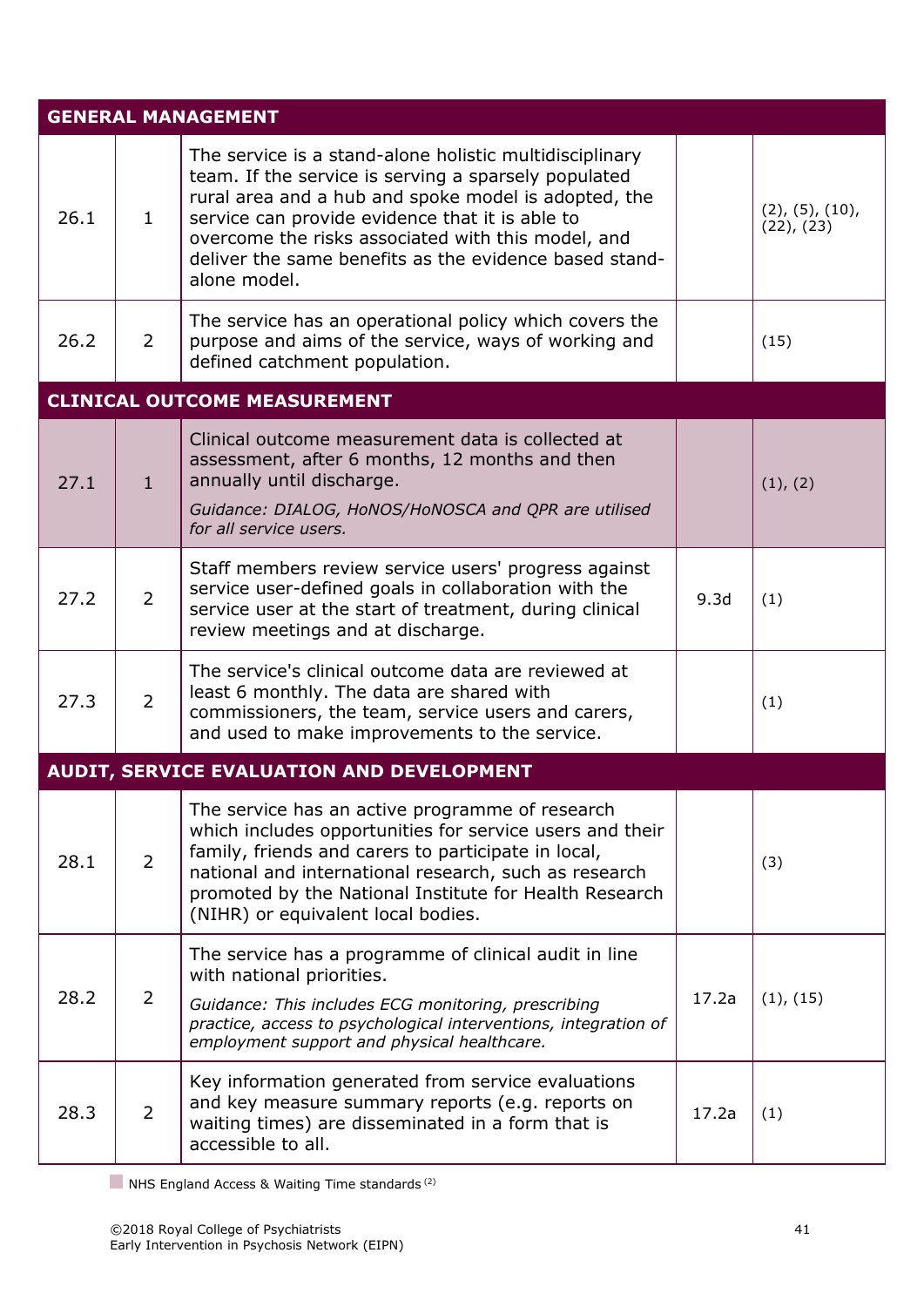<span id="page-41-0"></span>

| 28.4                              | $\overline{2}$ | A review of local early intervention in psychosis service<br>provision has taken place, including examination of<br>population demographics.                                                                                                                                                                                       |                           | (2)             |
|-----------------------------------|----------------|------------------------------------------------------------------------------------------------------------------------------------------------------------------------------------------------------------------------------------------------------------------------------------------------------------------------------------|---------------------------|-----------------|
| 28.5                              | $\overline{2}$ | An audit of the frequency of review of physical health<br>indicators has been undertaken in the last year.<br>Guidance: This includes monitoring of weight, cardiovascular<br>and metabolic indicators.                                                                                                                            |                           | (15)            |
| 28.6                              | 3              | An audit of the provision of carer education and<br>support programmes has been undertaken in the last<br>(15)<br>three years.                                                                                                                                                                                                     |                           |                 |
| 28.7                              | 3              | As assessment of the extent to which the service is<br>recovery-focused has taken place, using an identified<br>tool within the last two years.<br>Guidance: e.g. Scottish Recovery Indicator, Developing<br>Recovery Enhancing Environments Measure (DREEM) or<br>Implementing Recovery through Organisational Change<br>(IMROC). |                           | $(15)$ , $(23)$ |
| 28.8                              | $\overline{2}$ | An audit of the frequency of care plan reviews has<br>been undertaken in the last year.                                                                                                                                                                                                                                            |                           | (15)            |
| 28.9                              | $\overline{2}$ | An audit of adherence to the Mental Health Act (or<br>equivalent) guidance has been undertaken in the last<br>year.                                                                                                                                                                                                                |                           | (3)             |
| 28.10                             | 2              | Key performance outcome measures for the service<br>include:<br>Discharge destination;<br>• Occupation;<br>Suicide rates;<br>Inpatient admissions;<br>Use of the Mental Health Act (or equivalent).                                                                                                                                |                           | (3), (10)       |
| 28.11                             | $\overline{2}$ | An audit and/or service evaluation on referrals to the<br>service has been undertaken in the last two years.<br>Guidance: e.g. including demographics, ethnic and cultural<br>issues, waiting times, as appropriate.                                                                                                               |                           |                 |
| THE SERVICE LEARNS FROM INCIDENTS |                |                                                                                                                                                                                                                                                                                                                                    |                           |                 |
| 29.1                              | $\mathbf{1}$   | Systems are in place to enable staff members to<br>quickly and effectively report incidents. Managers<br>encourage staff members to do this.                                                                                                                                                                                       | 12.2 <sub>b</sub><br>13.2 | (1)             |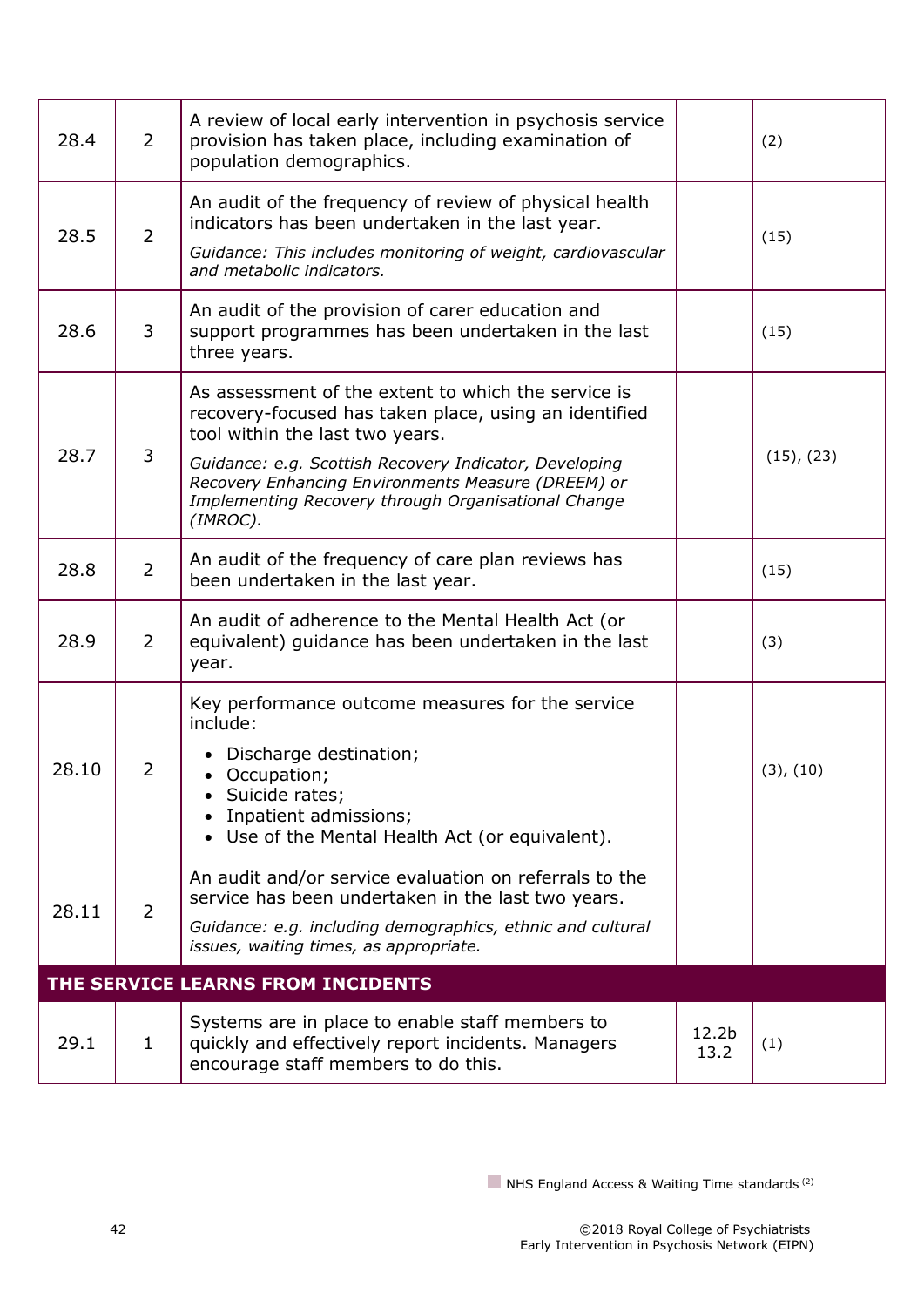| 29.2 | Staff members share information about any serious<br>untoward incidents involving a service user with the<br>service user themselves and their family, friends or<br>carers, in line with the Duty of Candour agreement. | 12.2 <sub>b</sub><br>20.2a | (1) |
|------|--------------------------------------------------------------------------------------------------------------------------------------------------------------------------------------------------------------------------|----------------------------|-----|
| 29.3 | Staff members, service users and their family, friends<br>or carers who are affected by a serious incident are<br>offered post incident support.                                                                         | 20.2 <sub>b</sub>          | (1) |
| 29.4 | Lessons learned from untoward incidents are shared<br>with the team and the wider organisation. There is<br>evidence that changes have been made as a result of<br>sharing the lessons.                                  | 12.2 <sub>b</sub>          | (1) |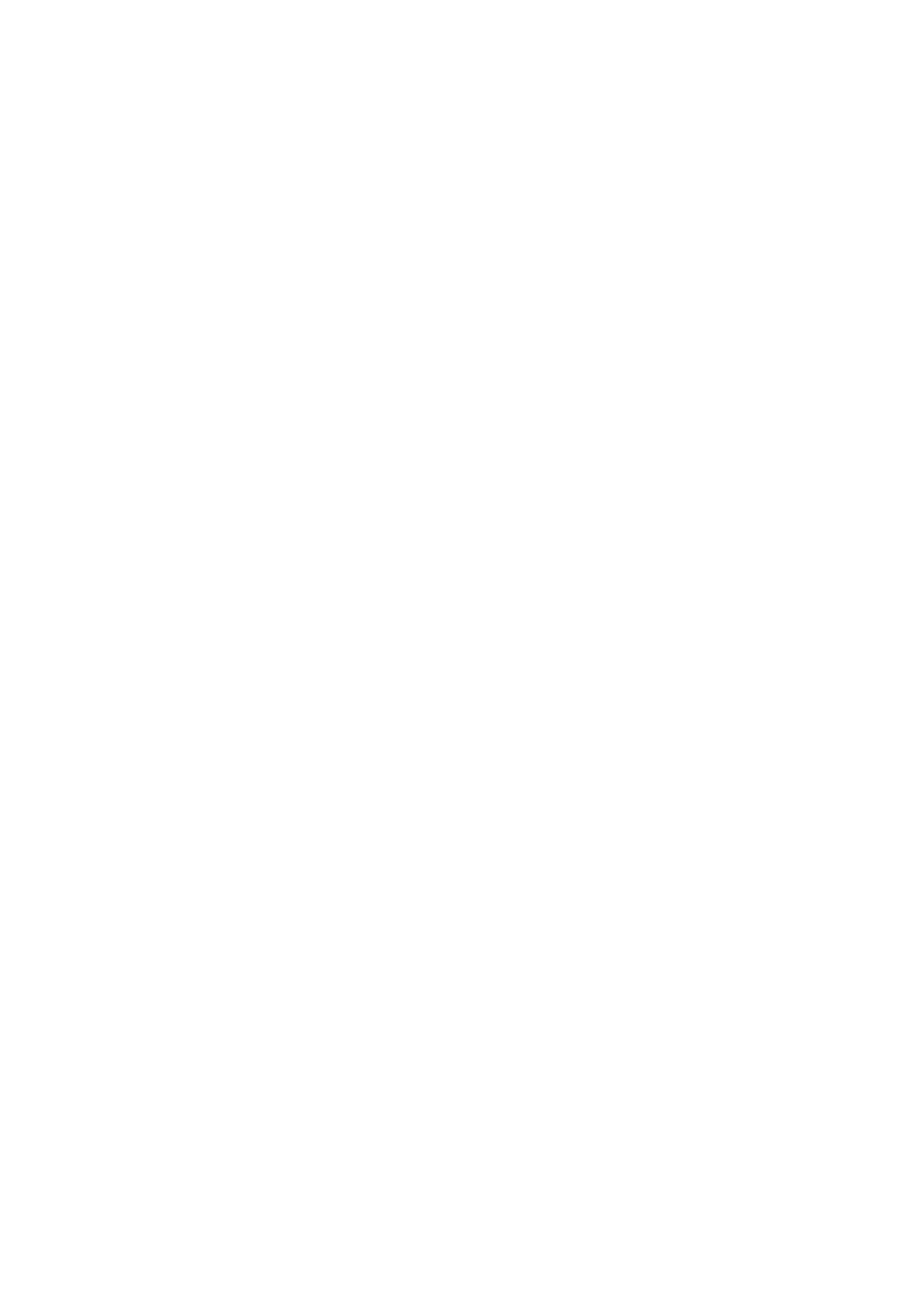# <span id="page-44-0"></span>**Definitions**

#### **First Episode Psychosis (FEP)**

This relates to an individual experiencing clear symptoms of psychosis typically operationalised in terms of PANSS (Positive and Negative Syndrome Scale) as below:

- Experiencing 4 or above on the *hallucinations and delusions* section of the PANSS, with other items on the *positive* section of the scale scoring 5 or above in the context of a cluster of symptoms.
- The symptom must have lasted throughout the day for several days or several times a week, and not limited to a few brief moments.

The above symptoms must be present for a period of over seven days' duration over the last 12 months (or if less than this, then the improvement must be attributable to antipsychotic treatment).

#### **At-Risk Mental States for psychosis (ARMS)**

An at-risk mental state may include:

- an episode of psychosis lasting less than seven days, or
- a more extended period of attenuated (less severe) psychotic symptoms, or
- an extended period of very poor social functioning perhaps accompanied by unusual behaviour, for example, withdrawal from school or friends and family.

This relates to an individual who clearly does not have FEP or a suspected psychosis but has a significantly elevated risk of developing psychosis. Two subgroups specify state risk factors, defined by the presence of either transient psychotic symptoms, called brief limited intermittent psychotic symptoms, or attenuated (subclinical) psychotic symptoms. The other subgroup comprises trait plus state risk factors, operationally defined by the presence of diminished functioning plus either a first degree relative with a history of psychosis or a pre-existing schizotypal personality disorder. Symptom profiles are evaluated by the Comprehensive Assessment of At-Risk Mental States (CAARMS).

#### **Specialist ARMS assessment**

This should be carried out by a trained EIP specialist using a recognised assessment tool such as the Comprehensive Assessment of At-Risk Mental States (CAARMS), the Structured Interview for Prodromal Syndromes (SIPS) or the Scale of Prodromal Symptoms (SOPS). The clinician conducting the assessment should be either a Consultant Psychiatrist or Mental Health Professional who has received additional training on assessing at risk mental states.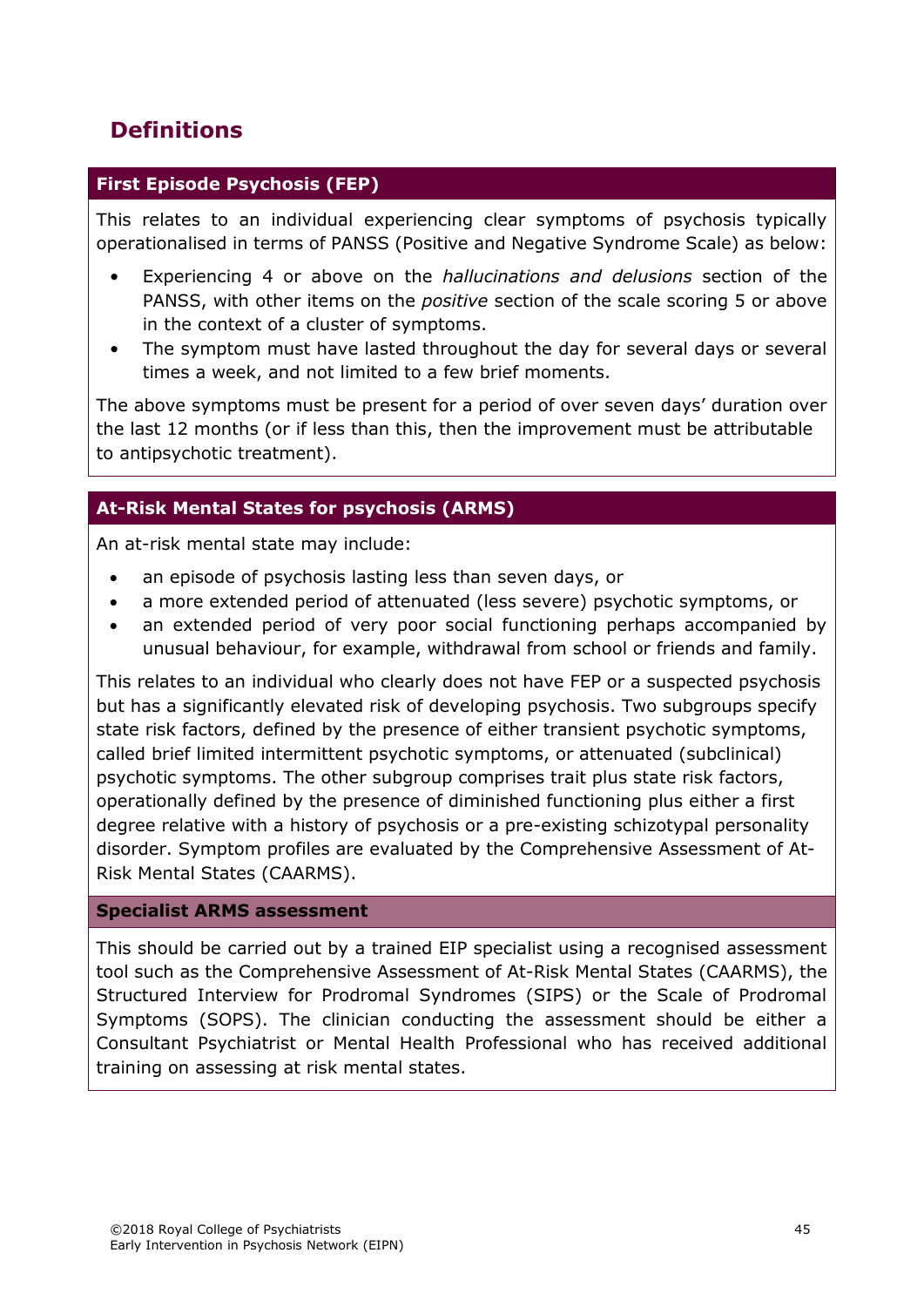#### **Suspected Psychosis**

This relates to an uncertainty which requires assessment. A referrer may refer on the basis of suspected psychosis and when assessed by a specialist EIP team they may be able to confirm that this is a case of FEP. However, it is also possible that the team requires a more longitudinal assessment in order to fully understand the complexities of someone's presentation i.e. they suspect it may be psychosis but the confirmatory evidence or complexity of the case prevents a definitive FEP diagnosis being applied. When this happens, the individual is typically placed on an extended assessment pathway for three to six months. Service users can be transferred to an FEP pathway, an ARMS pathway or discharged.

#### **Cognitive Behavioural Therapy for Psychosis (CBTp)<sup>1</sup>**

Cognitive behavioural therapy for psychosis is a discrete intervention which should be delivered by **a trained therapist** on a one-to-one basis over at least 16 planned sessions and follow a treatment manual so that:

- Service users can establish links between their thoughts, feelings or actions, and their current or past symptoms, and/or functioning;
- Re-evaluate their perceptions, beliefs or reasoning in relation to the target symptoms.

It could also involve:

- Service users monitoring their own thoughts, feelings or behaviour with respect to their symptoms or recurrence of symptoms;
- Promoting alternative ways of coping with the target symptoms;
- Reducing distress associated with target symptoms;
- Improving functioning.

#### **Trained therapist for CBTp**

Training is defined as:

- Postgraduate diploma level or equivalent generic CBT training (in the form of a CBT training programme or in the course of training as a clinical psychologist), plus additional specialised CBTp training.
- An HEE-approved training course.
- Early cohorts of practitioners involved in developing CBTp may have undertaken a different route to qualification. This might have involved:
	- o Being a therapist in a CBTp trial with supervision from experts in the field;
	- o Attending numerous CBTp conferences (post generic CBT training) with supervision from experts in the field;

<sup>&</sup>lt;sup>1</sup> NICE Guidance (2014) Psychosis and Schizophrenia in adults (Recommendation  $1.3.7.1$ )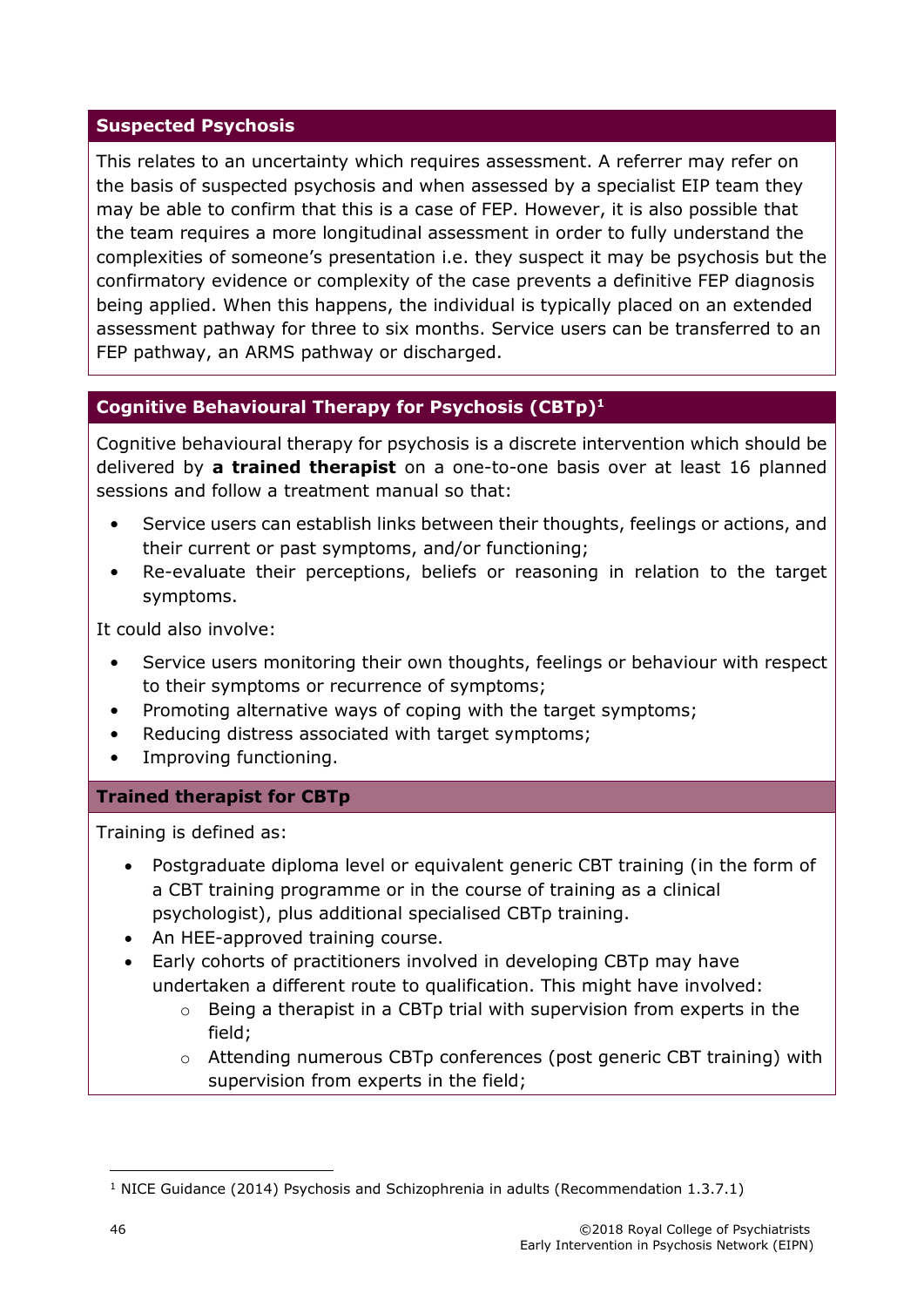- Training in generic Psychosocial Interventions (PSI), generic CBT alone or brief training courses in CBTp are not considered sufficient to deliver NICE recommended CBTp;
- The competences required to deliver CBTp are described in the "Competence Framework for Psychological Interventions for People with Psychosis and Bipolar Disorder". CBTp courses should follow curricula derived from this national competence framework.

#### **Family Intervention<sup>2</sup>**

Family intervention is a structured intervention for families, carers or people living with, or spending extended periods of time with, a person experiencing psychosis delivered by **a trained therapist.** The aim of this intervention is to support families to deal with their relative's problems more effectively, to reduce stress within families and to ultimately reduce the chance of a future relapse.

Family intervention should:

- Include the person with psychosis if practical;
- Be carried out for between three months and one year and include at least 10 planned sessions.

It should take account of:

- The whole family's preference for either single-family intervention or multifamily group intervention;
- The relationship between the family or carers and the person with psychosis.

It should also have a specific supportive, educational or treatment function and include negotiated problem solving or crisis management work.

#### **Trained therapist for Family Intervention**

Staff must have completed, or are currently attending, a training course in providing family interventions which is recognised by Health Education England (HEE). Staff who have completed a recognised training course have been assessed as having the competencies required to deliver family interventions. Competencies required to deliver family interventions are described in the "Competence Framework for Psychological Interventions for People with Psychosis and Bipolar Disorder". CBTp courses should follow curricula derived from this national competence framework.

#### **Supported Employment Programmes**

Supported employment programmes, of which Individual Placement and Support (IPS) is an example, are any approach to vocational rehabilitation that attempts to place service users in competitive employment immediately. Examples include:

 $\overline{a}$ <sup>2</sup> NICE Guidance (2014) Psychosis and Schizophrenia in adults (Recommendation 1.3.7.2)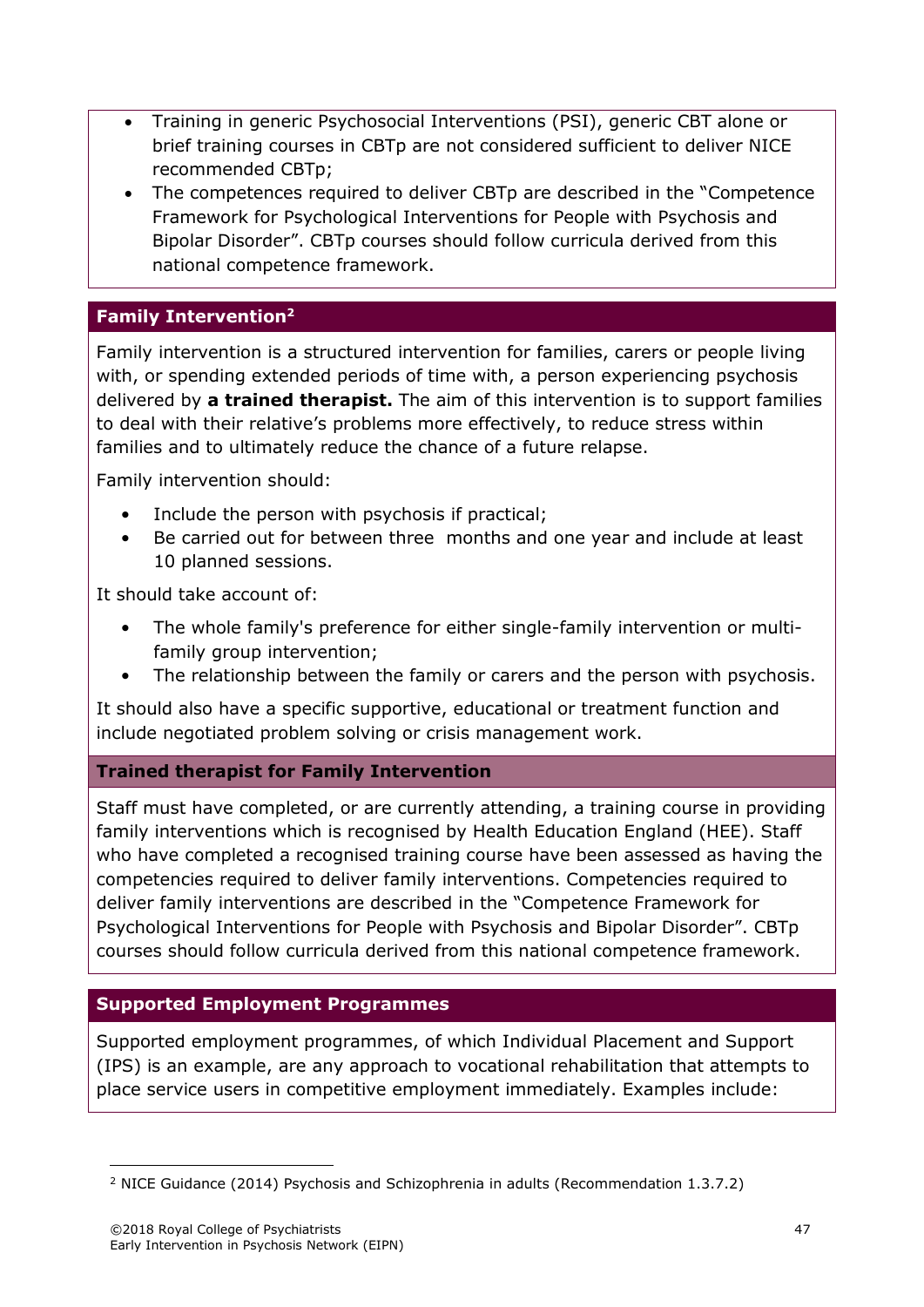| <b>Individual</b><br><b>Placement and</b><br>Support (IPS) | IPS is an evidence based Supported Employment Programme<br>for people with severe mental illness. Service users are placed<br>in paid, competitive employment immediately, receiving<br>training and support on the job. For more information on how<br>IPS should operate, please see Centre for Mental Health<br>guidance.                                                                                                                                                                     |
|------------------------------------------------------------|--------------------------------------------------------------------------------------------------------------------------------------------------------------------------------------------------------------------------------------------------------------------------------------------------------------------------------------------------------------------------------------------------------------------------------------------------------------------------------------------------|
| <b>Supported</b><br><b>Employment</b><br><b>Programme</b>  | Any approach which aims to place people in competitive<br>employment immediately. A period of preparation may be<br>included but this should last less than one month and not<br>involve a work placement in a sheltered setting, transitional<br>employment or training.                                                                                                                                                                                                                        |
| <b>Work Placement</b><br><b>Schemes</b>                    | This may include a placement in a protected, sheltered setting<br>(e.g. social firms), work experience programmes, volunteering,<br>or transitional employment (e.g. paid, temporary jobs organised<br>by the scheme) which aim to develop people's skills and<br>confidence.                                                                                                                                                                                                                    |
| <b>Back to work</b><br>support                             | This may include programmes which provide practical support<br>to people returning to work such as developing and agreeing<br>reasonable adjustments or a phased return to work plan with<br>people and their employer; support to people and their<br>employer during fluctuations in their mental health; practical<br>support and encouragement when people experience<br>difficulties, and regular contact to help people find solutions to<br>situations which may affect work performance. |
| <b>Employment</b><br>preparation<br>programmes             | An approach where people undergo a period of preparation<br>before being encouraged to enter competitive employment.<br>Preparation may include sheltered work placement and pre-<br>vocational skills training.                                                                                                                                                                                                                                                                                 |

#### **Carer-focused education and support programmes**

A carer‑focused education and support programme should be offered as soon as possible. Such groups provide information, mutual support and open discussion to friends, family and carers through voluntary participation. The programme should be available as needed and offer a positive message about recovery.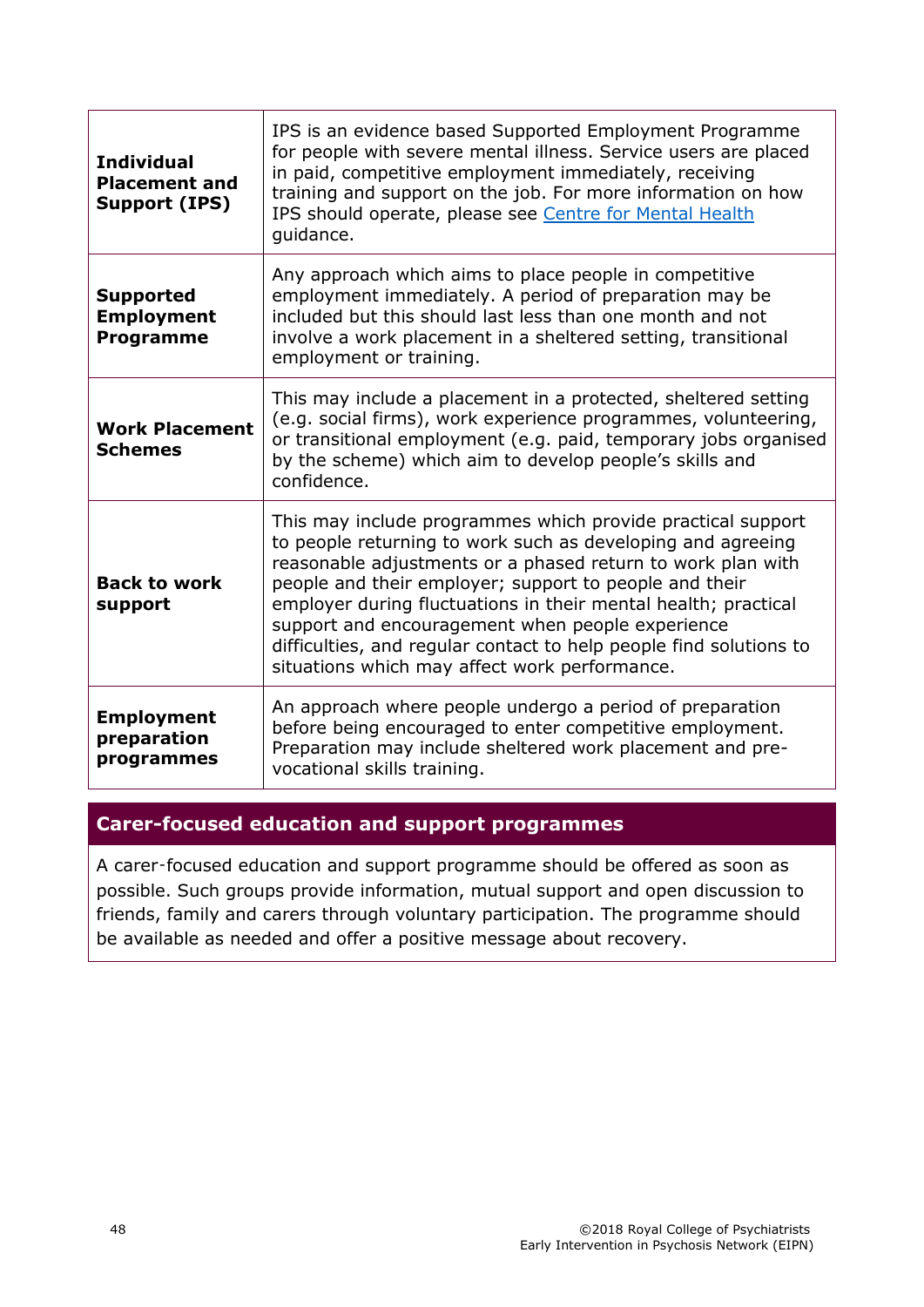# <span id="page-48-0"></span>**Glossary**

| <b>Advance statement</b>                | A set of written instructions drawn up when a person is well<br>which describes how they would like to be cared for if they<br>become unable to make a decision for themselves about their<br>care.                                  |
|-----------------------------------------|--------------------------------------------------------------------------------------------------------------------------------------------------------------------------------------------------------------------------------------|
| <b>Advocate</b>                         | A person independent from health services who can help service<br>users understand their assessment and rights, and who can help<br>the views of the service user be heard by the service.                                           |
| <b>AMHP</b>                             | Approved Mental Health Professionals. Staff trained in the use of<br>the Mental Health Act.                                                                                                                                          |
| <b>ARMS</b>                             | At-Risk Mental States. A term used to describe people who may<br>be showing early, low level signs of psychosis.                                                                                                                     |
| <b>Art/Creative Therapy</b>             | A form of psychotherapy that uses art media (e.g. paints) to<br>help people express, understand and address emotional<br>difficulties.                                                                                               |
| <b>Assertive Outreach Model</b>         | A way of providing giving care to people with severe mental<br>illness outside of hospital who may have complex needs,<br>disabilities or who have not been able to work with traditional<br>community mental health teams.          |
| <b>CAMHS</b>                            | Child and Adolescent Mental Health Services. Services for<br>children and young people, normally up to the age of 18, who<br>need help with emotional or behavioural problems.                                                       |
| <b>Capacity Assessment</b>              | An assessment of a person's ability to understand and use<br>information to make a decision and then tell others their<br>decision.                                                                                                  |
| <b>Care Coordinator</b>                 | A named person who is given as the main point of contact and<br>support for a person who has a need for ongoing care.                                                                                                                |
| Care plan                               | A plan agreed between a person and their health professional to<br>help them manage their day to day problems.                                                                                                                       |
| <b>Care Programme</b><br>Approach (CPA) | A way of coordinating care for people with mental health<br>problems and/or a range of different needs.                                                                                                                              |
| Carer                                   | A person who looks after someone with mental health problems.<br>In this document, it usually refers to an informal carer (e.g. a<br>family member or friend).                                                                       |
| <b>Carers Assessment</b>                | An assessment that looks at how caring affects a carer's life,<br>including for example physical, mental and emotional needs, the<br>support they may need and whether they are able or willing to<br>carry on caring <sup>3</sup> . |

 $3$  Carers UK (2015). Assessments and the Care Act.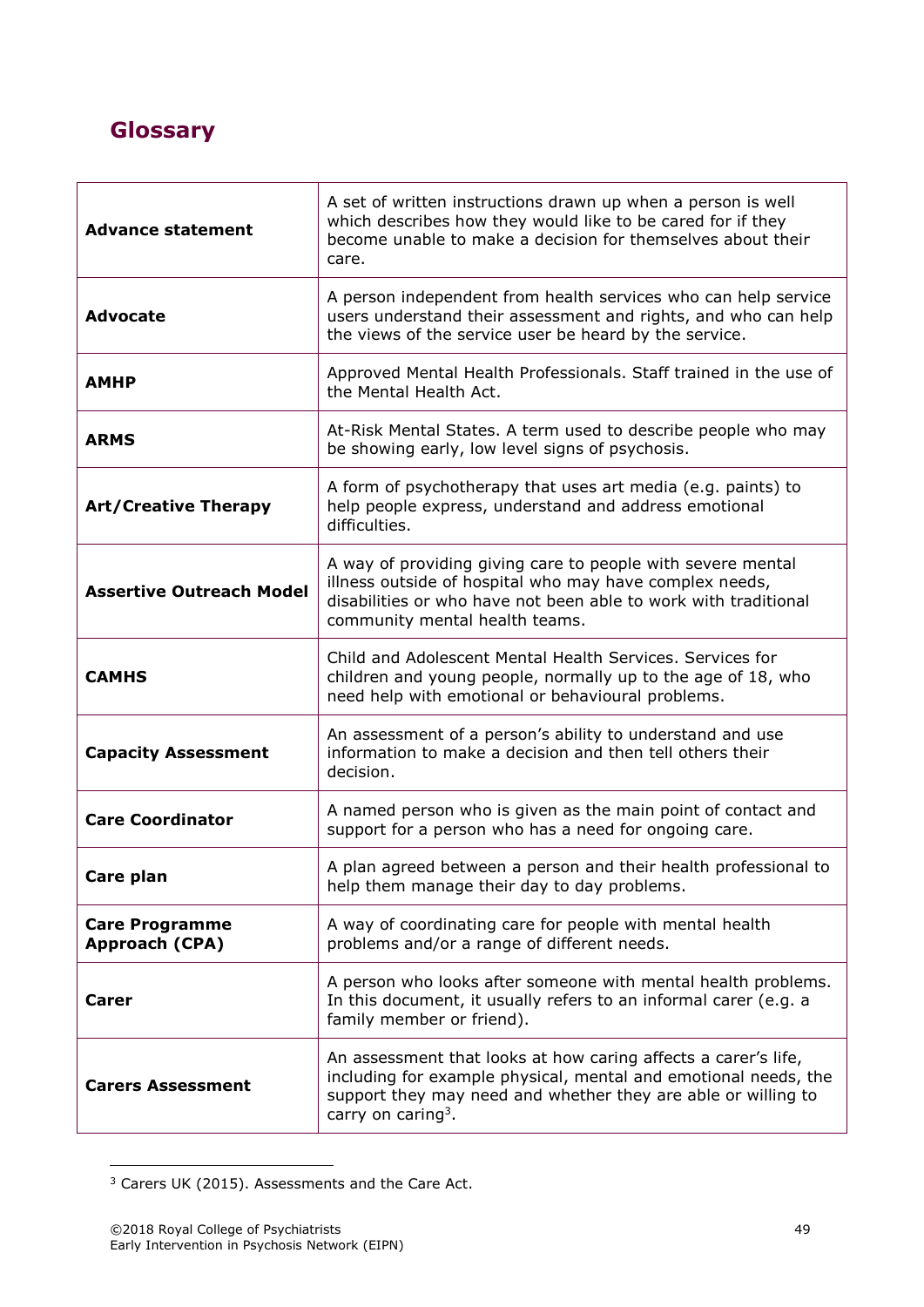| <b>CBTp</b>                                  | Cognitive Behavioural Therapy for Psychosis. A type of<br>psychotherapy which aims to help people make links between<br>their thoughts and behaviour, and help them manage their<br>psychosis.                                                                                                                    |  |
|----------------------------------------------|-------------------------------------------------------------------------------------------------------------------------------------------------------------------------------------------------------------------------------------------------------------------------------------------------------------------|--|
| <b>Childrens' services</b>                   | Teams that provide support to vulnerable children, young people<br>and their families, and young carers.                                                                                                                                                                                                          |  |
| <b>Clinical Supervision</b>                  | A professional relationship between a staff member and their<br>supervisor.<br>A clinical supervisor's key duties are:<br>Monitoring employees' work with service users;<br>$\bullet$<br>Maintaining ethical and professional standards in clinical<br>practice.                                                  |  |
| <b>Commissioners</b>                         | People (or groups of people) who are responsible for buying<br>services for their local population.                                                                                                                                                                                                               |  |
| Co-production                                | Service users and providers of services work together as equal<br>partners in decision making, designing, commissioning and<br>developing services.                                                                                                                                                               |  |
| <b>Crisis</b>                                | An episode of mental illness which overwhelms a person's ability<br>to cope, and may be severe enough to need care in hospital or<br>the help of a special crisis service.                                                                                                                                        |  |
| <b>Crisis and relapse</b><br>prevention plan | A written document drawn up by a person when they are well,<br>usually with their care coordinator. It includes signs they are<br>becoming unwell, what they can do to help themselves if they<br>think they are becoming unwell, who to contact and when, and<br>what has been helpful or unhelpful in the past. |  |
| <b>Crisis house</b>                          | A non-hospital residential home for people having an episode of<br>severe mental ill health. Stays are short term and provide a<br>break for carers.                                                                                                                                                              |  |
| <b>Dedicated sessional time</b>              | An agreement that a member of staff works a certain number of<br>hours per week for the team. This should be written into their<br>job description. A session is half a working day (4 hours 10<br>minutes).                                                                                                      |  |
| <b>Dependants</b>                            | Children or adults who depend on a person (i.e. the service user)<br>for everyday care.                                                                                                                                                                                                                           |  |
| <b>Depot medication</b>                      | A type of medicine, given by injection. The medicine is slowly<br>released into the body over a number of weeks <sup>4</sup> .                                                                                                                                                                                    |  |
| <b>DIALOG</b>                                | A questionnaire rated by the service user which asks about their<br>quality of life, care needs and satisfaction with their treatment.                                                                                                                                                                            |  |
| <b>Dual diagnosis</b>                        | Experiencing both mental illness and problematic drug and/or<br>alcohol use.                                                                                                                                                                                                                                      |  |

<sup>4</sup> Royal College of Psychiatrists (2014). Depot Medication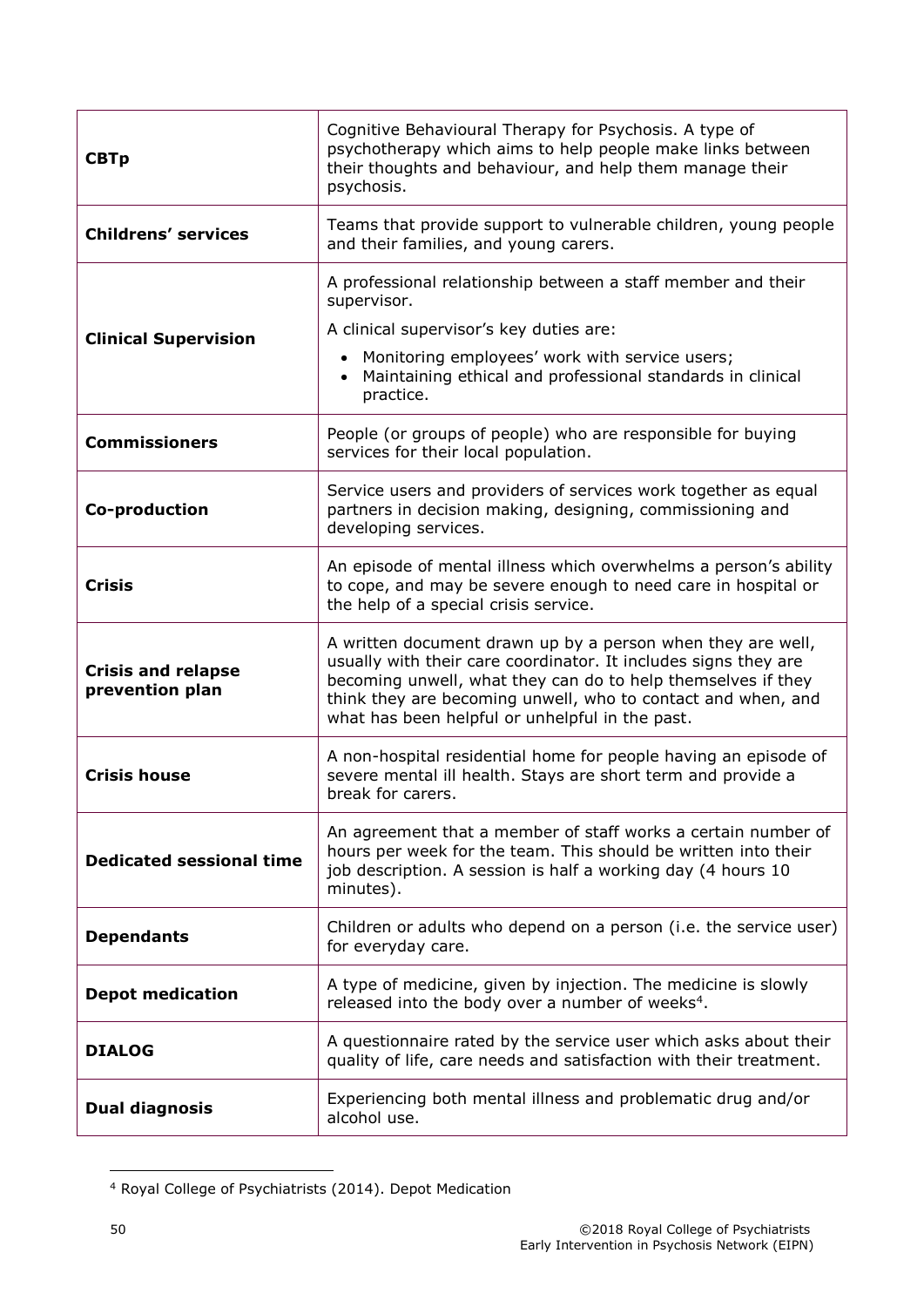| <b>ECG</b>                                       | Electrocardiogram. A test which checks the electrical activity of a<br>person's heart to look for abnormal heart rhythms and<br>investigate chest pain.                                                                                                                                                    |
|--------------------------------------------------|------------------------------------------------------------------------------------------------------------------------------------------------------------------------------------------------------------------------------------------------------------------------------------------------------------|
| <b>Education providers</b>                       | Registered services providing education and learning (e.g.<br>schools, higher education colleges, universities, training<br>organisations).                                                                                                                                                                |
| <b>Evidence based</b><br>treatments              | Any treatment (medicine, psychological or social) that high-<br>quality research has shown to work for a particular problem<br>and/or is recommended by NICE (see below).                                                                                                                                  |
| <b>Family Intervention</b>                       | A therapy which includes carers and family members who are<br>close to a person with psychosis which provides support and<br>understanding to help them manage their loved ones illness.                                                                                                                   |
| <b>Formulation</b>                               | An explanation of a person's difficulties which is rooted in theory<br>and informs the person's treatment plan.                                                                                                                                                                                            |
| <b>Gillick competence</b>                        | A term referring to the ability of a child under the age of 16 to<br>consent to his/her own medical care without the need for<br>parental consent.                                                                                                                                                         |
| <b>GP</b>                                        | General Practitioner or 'family doctor'.                                                                                                                                                                                                                                                                   |
| <b>Crisis resolution/home</b><br>treatment team  | Some teams call themselves 'crisis resolution', others call<br>themselves 'home treatment', and some are both. These teams<br>treat people with a severe mental health problem outside of<br>hospital (e.g. in their own homes or in a suitable residential<br>facility)                                   |
| HoNOS/HoNOSCA                                    | Health of the Nation Outcome Scales. A measure of the health<br>and social functioning of people with mental illness. HoNOSCA is<br>a version of the scale which is designed specifically for use with<br>children and adolescents                                                                         |
| <b>Individual Placement and</b><br>Support (IPS) | A type of supported employment programme which helps people<br>gain and keep a job.                                                                                                                                                                                                                        |
| Line management<br>supervision                   | Supervision relating to the job description or the workplace. A<br>line management supervisor's key duties are:<br>Prioritising workloads;<br>Monitoring work and work performance;<br>Sharing information relevant to work;<br>Clarifying task boundaries;<br>Identifying training and development needs. |
| <b>Lone Worker Policy</b>                        | A policy to ensure the health, safety and welfare, and reduce the<br>risk to people who work alone, i.e. when making visits in the<br>community.                                                                                                                                                           |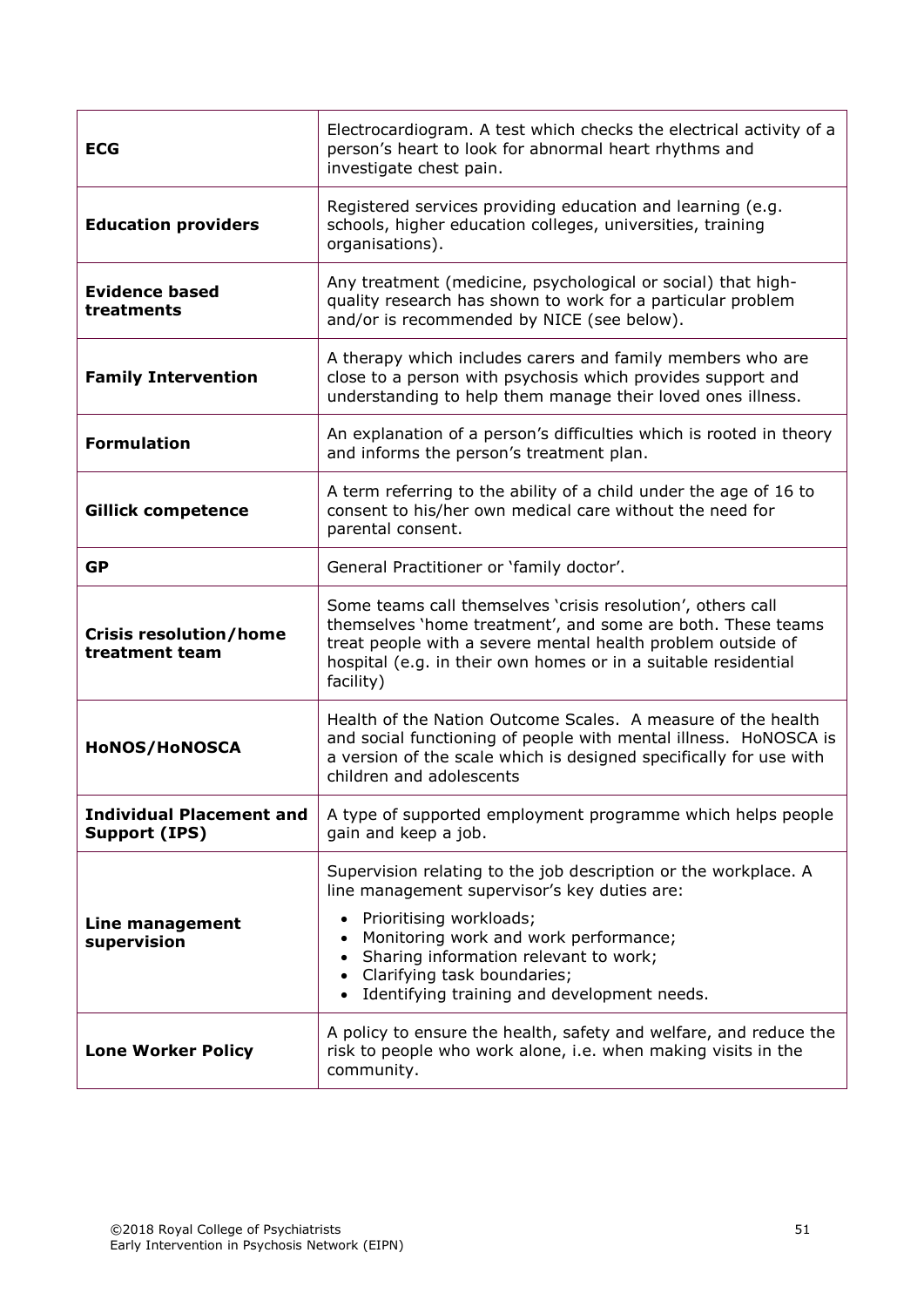| <b>Mental Capacity Act</b>                      | The Act aims to empower and protect people who may not be<br>able to make some decisions for themselves. It also enables<br>people to plan ahead in case they are unable to make important<br>decisions for themselves in the future <sup>5</sup> . |
|-------------------------------------------------|-----------------------------------------------------------------------------------------------------------------------------------------------------------------------------------------------------------------------------------------------------|
| <b>Mental Health Act</b>                        | A law under which people can be admitted to, or kept in hospital,<br>or treated against their wishes, if this is in the best interests of,<br>or for the safety of, themselves or others.                                                           |
| <b>Mental Health Services</b><br><b>Dataset</b> | A set of data which contains information about people in contact<br>with mental health, learning disabilities or autistic spectrum<br>services.                                                                                                     |
| <b>Multi-disciplinary Team</b><br>(MDT)         | A team made up of different kinds of health professionals who<br>have specialised skills and expertise.                                                                                                                                             |
| <b>NICE</b>                                     | National Institute for Health and Care Excellence. Organisation<br>which publishes guidance for health services in England and<br>Wales.                                                                                                            |
| <b>Occupational Therapy</b>                     | A way of supporting people who find everyday tasks and<br>activities challenging with the aim of helping them recover or<br>gain independence.                                                                                                      |
| <b>Operational Policy</b>                       | A policy document which outlines the role and aims of the<br>service.                                                                                                                                                                               |
| <b>Positive risk taking</b>                     | A way of working which accepts that risks cannot be avoided but<br>can be minimised and prepared for, and encourages people to<br>take greater control of their lives.                                                                              |
| Postpartum psychosis                            | A term to describe a group of mental illnesses that can occur<br>soon after birth and have psychotic symptoms.                                                                                                                                      |
| <b>Prevent Training</b>                         | Training to support staff to understand and recognise<br>radicalisation in people and help them provide support and<br>guidance to people who are vulnerable to radicalisation.                                                                     |
| <b>Primary care</b>                             | Usually the first point of call for health problems. Includes<br>general practitioners, dentists, community pharmacists etc.                                                                                                                        |
| <b>Psychosis</b>                                | If you have psychosis, you might see or hear things, or hold<br>unusual beliefs that other people do not. Typical symptoms of<br>psychosis include hallucinations and delusions <sup>6</sup> .                                                      |
| <b>QPR</b>                                      | Process of Recovery Questionnaire. A questionnaire which asks<br>people recovering from psychosis about aspects of their recovery<br>which are meaningful to them.                                                                                  |
| <b>Recovery plan</b>                            | A document, designed with a person who has mental health<br>difficulties, stating everyday activities they can do to keep well,<br>and triggers and warning signs that they are becoming unwell.                                                    |

<sup>&</sup>lt;sup>5</sup> Mental Health Foundation (2015). The Mental Capacity Act

<sup>6</sup> Rethink Mental Health (2015). Psychosis – what is psychosis?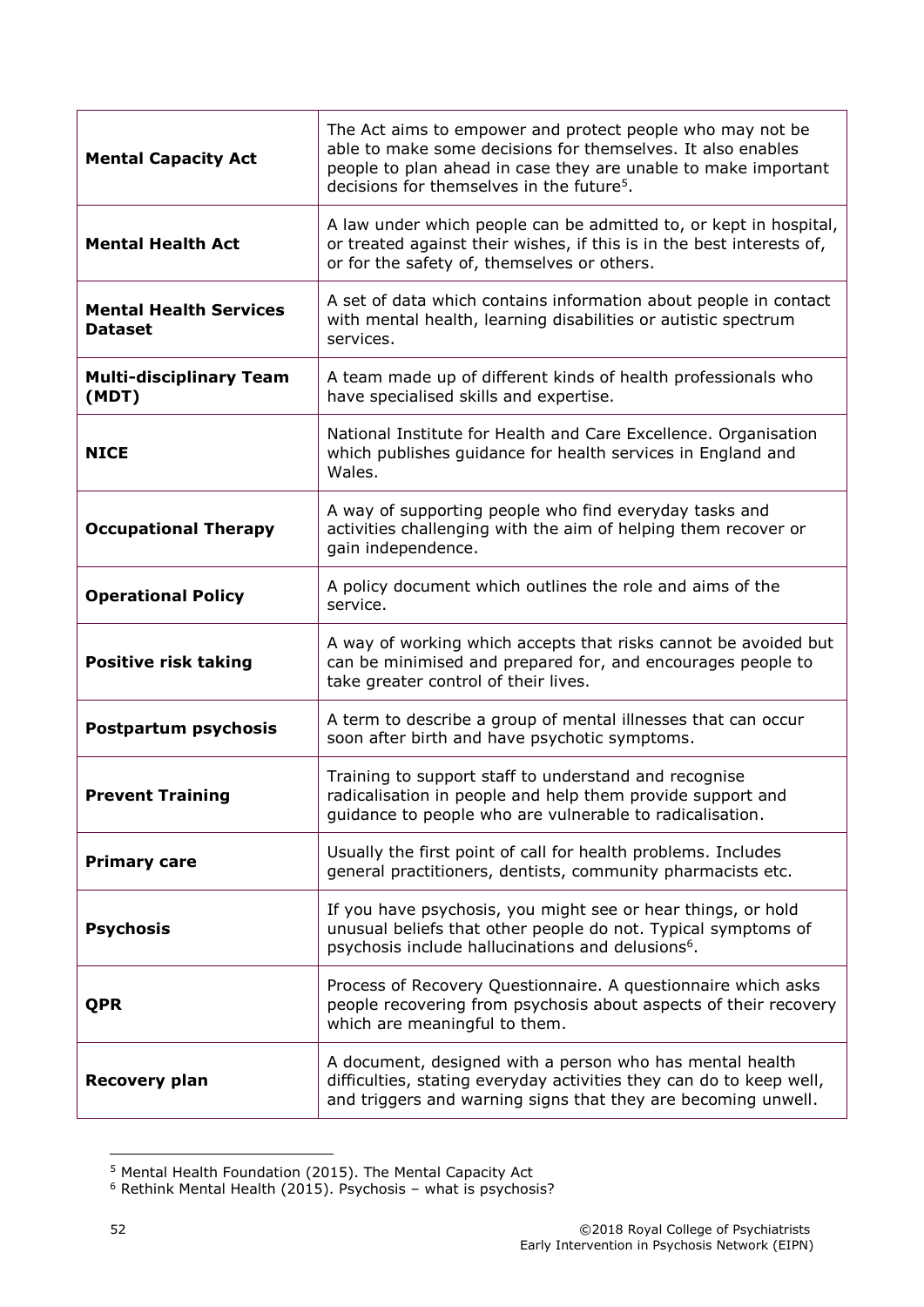| <b>Reflective Practice</b>                       | The ability for people to be able to reflect on their own actions<br>and the actions of others to engage in continuous learning and<br>development.                                                      |
|--------------------------------------------------|----------------------------------------------------------------------------------------------------------------------------------------------------------------------------------------------------------|
| <b>Risk Assessment</b>                           | A systematic way of looking at the potential risks that may be<br>associated with a particular activity or situation.                                                                                    |
| <b>Safeguarding</b>                              | Protecting people's health, wellbeing and human rights, and<br>enabling them to live free from harm, abuse and neglect <sup>7</sup> .                                                                    |
| <b>Signpost</b>                                  | To tell a person how to access a related service.                                                                                                                                                        |
| <b>Statutory Duty of</b><br><b>Candour</b>       | Legislation to ensure that services are open and transparent with<br>people who use services about their care and treatment,<br>including when it goes wrong.                                            |
| <b>Substance misuse</b>                          | Can include the excessive or illegal use of alcohol or drugs.                                                                                                                                            |
| <b>Supported Employment</b><br><b>Programmes</b> | An approach that attempts to place people with mental health<br>difficulties in competitive employment immediately. Individual<br>Placement and Support is a type of supported employment <sup>8</sup> . |
| <b>Therapeutic environment</b>                   | A place which attends to psychological, emotional and social<br>factors in creating a space that maximises the potential for<br>healing, development and growth.                                         |
| <b>Therapeutic relationship</b>                  | The helping relationship between a profession and service user.                                                                                                                                          |
| <b>Triage</b>                                    | To screen information about a person referred to a service to see<br>whether they are appropriate for that service.                                                                                      |
| <b>Watchful waiting</b>                          | A way of monitoring a person's symptoms to see whether they<br>get better or worse, before providing treatment.                                                                                          |
| <b>Working age adult</b><br>services             | A mental health service (e.g. community mental health team)<br>which works with adults aged 18-65.                                                                                                       |
| <b>Youth agencies</b>                            | Organisations who work with young people to believe in<br>themselves and develop skills for later life.                                                                                                  |
| Youth offending team                             | A team who work with young people that get into trouble with<br>the law, are arrested or convicted of a crime, and help them stay<br>away from crime.                                                    |

<sup>&</sup>lt;sup>7</sup> Care Quality Commission (CQC) (2015). Safeguarding People

 $8$  NICE (2014). Psychosis and Schizophrenia in adults: prevention and management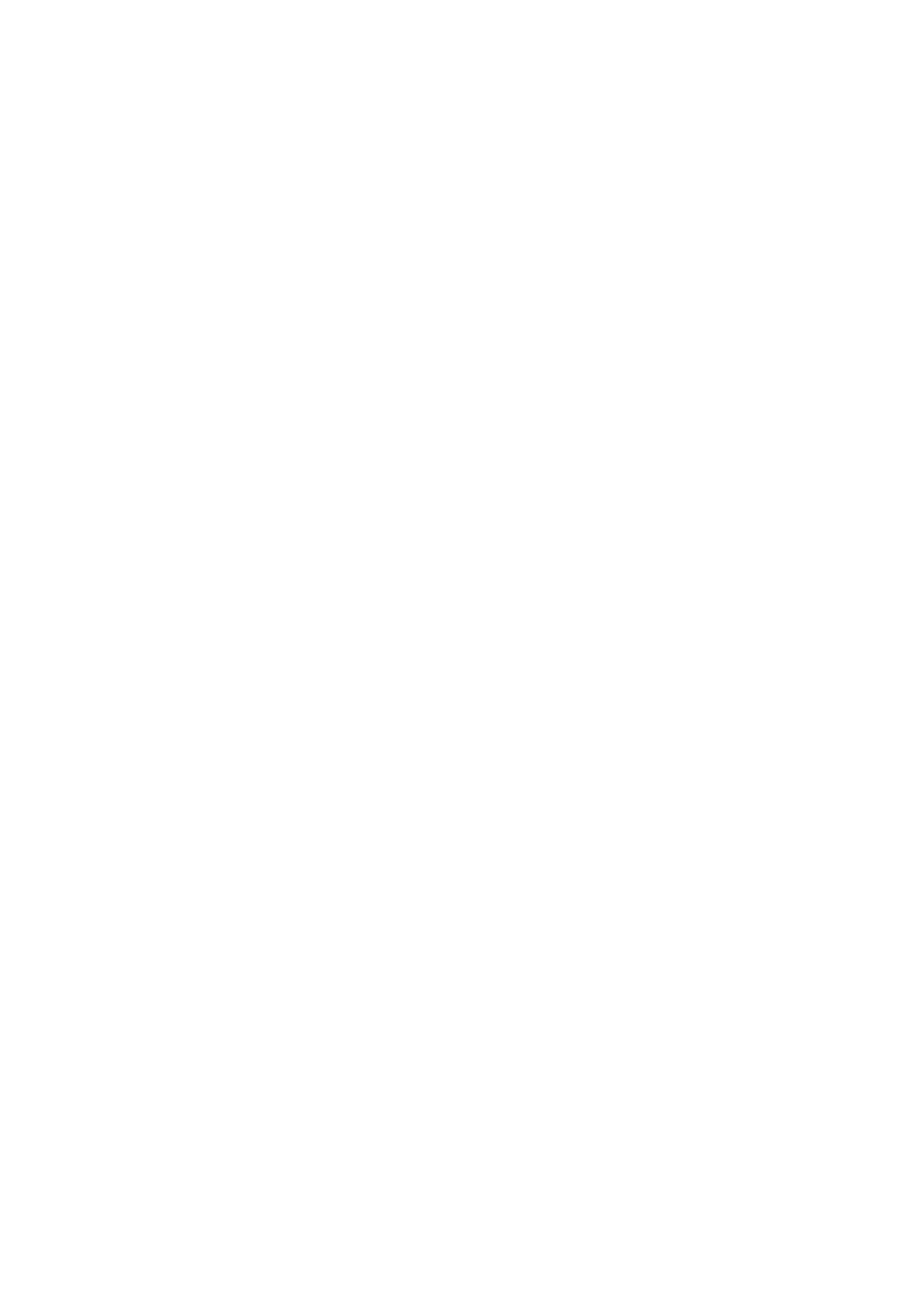## <span id="page-54-0"></span>**References**

1. Royal College of Psychiatrists (2017). *Standards for Community-Based Mental Health Services.* London: Royal College of Psychiatrists.

2. NHS England, the National Collaborating Centre for Mental Health and the National Institute for Health and Care Excellence (NICE) (2016). *Implementing the Early Intervention in Psychosis Access and Waiting Time Standard: Guidance.*  London: NHS England.

3. Royal College of Psychiatrists (2016). *Early Intervention in Psychosis Network Standards Development Group.* 

4. National Institute for Health and Care Excellence (NICE) (2014). *Psychosis and Schizophrenia in adults: Treatment and Management.* London: NICE.

5. Department of Health (2003). Early Intervention in Psychosis. *In Mental Health Policy Implementation Guide.* London: Department of Health.

6. Scottish Intercollegiate Guidelines Network (SIGN) (2013). *Management of Schizophrenia: A National Clinical Guideline.* Edinburgh: SIGN.

7. National Institute for Health and Clinical Excellence (NICE) (2013). *Psychosis and Schizophrenia in Children and Young People: Recognition and Management.*  NICE: London.

8. Royal College of Psychiatrists (2016). *Quality Network for Community CAMHS (QNCC) Service Standards: Fifth Edition.* London : Royal College of Psychiatrists.

10. IRIS. *IRIS Guideline Update September 2012: Revision of the Original 1998 IRIS Guidelines.* London : Rethink & NHS Confederation.

11. Stavely, H, et al (2013) *EPPIC Model and Service Implementation Guide,.*  Melbourne : Orygen Youth Health Research Centre.

12. Department of Health. *NHS England: Achieving Better Access to Mental Health Services by 2020.* 2014.

13. National Institute for Health and Care Excellence (NICE) (2015). *Psychosis and Schizophrenia in Adults: Quality Standard.* London : NICE.

14. National Institure for Health and Care Excellence (NICE) (2015). *Bipolar disorder, Psychosis and Schizophrenia in Children and Young People: Quality Standard.* London: NICE

15. Royal College of Psychiatrists (2015). *Accreditation for Community Mental Health Services (ACOMHS) Standards: First Edition.* London: Royal College of Psychiatrists.

16. National Institute for Health and Clinical Excellence (NICE) (2015). *General Principles of Care for Children and Young People with Psychosis and Schizophrenia.* London: NICE.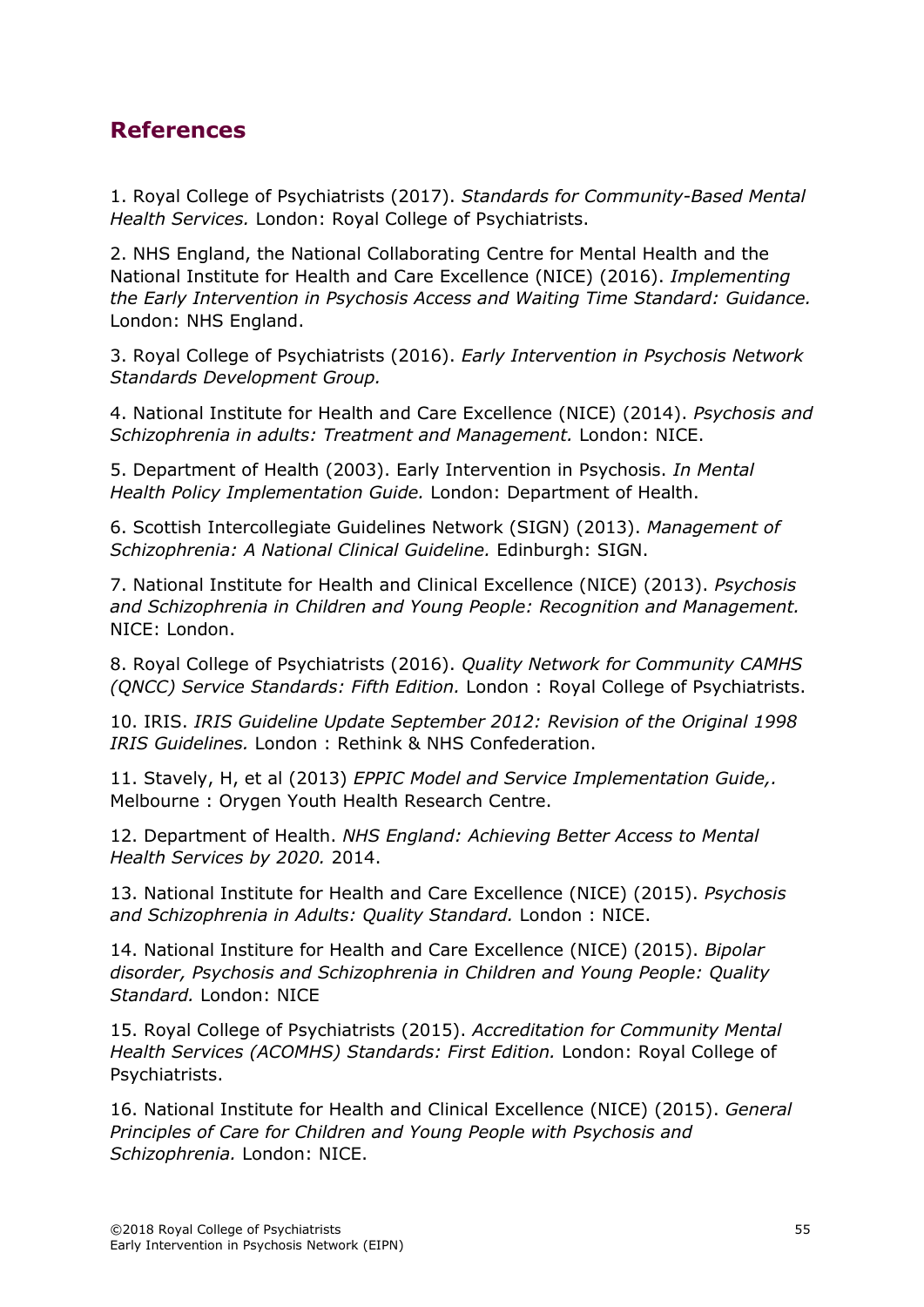17. Parker, S., French, P., Kilcommons, A., Shiers, D (2007). *Report on Early Detection and Intervention for Young People at Risk of Psychosis.* Manchester : First Step Trust.

18. Garnham, M, et al (2010). *Occupational Therapy Care Packages in Mental Health: Preparing for Payment by Results.* 

19. Carers' Trust & National Health Development Unit (2010). *Triangle of Care. Carers Included: A guide to best practice in acute mental health care.* 

20. Department of Health (2004). *National Service Framework for Childre, Young People and Maternity Services: Core Standards.* London : Department of Health.

21. Department of Health (2004). *National Service Framework for Children, Young People and Maternity Services: The Mental Health and Psychological Wellbeing of Children and Young People.* London : Department of Health.

22. National Institute for Health and Care Excellence (NICE) (2011). *Service User Experience in Adult Mental Health: Improving the Experience of Care for People Using Adult NHS Mental Health Services.* London : NICE.

23. Shepherd, G, et al (2013). *Supporting Recovery in Mental Health Services: Quality and Outcomes. Implementing Recovery through Organisational Change Briefing Paper 8.* London : Centre for Mental Health, NHS Confederation.

24. Roth, A. D. & Pilling, S. A. (2013). *A Competence Framework for Psychological Interventions with People with Psychosis and Bipolar Disorder.*  London : University College London.

25. National Institute for Health and Care Excellence (NICE) (2015). *Bipolar Disorder, Psychosis and Schizophrenia in Children and Young People: Quality Standard.* London : NICE.

26. Royal College of Psychiatrists (2014). *Report of the Second Round of the National Audit of Schizophrenia (NAS) 2014.* London : Healthcare Quality Improvement Partnership (HQIP).

27. Fowler D, Hodgekins J, Howells L, Millward M, Ivins A, Taylor G, et al. (2009). Can targeted early intervention improve functional recovery in psychosis? A historical control evaluation of the effectiveness of different models of early intervention service provision in Norfolk 1998–2007. *Early Intervention in Psychiatry., pp. 282–88.*

28. National Mental Health Development Unit (2010). *Early Intervention in Psychosis: A Briefing for Service Planners.* London : National Mental Health Development Unit.

29. CQC (2014): *Regulations for service providers and managers*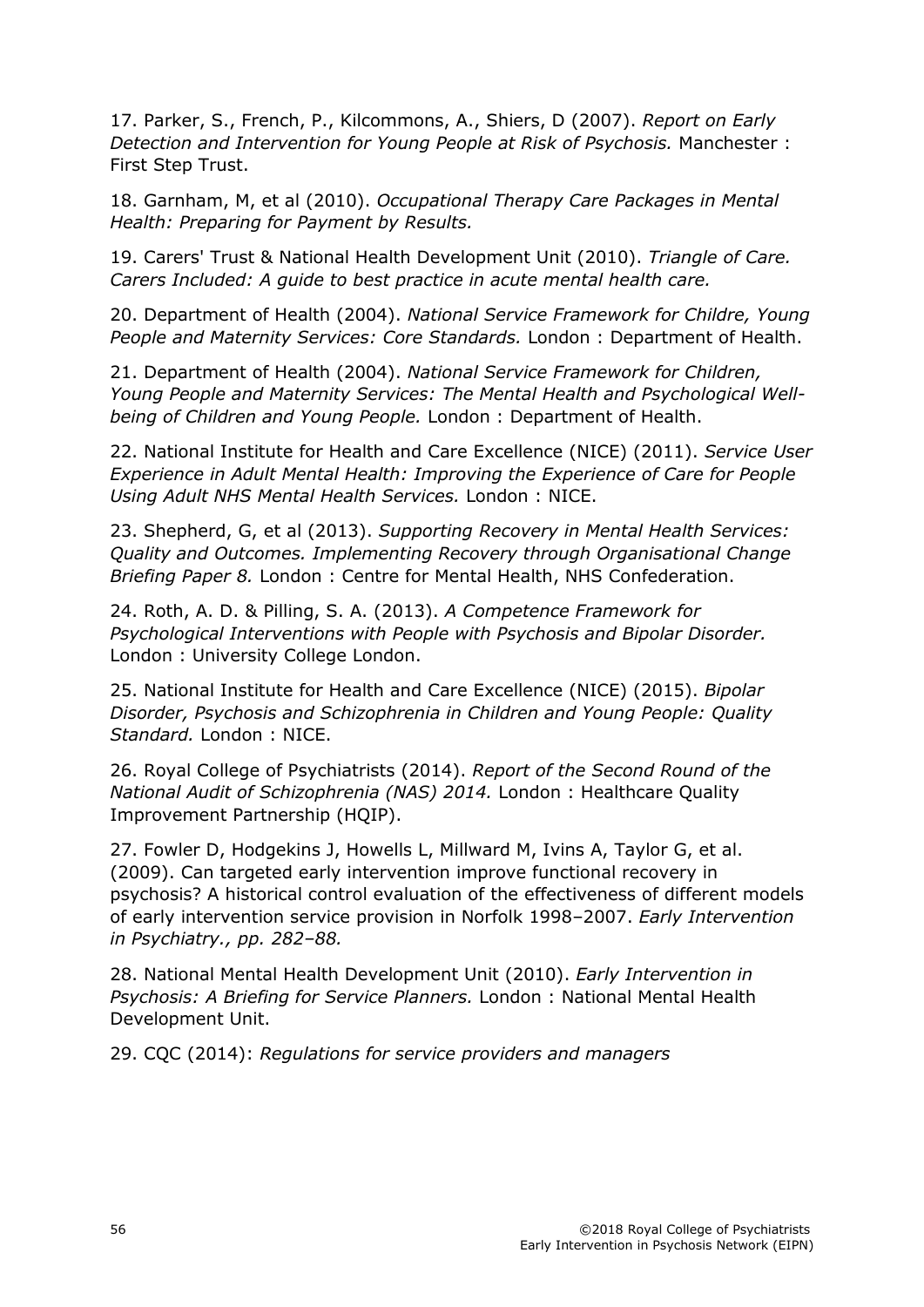# <span id="page-56-0"></span>**Acknowledgements**

The EIPN team would like to thank the following people for their input and support in compiling these standards:

#### **Sarah Amani**

Senior Program Manager, Oxford Academic Health Science Network

#### **Tom Ayers**

Service Director, Community Services, Sheffield Health and Social Care NHS Foundation Trust; Senior Associate Director, National Collaborating Centre for Mental Health

#### **Alison Brabban**

National Clinical Advisor for SMI (IAPT), NHS England; Recovery Lead, Tees, Esk and Wear Valleys NHS Trust; Honorary Senior Lecturer, Durham University

#### **Adrian Edwards**

Occupational Therapist, Northumberland, Tyne and & Wear NHS Foundation Trust

#### **Rhiannon England**

GP Clinical Lead for Mental Health City and Hackney CCG

#### **Savitha Eranti**

Consultant Psychiatrist, East London NHS Foundation Trust

#### **Rebecca Eva**

Specialist Occupational Therapy Practitioner, Avon and Wiltshire Mental Health Partnership NHS Trust

#### **Paul French**

Associate Director, Greater Manchester Mental Health NHS Foundation Trust; Clinical Lead for Mental Health, Greater Manchester, Lancashire and South Cumbria Strategic Clinical Network; Honorary Professor, Institute of Psychology Health and Society, University of Liverpool

#### **Philippa Garety**

Professor of Clinical Psychology, Department of Psychology, Institute of Psychiatry, Psychology and Neuroscience, King's College London; Honorary Consultant Clinical Psychologist, Clinical Director and Joint Leader, Psychosis Clinical Academic Group, King's Health Partners and South London and Maudsley NHS Foundation Trust

#### **Lyndsay Gittins**

Care Coordinator & Occupational Therapist, Oxford Health NHS Foundation Trust

#### **Andrew Gordon**

Expert by Experience

#### **Nina Gough**

Senior Social Worker, Hertfordshire Partnership University NHS Foundation Trust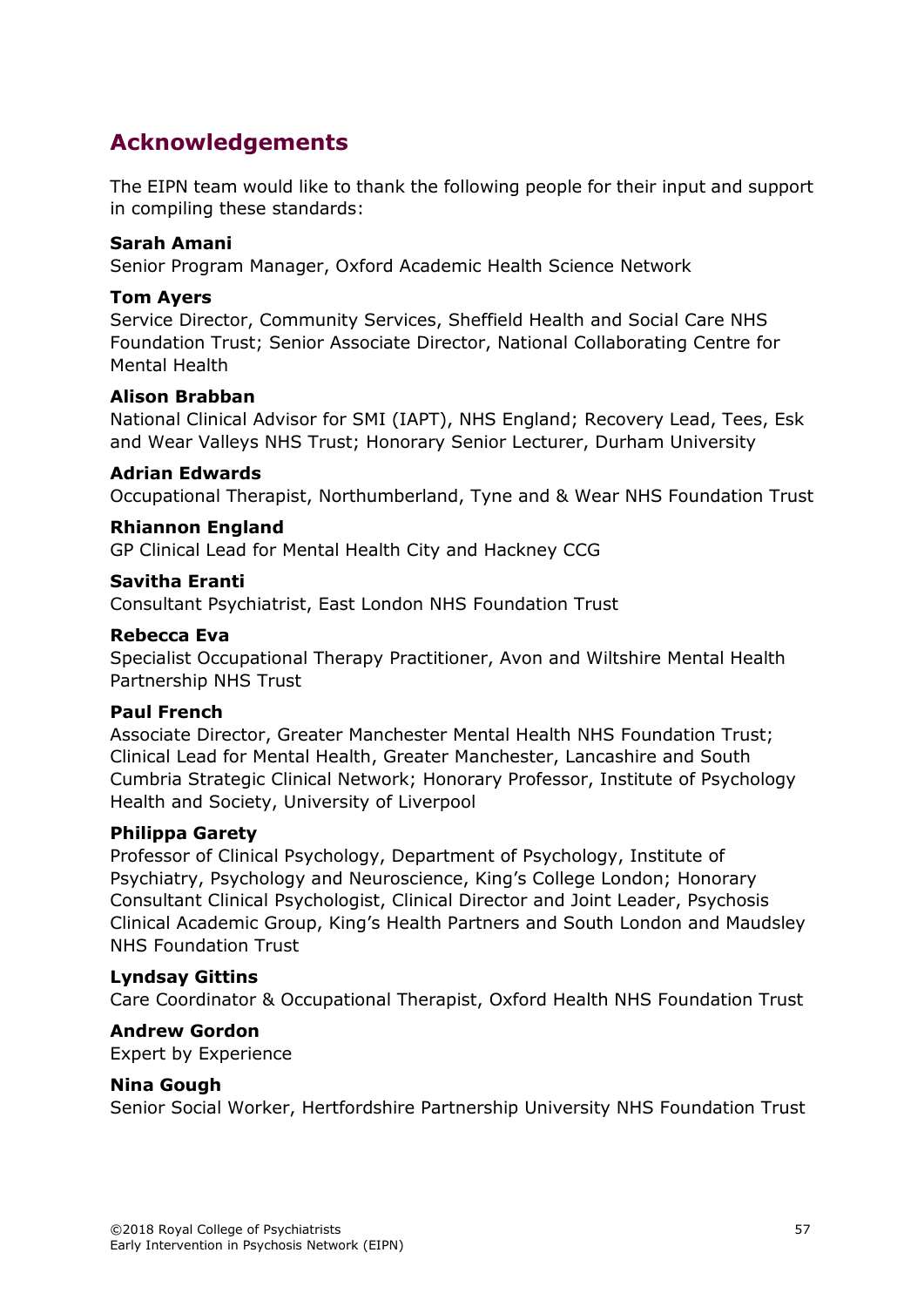#### **Becki Hemming**

Mental Health Access and Waiting Times Programme Manager, Mental Health Clinical Policy and Strategy Team, Medical Directorate, NHS England

#### **Simon Hughes**

Consultant Occupational Therapist, Tees, Esk and Wear Valleys NHS Foundation **Trust** 

#### **Andy James**

Early Intervention for Psychosis Team Manager, Avon and Wiltshire Mental Health Partnership NHS Trust

#### **Hildah Jiah**

Nurse Consultant, Hertfordshire University Partnership NHS Foundation Trust

#### **Sonia Johnson**

Professor of Social and Community Psychiatry, Division of Psychiatry, University College London

#### **Bradley Jones**

Peer Support Worker, Avon and Wiltshire Mental Health Partnership NHS Trust

#### **Peter Jones**

Professor of Psychiatry, University of Cambridge

#### **Sarah Khan**

Deputy Head of Mental Health, Mental Health Clinical Policy and Strategy Team Medical Directorate, NHS England

#### **Catherine Kilbey**

Youth Occupational Therapist & Mental Health Practitioner, Norfolk and Suffolk

#### **David Kingdon**

SMI Expert Reference Group Chair, Wessex Academic Health Science Network; National Clinical Advisor, National Collaborating Centre for Mental Health

#### **James Kirkbride**

Sir Henry Dale Fellow, Division of Psychiatry, University College London

#### **Warren Larkin**

Consultant Clinical Psychologist, Early Intervention in Psychosis Service; Clinical Director Children and Families Network, Lancashire Care NHS Foundation Trust

#### **Belinda Lennox**

Clinical Senior Lecturer, Department of Psychiatry, University of Oxford

#### **Iain Macmillan**

Consultant Psychiatrist, Northumberland, Tyne and Wear NHS Foundation Trust

#### **Max Marshall**

Medical Director, Lancashire Care NHS Foundation Trust

#### **Stephen McGowan**

National Lead, IRIS Early Intervention in Psychosis Network

#### **Hayley Miles**

Operational Team Leader, Kent and Medway NHS & Social Care Partnership Trust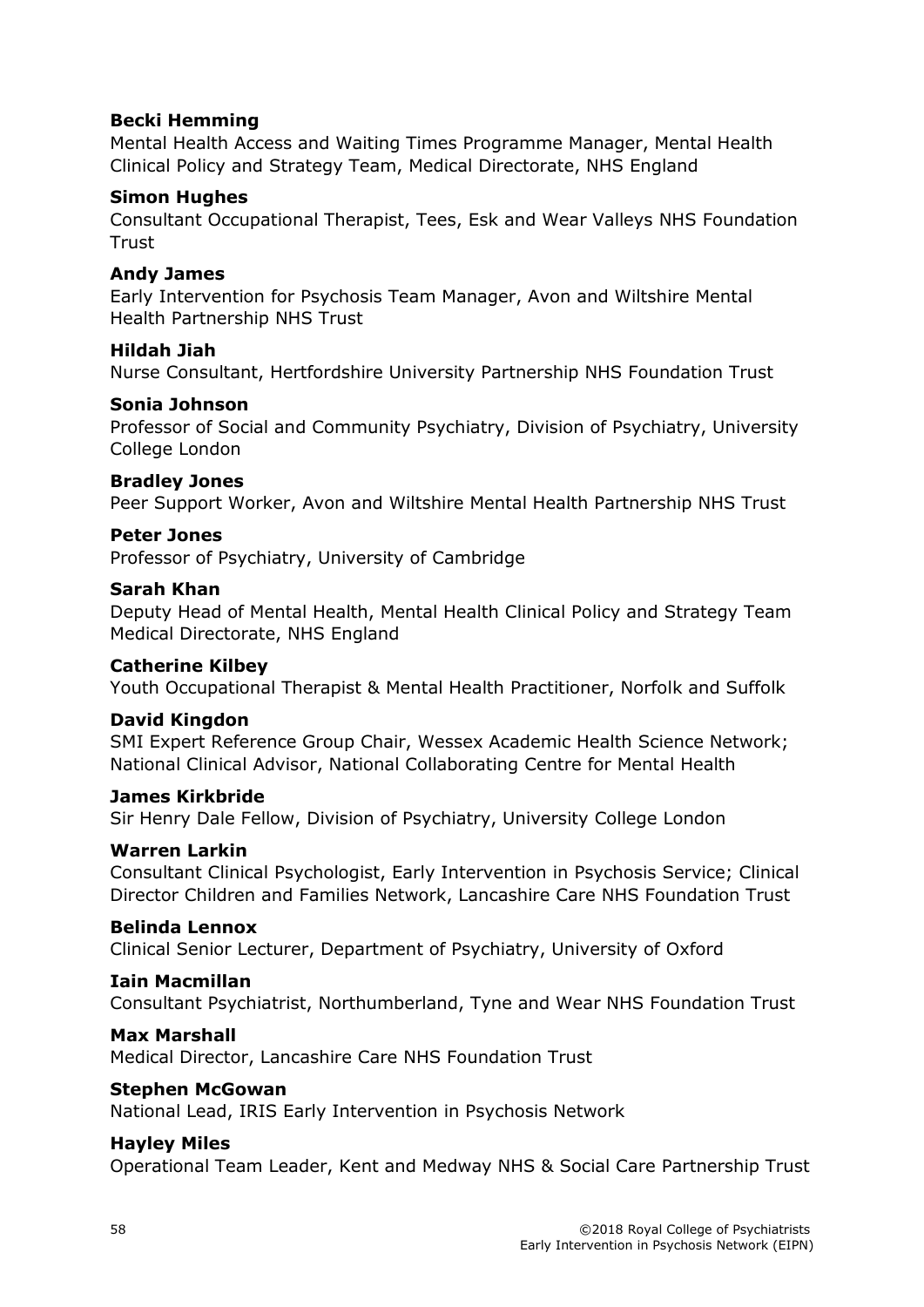#### **Jonathan Mitchell**

Consultant Psychiatrist, Sheffield Health and Social Care NHS Foundation Trust

**Adebola Nadi** Expert by Experience

**Ceri Owens** Expert by Experience

#### **Jackie Parsonage**

Acting Team Leader & Occupational Therapist, Central and North West London NHS Foundation Trust

**Dipti Patel** Team Manager, South London and Maudsley NHS Foundation Trust

**Carol Paton**

Chief Pharmacist, Oxleas NHS Foundation Trust

#### **Paula Reid**

Senior Policy Officer, Rethink Mental Illness

#### **Louise Rogers**

Occupational Therapist, Camden and Islington NHS Foundation Trust

#### **David Shiers**

Retired GP, Leek, North Staffordshire; Carer Representative

#### **Rachel Shipley**

Social Worker, Hertfordshire Partnership University NHS Foundation Trust

#### **Jo Smith**

Professor of Early Intervention and Psychosis, University of Worcester

#### **Tiffany Spicer**

Occupational Therapist, East London NHS Foundation Trust

#### **Geraldine Strathdee**

National Clinical Director Mental Health, NHS England

#### **Zohra Taousi**

Consultant Adult Psychiatrist, Hertfordshire Partnership University NHS Foundation Trust

#### **Catherine Webster**

PMCH Development Lead, West Lancashire CCG

#### **Jonathan West**

Consultant Psychiatrist in Early Intervention, Oxleas NHS Foundation Trust

#### **Sarah Wright**

Early Intervention Service RTT and Quality Standard Improvement Lead, Lancashire Care NHS Foundation Trust

#### **Norman Young**

Nurse Consultant, Cardiff and Vale University Health Board and Associate Lecturer, Cardiff University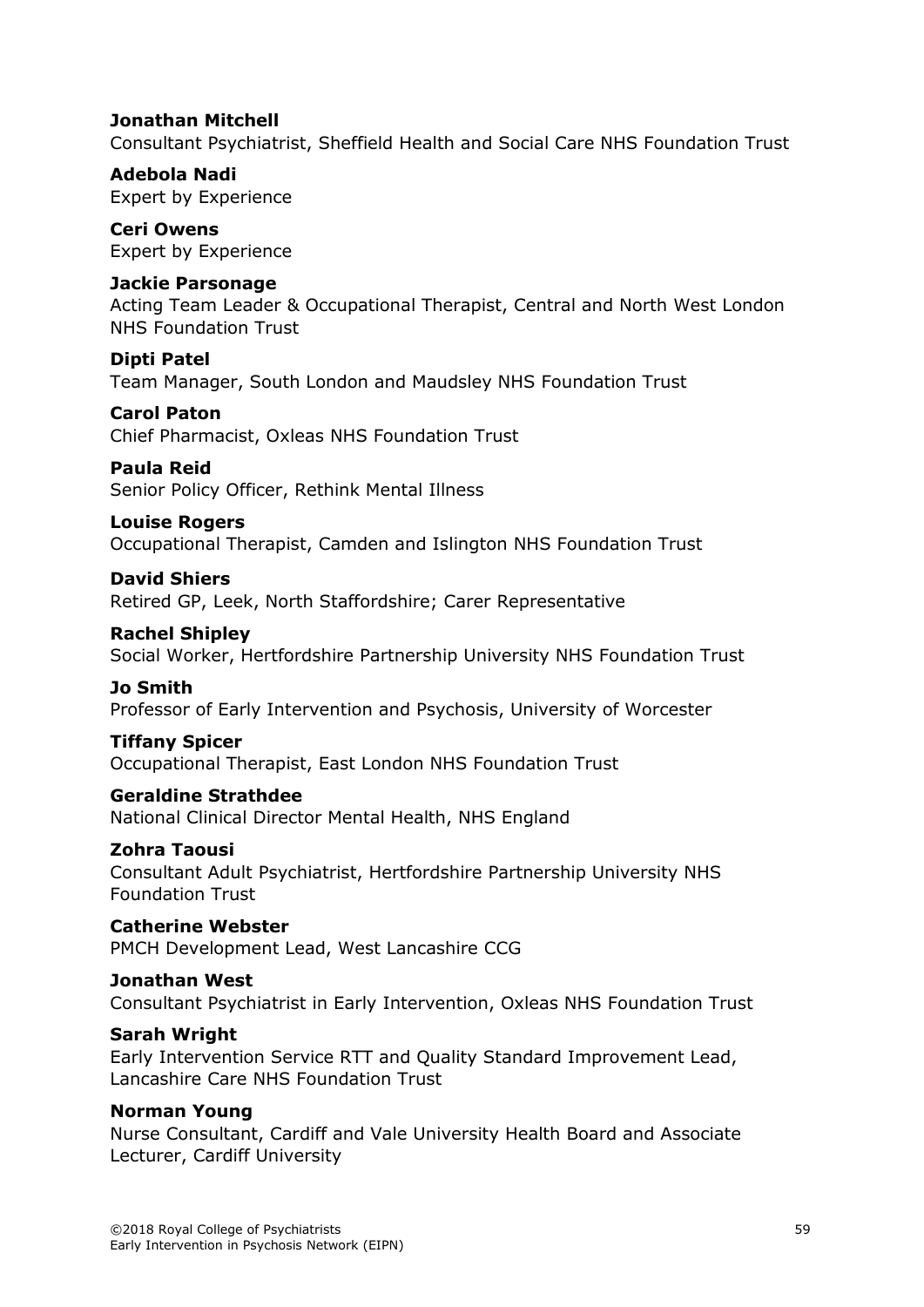#### **Alison Yung**

Clinical Professor of Psychiatry, University of Manchester and Honorary Consultant Psychiatrist, Greater Manchester Mental Health NHS Foundation Trust